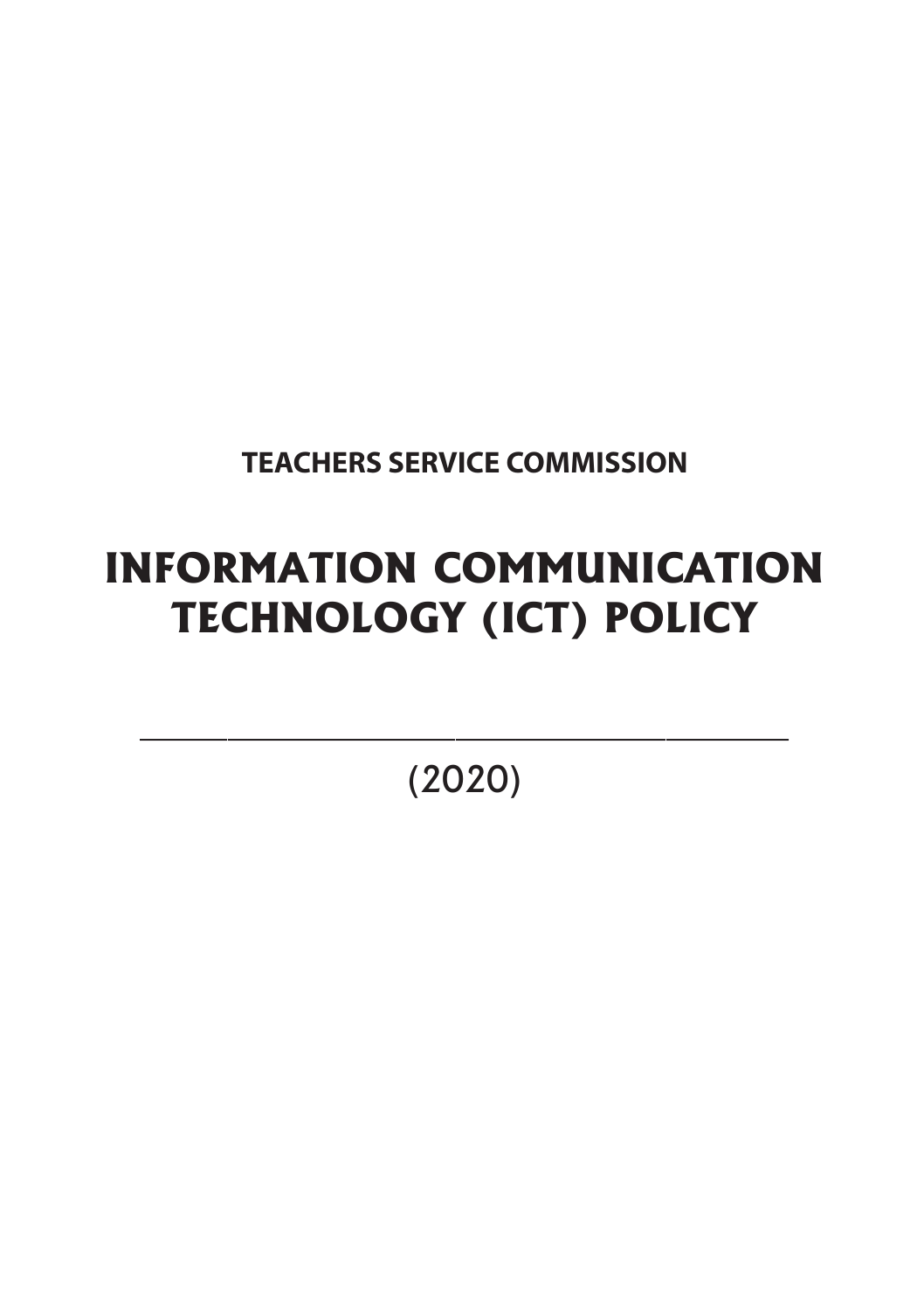**© TEACHERS SERVICE COMMISSION P.O. BOX PRIVATE BAG-00100 NAIROBI Email: info@tsc.go.ke Website: www.tsc.go.ke**

| <b>VISION</b>      | A Transformative teaching service for quality<br>education.                       |
|--------------------|-----------------------------------------------------------------------------------|
| <b>MISSION</b>     | To professionalize the teaching service for quality<br>education and development. |
| <b>CORE VALUES</b> | <b>Professionalism</b><br><b>Customer Focus</b>                                   |

- **• Integrity**
- **• Team Spirit**
- **• Innovativeness**

#### **ICT Vision**

**An effective Information Systems to support a transformative teaching service.**

#### **ICT Mission**

**To provide a secure, efficient and effective information systems while ensuring business continuity in professionalizing the teaching service.**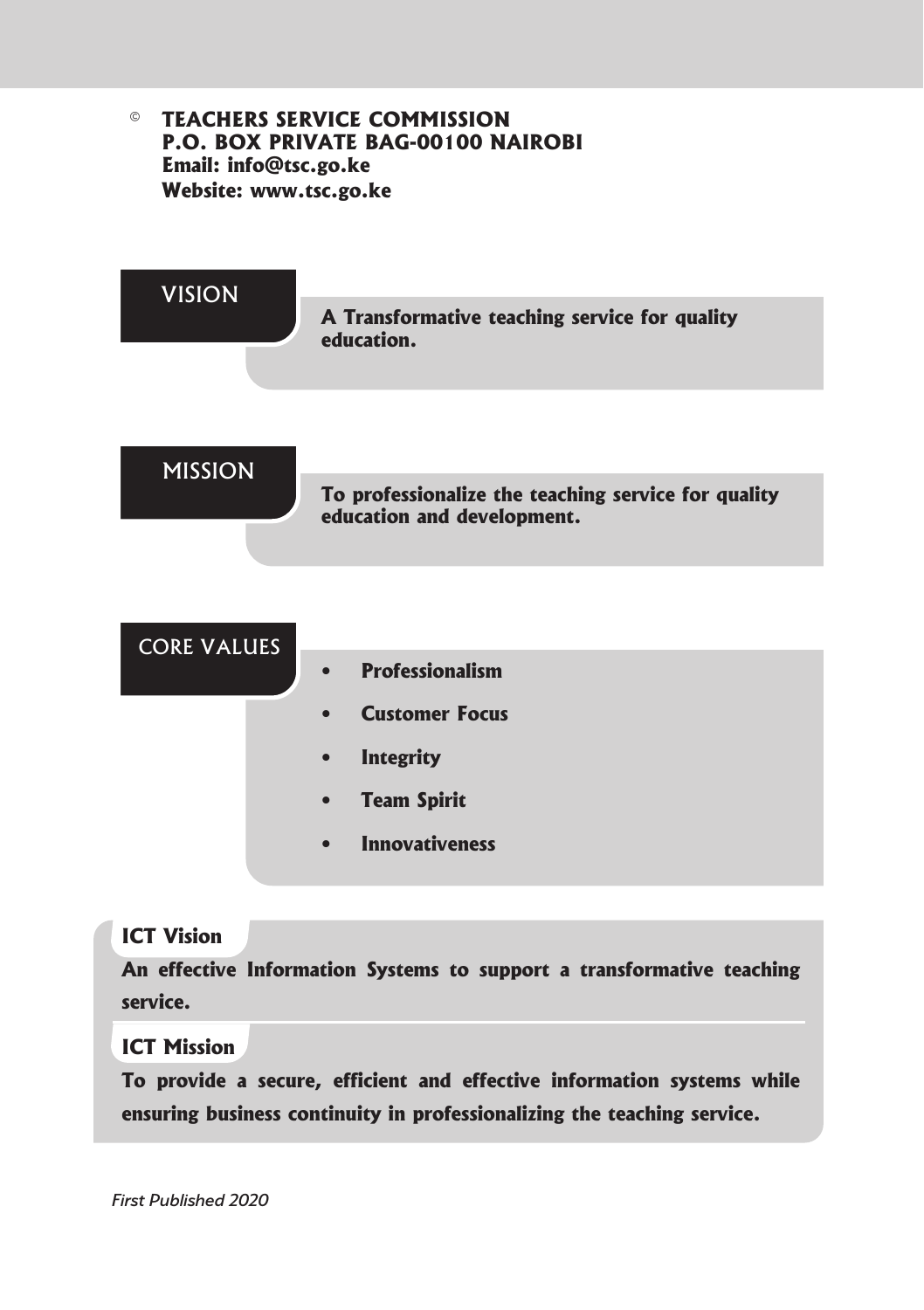## **TABLE OF CONTENTS**

| 7.6 |  |
|-----|--|
|     |  |
|     |  |
|     |  |
|     |  |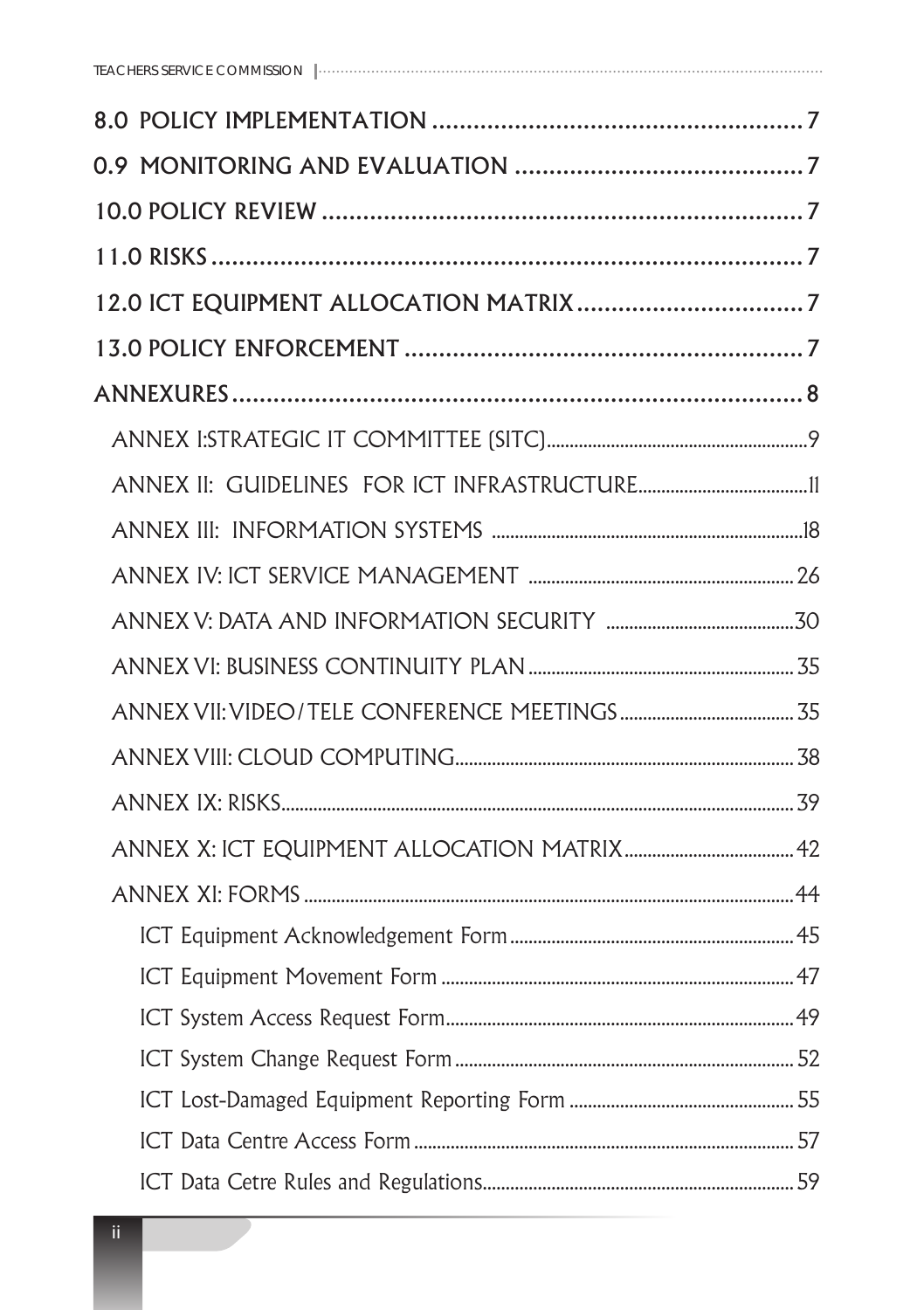## **FOREWORD**

In undertaking its mandate, the Commission must embrace ICT in its processes and operations. This requires a well-developed technological investment, intelligent n undertaking its mandate, the Commission must embrace ICT in its processes deployment and maintenance management plans to realise the value of the investment. In order to realise efficiency and effectiveness in the delivery of service, the Commission has deployed and continues to use ICT in its operations for strategic reasons. This calls for establishment of a comprehensive policy framework to provide direction on harnessing ICT in the Commission to realize its mandate.

The review of the ICT policy is, therefore, a milestone towards realisation of the TSC constitutional mandate by ensuring that ICT infrastructure and capacity are utilised optimally and are in line with its strategic objectives and relevant National Laws and Legislations on ICT. The Policy sets out the aims, principles and strategies for efficient service delivery which forms the basis for the development and integration of ICT in the Commission's operations and processes. Further, the Policy will enable the Commission to define the purpose of ICT while providing the opportunity to inform employees about the risks and rewards associated with its use.

The implementation of the Policy will enable the Commission to provide necessary and critical governance tool on ICT in a bid to ensure effective execution of its mandate through adoption of the latest technology. It will also help the employees to effectively participate in a rapidly changing world where work and other activities are increasingly transformed. It is my hope that the Policy will be instrumental to the realisation of the Commission's vision and mission by assigning responsibility for implementation and oversight.

MWODWA

**Dr. Lydia Nzomo, OGW, CBS COMMISSION CHAIRPERSON**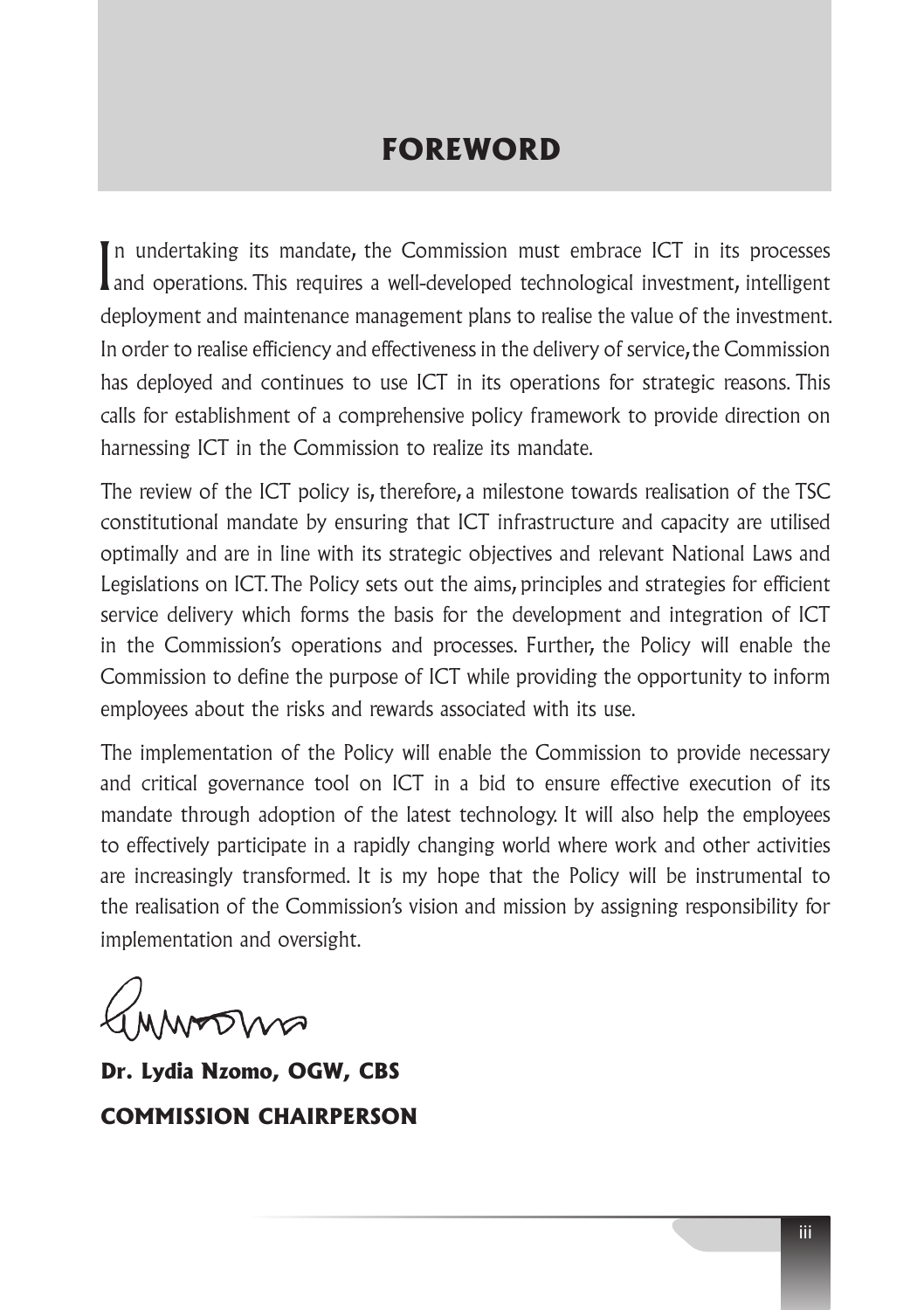| <b>TEACHERS SERVICE COMMISSION</b> |  |
|------------------------------------|--|
|                                    |  |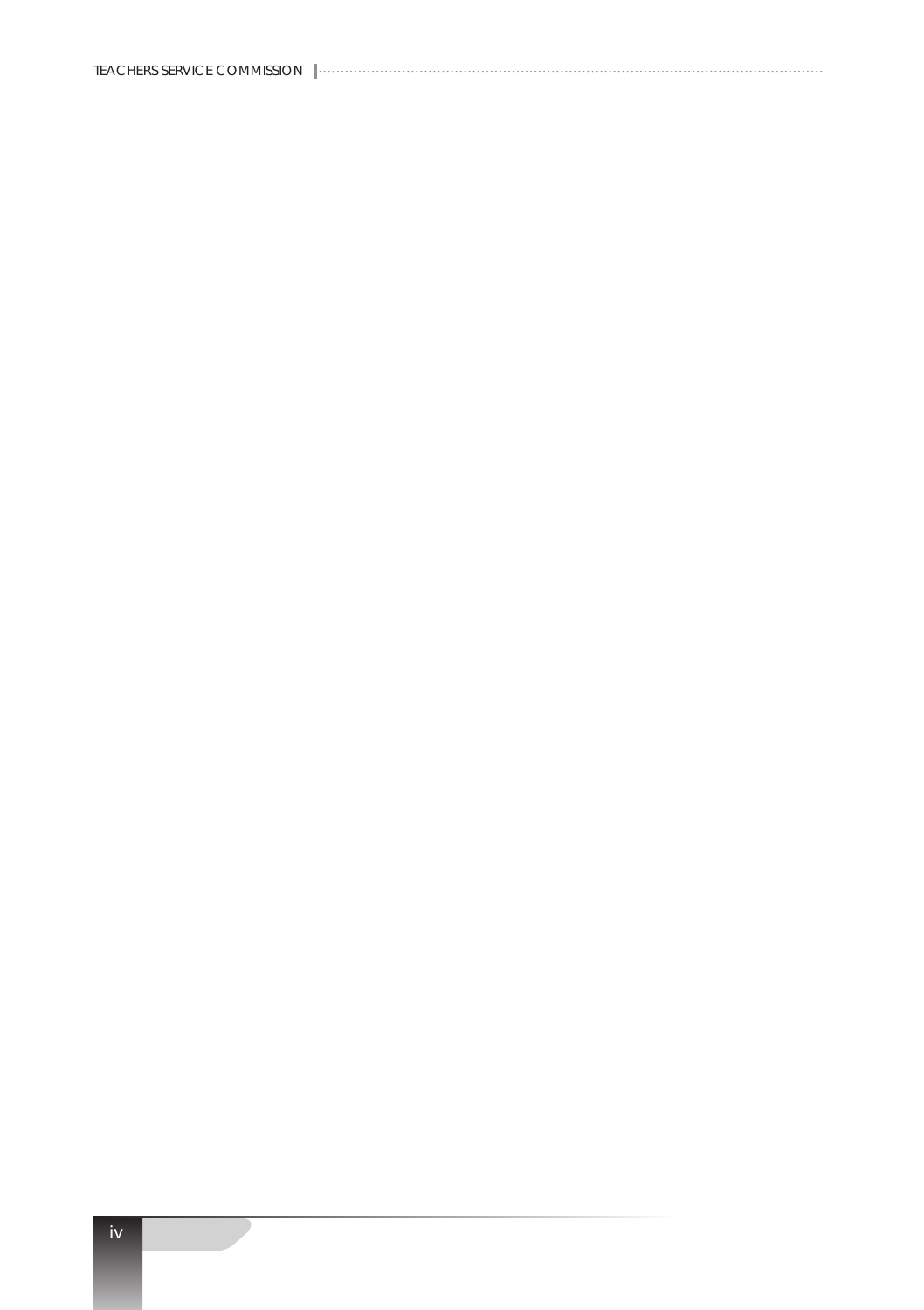### **PREFACE**

Teachers Service Commission (TSC) has embraced Information Communication<br>Technology in its operations to meet service delivery objectives of improving services and increasing productivity through ICT investment. Over the years, the Commission's operations have increasingly depended on ICT whose capacity has tremendously grown following successful automation of key services in the Commission. Systems have also been developed and deployed to offer online services to the teachers and third parties. The adoption and use of ICT has since created a considerable amount of investment in Information Systems to enhance processing, transmission and storage of information in the Commission.

All these developments require a comprehensive Policy to direct ICT adoption, acquisition, use and governance in the Commission. The purpose of this Policy is to ensure that the Commission's ICT related investment, operations, maintenance processes and usage are well directed to ensure that ICT services are in line with its business requirements based on existing Laws, Government Standards, Policies and best Practices. The Policy will guide the Commission in ensuring that all information resources and services are secured with appropriate controls and that all employees and other stakeholders use ICT facilities and services in a responsible manner.

The Commission takes cognizance of emerging risks and threats such as cyber-crime and misuse of computer technology. Therefore, there is need to ensure Business Continuity through ICT Disaster Recovery Plans, Computer security, cyber security and information security in the protection of computer systems and networks from theft or damage to the hardware, software, electronic data and from the disruption or misdirection of the services provided by the Commission. This Policy provides important control and governance tool necessary at this time of information-age where an organisation's data is such a critical Asset. It will also help the employees improve their capacity to perform duties.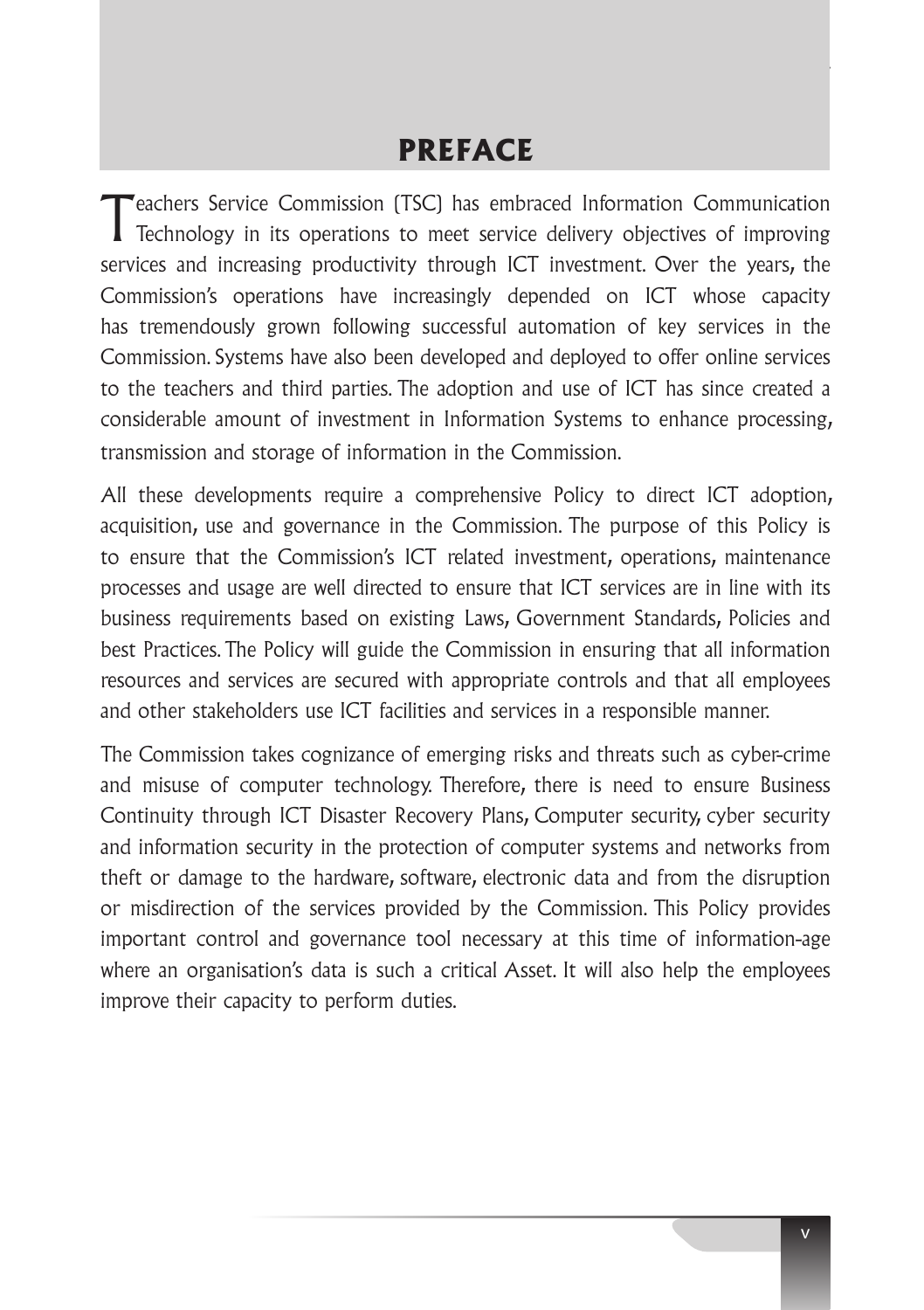The implementation of this Policy will enable the Commission to carry out its mandate in a more effective manner. All employees are, therefore, expected to embrace the use of ICT in their day to day operations. It is my hope that the Policy will guide the employees in providing quality services to the Customers and Stakeholders.

Zachow

**Dr. Nancy Njeri Macharia, CBS COMMISSION SECRETARY/CHIEF EXECUTIVE**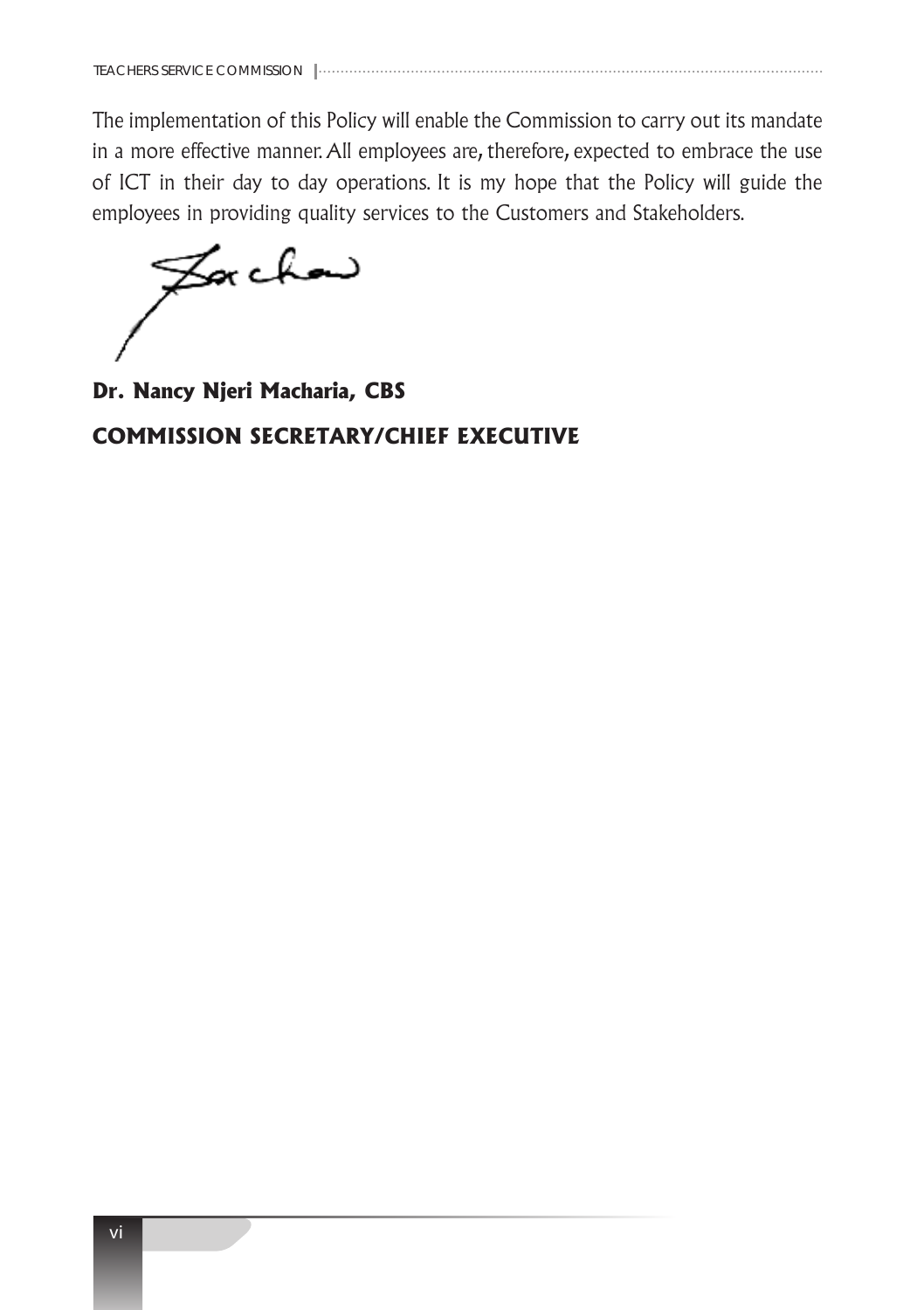## **ABBREVIATIONS AND ACRONYMS**

| BCP              | Business Continuity Plan                     |
|------------------|----------------------------------------------|
| <b>BYOD</b>      | Bring Your Own Device                        |
| <b>CCTV</b>      | Closed Circuit Television                    |
| <b>CIRT</b>      | Computer Incident Response Team              |
| <b>CIT</b>       | Contract Implementation Team                 |
| <b>CRM</b>       | Customer Management System                   |
| DR.              | Disaster Recovery                            |
| <b>DRP</b>       | Disaster Recovery Plan                       |
| <b>EDMS</b>      | Electronic Document Management System        |
| G2B              | Government to Business                       |
| G2G              | Government to Government                     |
| <b>HRM&amp;D</b> | Human Resource Management and Development    |
| <b>HRMIS</b>     | Human Resource Management Information System |
| <b>ICT</b>       | Information Communication Technology         |
| <b>IDEA</b>      | Interactive Data Extraction and Analysis     |
| IP               | Internet Protocol                            |
| IS               | Information Systems                          |
| <b>ISMS</b>      | Information Security Management System       |
| LAN              | Local Area Network                           |
| NDA              | Non-Disclosure Agreement                     |
| NEMA             | National Environment Management Authority    |
| OLA              | Operational Level Agreement                  |
|                  |                                              |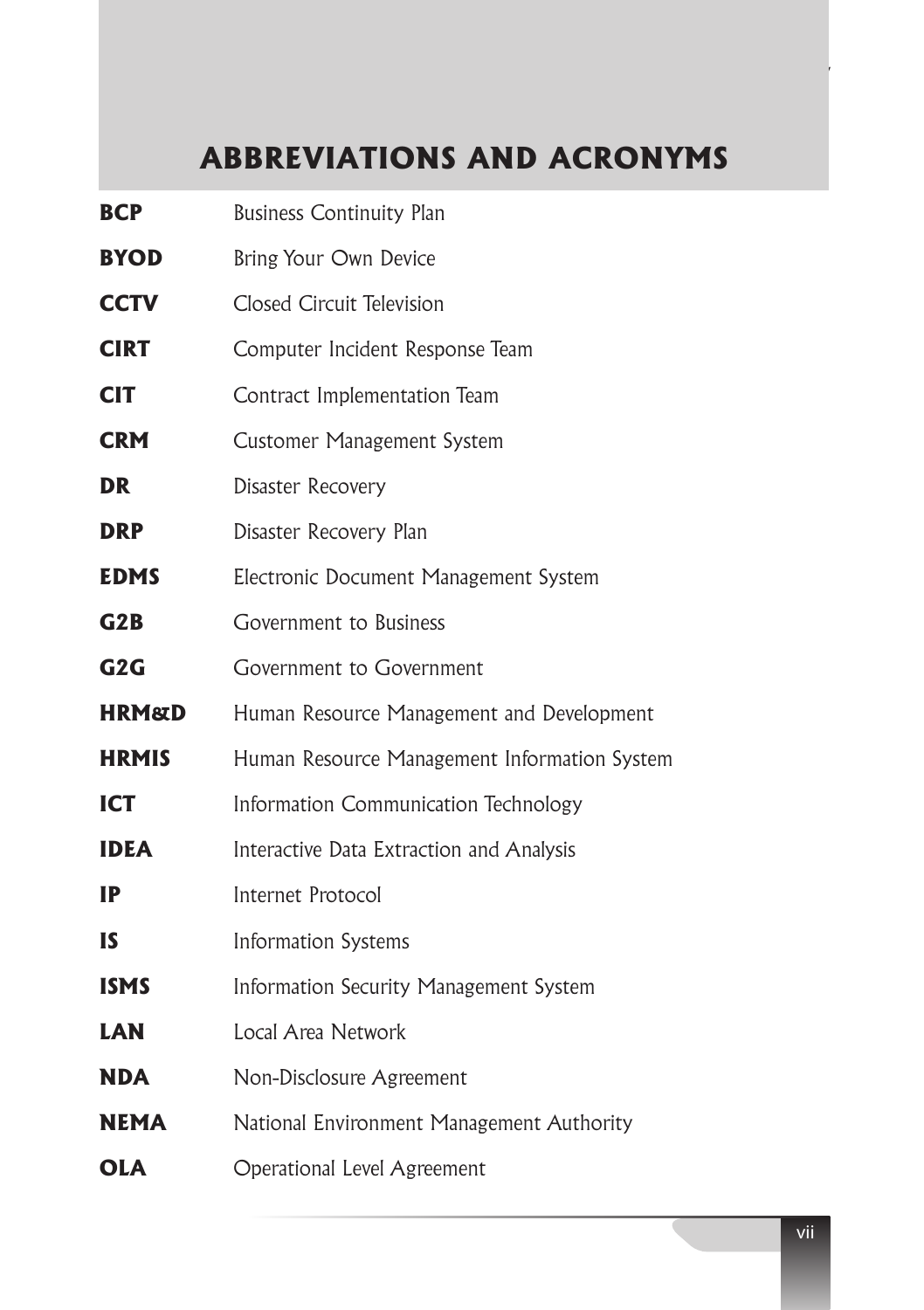| <b>OSHA</b>  | Occupational Safety and Health Act      |
|--------------|-----------------------------------------|
| <b>PLWDs</b> | Persons Living with Disabilities        |
| <b>PPRA</b>  | Public Procurement Regulatory Authority |
| <b>SCMS</b>  | Supply Chain Management Services        |
| <b>SLA</b>   | Service Level Agreement                 |
| <b>SOP</b>   | <b>Standard Operation Procedures</b>    |
| <b>UPS</b>   | Uninterrupted Power Supply              |
| <b>VLAN</b>  | Virtual Local Area Network              |
| <b>WAN</b>   | Wide Area Network                       |
| <b>WAP</b>   | Wireless Access Point                   |
| <b>WLAN</b>  | Wireless Local Area Network             |
| <b>VESDA</b> | Very Early Smoke Detection Apparatus    |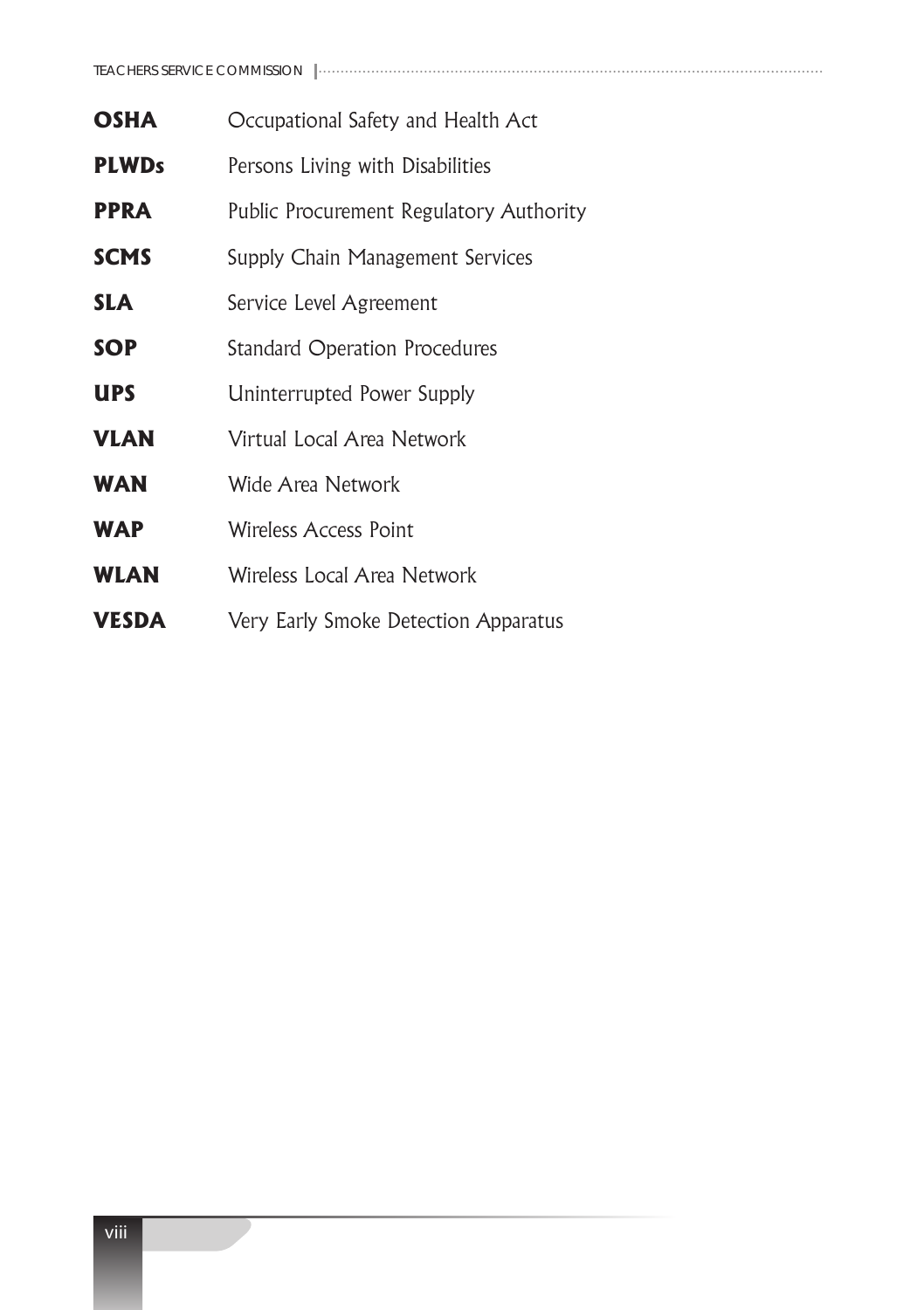## **DEFINITION OF TERMS**

| Term                                             | <b>Operational definition</b>                                                                                                                              |
|--------------------------------------------------|------------------------------------------------------------------------------------------------------------------------------------------------------------|
| <b>Broadband</b>                                 | High speed Internet access with a wide bandwidth data<br>transmission which transports multiple signals and traffic<br>types.                              |
| <b>Business Continuity</b><br><b>Plan</b>        | A proactive plan to ensure that business processes<br>continue during a time of emergency or disaster.                                                     |
| <b>Computer Incident</b><br><b>Response Team</b> | A team that is assigned the responsibility for deterring,<br>coordinating and supporting the response to a computer<br>security event or incident.         |
| <b>Clean Power</b>                               | Electrical power that is free from voltage spikes and drops.                                                                                               |
| <b>Cloud Computing</b>                           | On-demand availability of computer system resources<br>especially data storage and computing power without direct<br>active management by the user.        |
| <b>Compliance</b>                                | Conformity with established ICT guidelines, specifications,<br>relevant laws and regulations.                                                              |
| <b>Data Centres</b>                              | Physical or virtual infrastructure used by the Commission<br>to house computer server and networking systems and<br>components for Information Technology. |
| <b>Disaster</b>                                  | incident that causes damage, loss of life or property.<br>An                                                                                               |
| <b>E-Government</b>                              | The use of Information and Communication Technologies<br>to offer services by the government.                                                              |
| <b>Enterprise</b><br><b>Architecture</b>         | A conceptual blueprint that defines the structure and<br>operations of an organisation.                                                                    |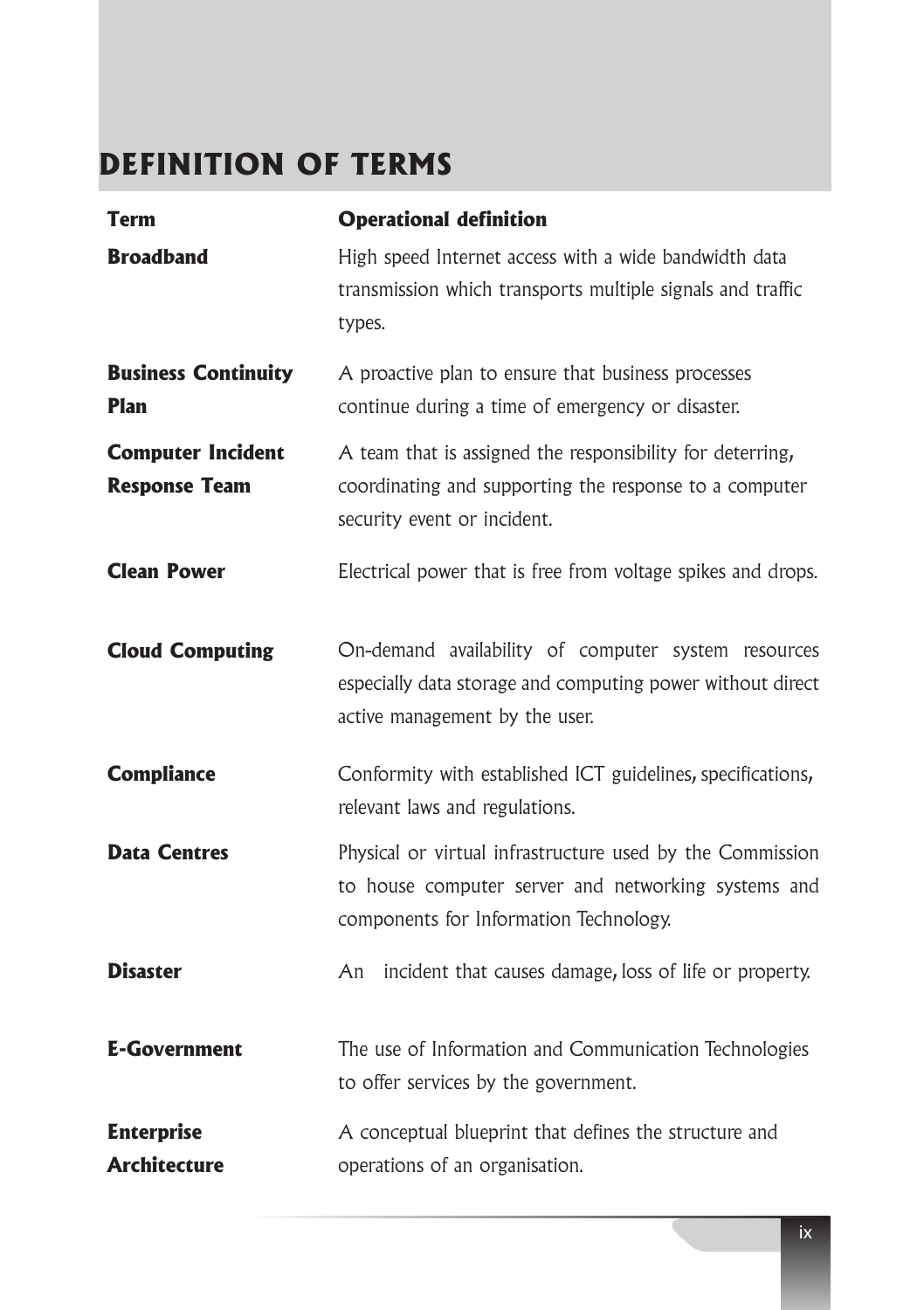TEACHERS SERVICE COMMISSION

| <b>E-Waste</b>                          | Electronic and electrical devices discarded on or before<br>the end of their useful life.                                                                                                  |
|-----------------------------------------|--------------------------------------------------------------------------------------------------------------------------------------------------------------------------------------------|
| Government-to-<br><b>Business</b>       | An online non-commercial interaction between local and<br>central government and the commercial business sector<br>offering and exchange of services between government<br>and businesses. |
| Government-to-<br>Government            | Sharing of data and systems between government<br>Ministries, Departments and Agencies.                                                                                                    |
| <b>Hardware</b>                         | Physical, tangible parts or components of a computer or<br>computing systems.                                                                                                              |
| <b>ICT Facilities</b>                   | The Server rooms, Data centres, ICT operation rooms<br>and any other room dedicated to ICT infrastructure and<br>equipment.                                                                |
| <b>ICT Governance</b>                   | Processes that ensure that an organisation's IT sustains<br>and extends the organisation's strategies and objectives.                                                                      |
| <b>ICT Infrastructure</b>               | Composite hardware, network, firmware, resources and<br>services required for existence, operation and management<br>of enterprise environment.                                            |
| <b>ICT Policy</b>                       | A top management document which guides ICT<br>intentions and directions of the Commission.                                                                                                 |
| <b>ICT Project</b><br><b>Management</b> | The process of planning, organising and delineating<br>responsibilities for the completion of ICT goals in the<br>Commission.                                                              |
| <b>ICT Risk Assessment</b>              | Overall process of risk identification, risk analysis and risk<br>evaluation.                                                                                                              |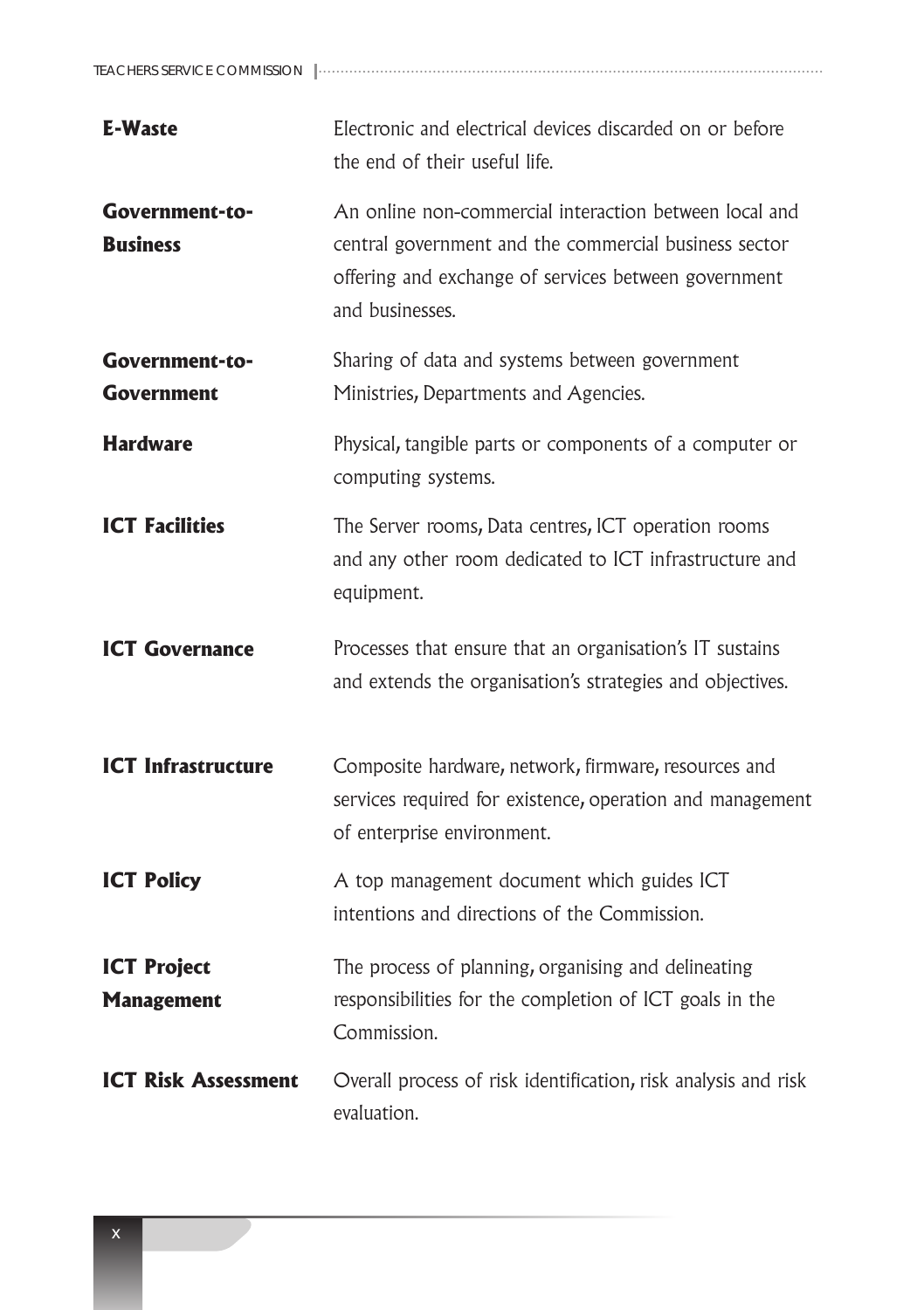*Information Communication Technology (ICT) Policy*

| <b>Information Systems</b><br><b>Decommissioning</b>    | The practice of discontinuing the usage and shutting<br>down redundant or obsolete information systems while<br>retaining access to the historical data.                                                                              |
|---------------------------------------------------------|---------------------------------------------------------------------------------------------------------------------------------------------------------------------------------------------------------------------------------------|
| <b>Information Security</b><br><b>Management System</b> | Documented management system that consists of a<br>set of policies, processes and systems to manage risks<br>to organisational data with the objective of ensuring<br>acceptable levels of information security risk.                 |
| <b>Management of</b><br><b>Applications</b>             | The Process of managing applications throughout their<br>lifecycle.                                                                                                                                                                   |
| <b>Non-Disclosure</b><br><b>Agreement</b>               | A legal contract that prohibit a party from disclosing,<br>sharing or using other than the intended purpose an<br>entity's data or information that it may be given, discussed<br>or come across during the period of its engagement. |
| <b>Online Service</b>                                   | A service provided over the internet.                                                                                                                                                                                                 |
| <b>Operational Level</b><br><b>Agreement</b>            | Internal Commission's agreements defined for internal<br>users to meet Service Level Agreements.                                                                                                                                      |
| <b>Service Level</b><br><b>Agreement</b>                | A contract between a service provider and a client that<br>documents the services provided while defining what the<br>client will receive and clarifies what is expected of the<br>service provider.                                  |
| <b>Service Provider</b>                                 | An organisation or institution that offers ICT services to<br>the Commission.                                                                                                                                                         |
| <b>Software</b>                                         | A set of coded instructions in the form of programmes<br>that perform certain tasks using a computer's hardware.                                                                                                                      |

 $\overline{\phantom{a}}$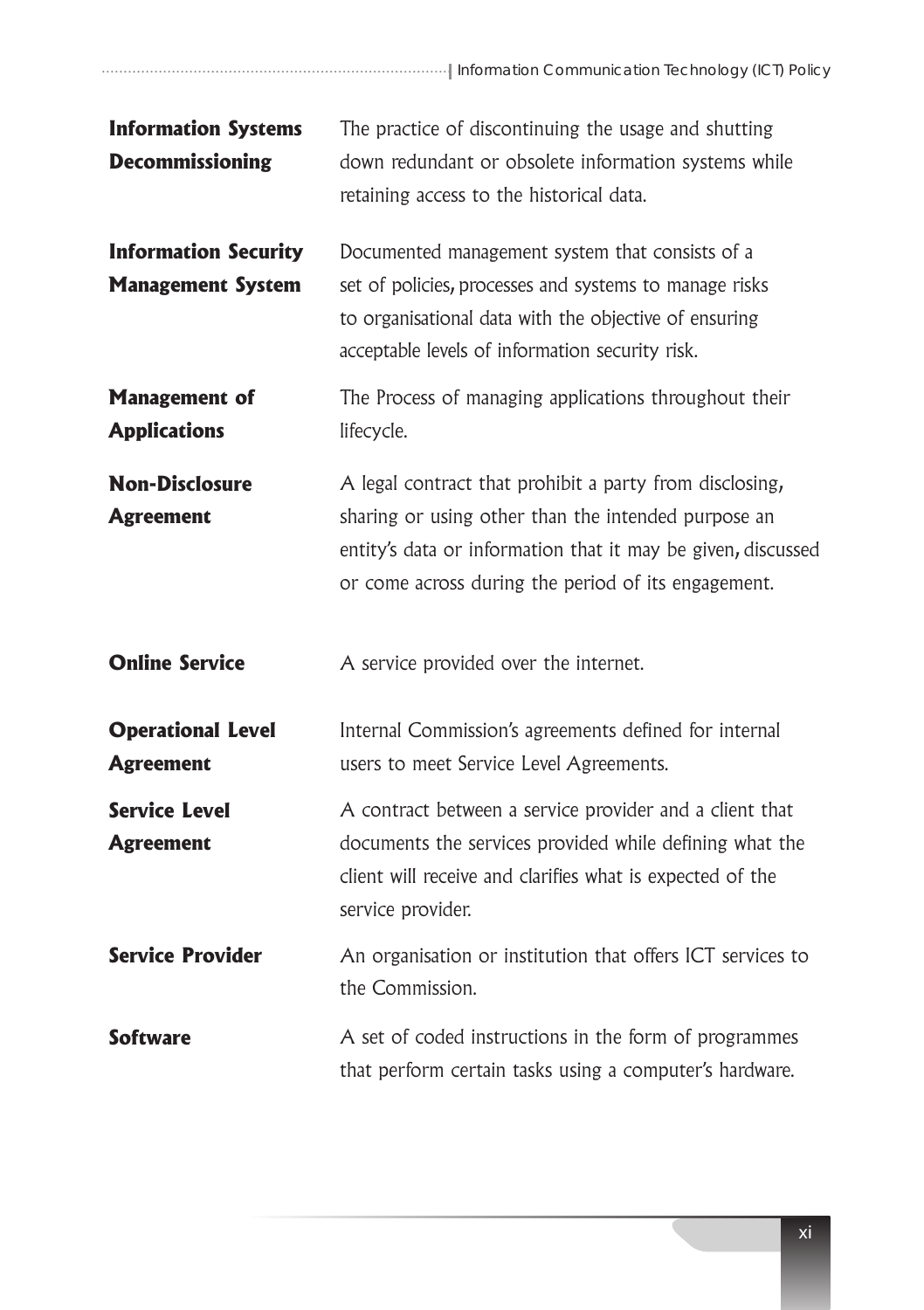| <b>Tier II Standard</b> | Data centre with VESDA, fire-suppression, raised-floor, false |
|-------------------------|---------------------------------------------------------------|
|                         | ceiling, environmental monitoring, CCTV monitoring,           |
|                         | dedicated space for IT systems with a different room for      |
|                         | power, dual UPS, dual cooling equipment, generator, dual-     |
|                         | internet source, Uptime of 99.75%.                            |
|                         |                                                               |

**User** A person who uses ICT application, equipment, facilities, processes or systems in their day to day operations.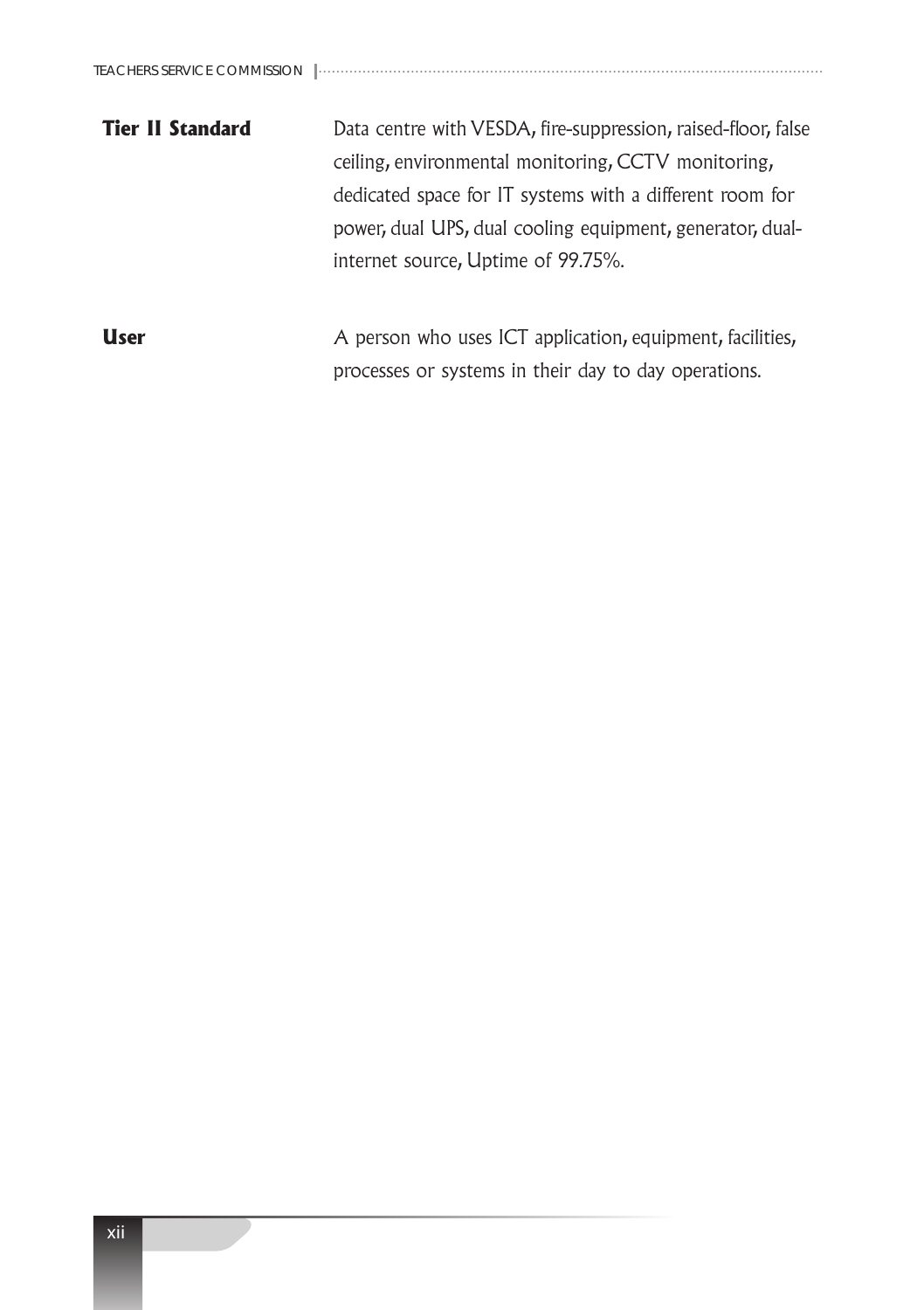# **1.0 INTRODUCTION**

ICT advancements over the last few decades have led to its increased usage by organisations. It has impacted the way business is conducted, facilitated learning and knowledge sharing and general global information flows, empowered citizens and communities, resulting in a global information Society.

Internationally, United Nations Conference on Trade and Development (UNCTAD) has been helping countries in development and reviewing ICT Policies (UNCTAD, 2014). United Nations notes that ICTs are increasingly widespread in the world and are fast becoming the basis for economic development. UNCTAD in its paper Helping Countries Leverage ICT for Development pointed out that; the international community earlier on recognised their potential benefits and encouraged Governments "to elaborate, as appropriate, comprehensive, forward-looking and sustainable national e-strategies, including ICT strategies and sectoral e-strategies as appropriate, as an integral part of national development plans and poverty reduction strategies, as soon as possible and before 2010". A large number of developing countries have put in place one or several national ICT plans or are in the process of incorporating relevant policies and strategies into their national development plans (UNCTAD, 2014).

The high adoption of technology by organisations has brought the need to have a policy to guide ICT adoption, usage and acquisition by organisations. The public sector has not been left behind in adoption of technology and thereof the development of ICT policy. Vision 2030 Medium Term Frameworks had three pillars; Economic, Social and Political. ICT was identified as one of the key infrastructures to enable economic growth.

Kenya on August 7<sup>th</sup>, 2020 in The Kenya Gazette Vol. CXXII No. 150, gazetted the Nation ICT Policy guidelines, 2020. The Policy Guidelines has four objectives which cover: ICT Infrastructure development; Facilitation of Infrastructure and frameworks development; Contribution of ICT on GDP growth; Position the Country to take advantage of emerging trends by enhancing the education Institutions and the skills of the people; and Gain global recognition for innovation, efficiency and quality in public service delivery.

The Policy focuses on four areas with the fourth focus being Public Service Delivery. It is now a Government policy that all government services must be available online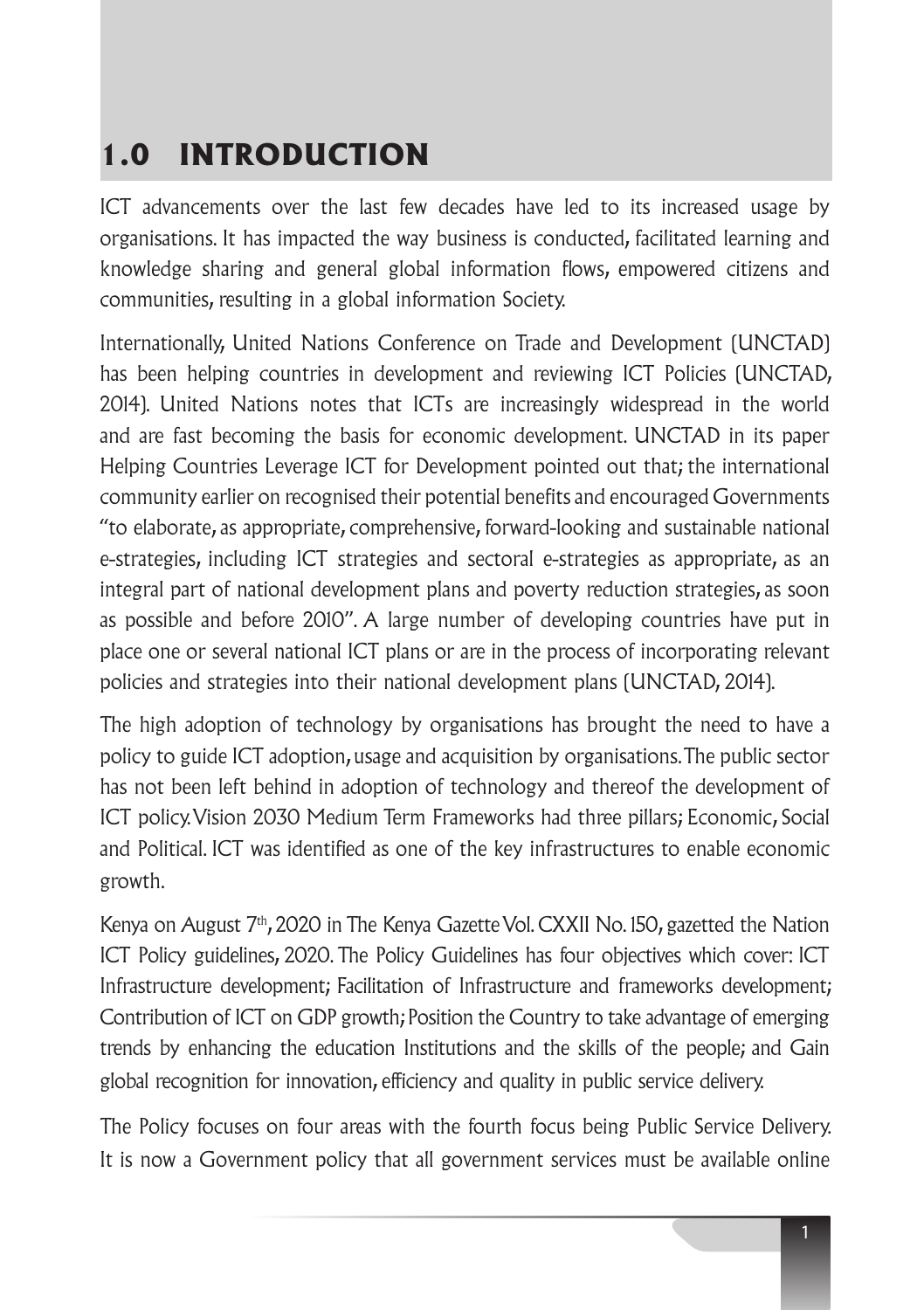TEACHERS SERVICE COMMISSION |

and that every Kenyan has online access and that government services are delivered quickly and fully at the time and place that they are needed. The ICT policy requires all arms of government to build, deploy, operate and manage locally built back-end and front-end systems to deliver services. This Policy also requires that Kenyan data remains in Kenya and that it is stored safely and in a manner that protects the privacy of citizens to the utmost. Government services are to be delivered in a manner that ensures the Country has a prosperous, free, open and stable society.

Teachers Service Commission developed ICT Policy 2010. It is this Policy that is being reviewed to address the changes in technology, its adoption and other emerging technological issues. This Policy will be used to provide a comprehensive framework to support and ensure that logical access controls are implemented appropriately to protect information technology resources in accordance with the Commission's information security requirements. It is also to provide guidelines on usage and utilization of the Commission's ICT resources.

## **1.1 RATIONALE**

The dynamic nature of technology and the significant continued absorption of ICT use in the Commission to improve service delivery calls for the review of its ICT Policy 2010 to resonate with these requirements. Rapid technological changes, changing public needs, legal framework and evolving ICT global trends require a policy to provide a suitable anchor. In order to provide a clear guidance on the acquisition, development and use of the ICT resources in the Commission while offering the required protection to the Commission Information Assets, it was necessary to develop this policy.

## **2.0 POLICY STATEMENT**

The Commission is committed to creating an enabling environment for promotion and use of ICT in the provision of services in a manner that is ethical, efficient, effective and lawful. The Commission will continuously enhance its organisational capacity by adopting modern technology and skills development.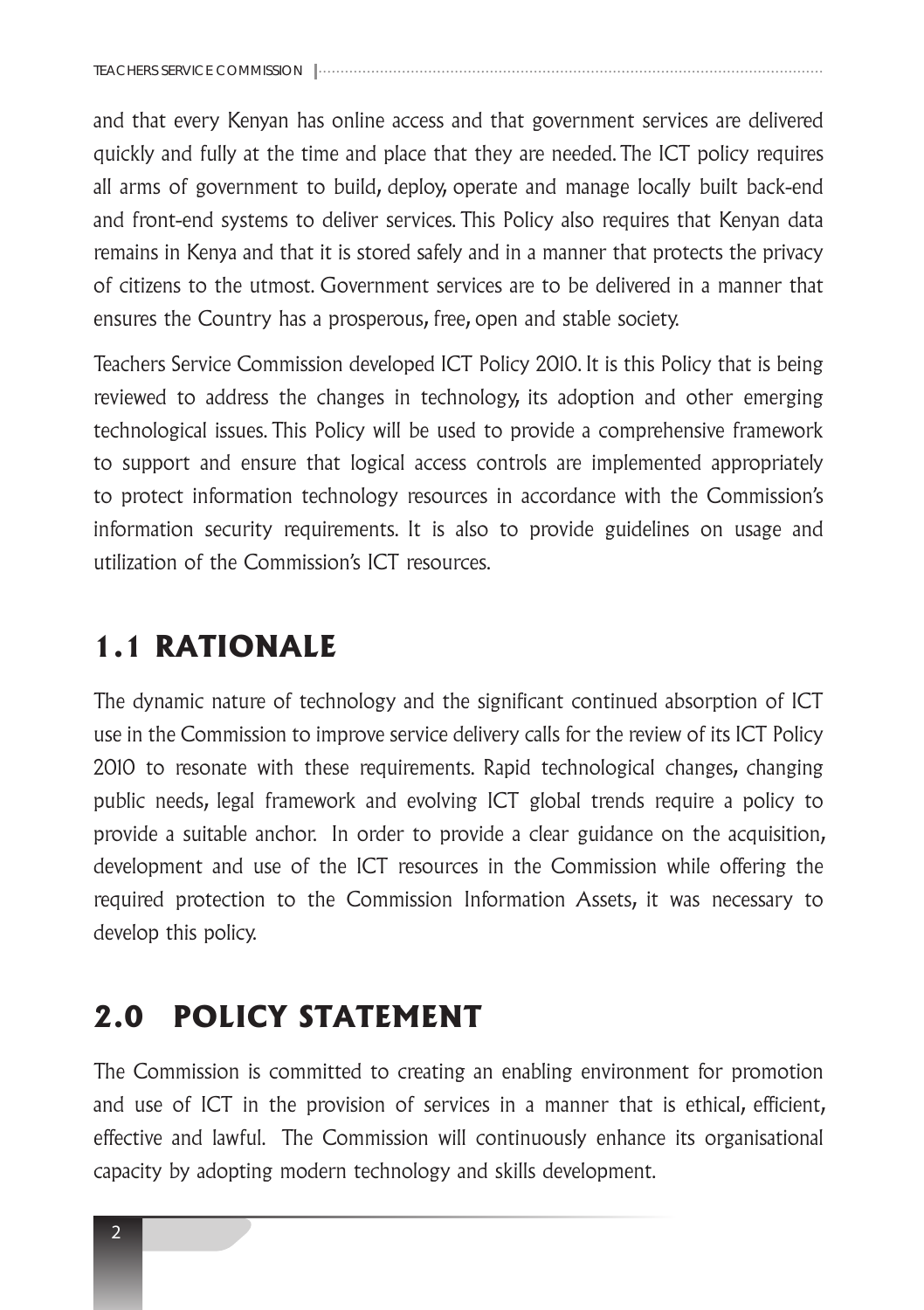## **3.0 AUTHORITY**

The policy derives its authority from:

- (i) The Constitution of Kenya.
- (ii) TSC Act (2012).
- (iii) Kenya Information and Communication Act (2012).
- (iv) Access to Information Act (2016).
- (v) National ICT Policy (2016).
- (vi) The National ICT Guidelines (2020).
- (vii) National E-waste Policy (2018).
- (viii) Public Procurement and Asset Disposal Act (2015).
- (ix) Public Procurement and Disposal Regulations (2020).
- (x) Computer Misuse and Cybercrimes Act (2018).
- (xi) Data Protection Act (2019).
- (xii) OSHA Act (2007).
- (xiii) Government ICT Standards ICTA-2019.

## **4.0 POLICY OBJECTIVES**

### **4.1 General Objective**

To provide principle direction in the use of ICT in the Commission's operations, investments, maintenance and processes for effective service delivery.

### **4.2 Specific Objectives**

The specific objectives of this policy are to:

(i) Regulate acquisition, implementation, maintenance and use of ICT resources in the Commission.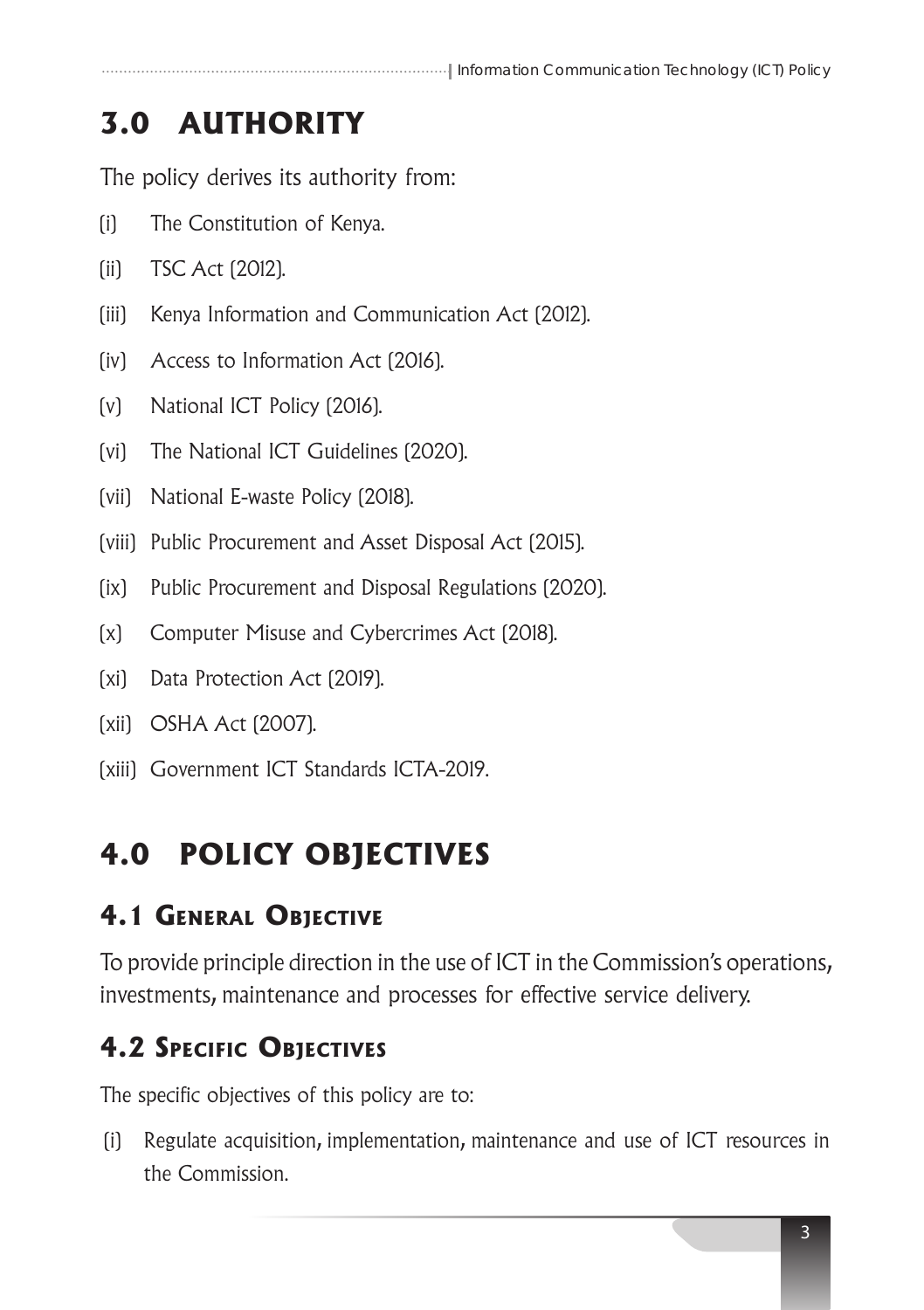- (ii) Improve security of Data, Information and ICT Assets in the Commission.
- (iii) Promote innovation and use of technology to improve service delivery.

## **5.0 SCOPE**

This Policy applies to all TSC employees, users, ICT suppliers, contractors and service providers.

### **6.0 POLICY PRINCIPLES**

The Policy shall be guided by the following key principles:

- (i) Seamless integration of ICT systems.
- (ii) Adherence to international ICT standards and best practices.
- (iii) Security, integrity and reliability of data and information systems.
- (iv) Transparency and accountability in service delivery.
- (v) Innovation and ease of doing business.

## **7.0 POLICY GUIDELINES**

This Policy will be implemented through the guidelines as outlined in the **ANNEXES**.

### **7.1 ICT Governance**

The Commission shall be responsible for ICT strategic decisions to ensure that all ICT projects and initiatives deliver value to the Commission. The Commission shall use E-governance guidelines.

A three-year permanent Strategic IT Committee (SITC) with the responsibility for the overall strategic management and monitoring of ICT resources utilisation and key ICT projects progress in the Commission shall be established. The Committee shall comprise six members appointed and chaired by the Commission Secretary with the Director ICT as the Secretary. The responsibilities of this governance Committee are as indicated in **Annex I.**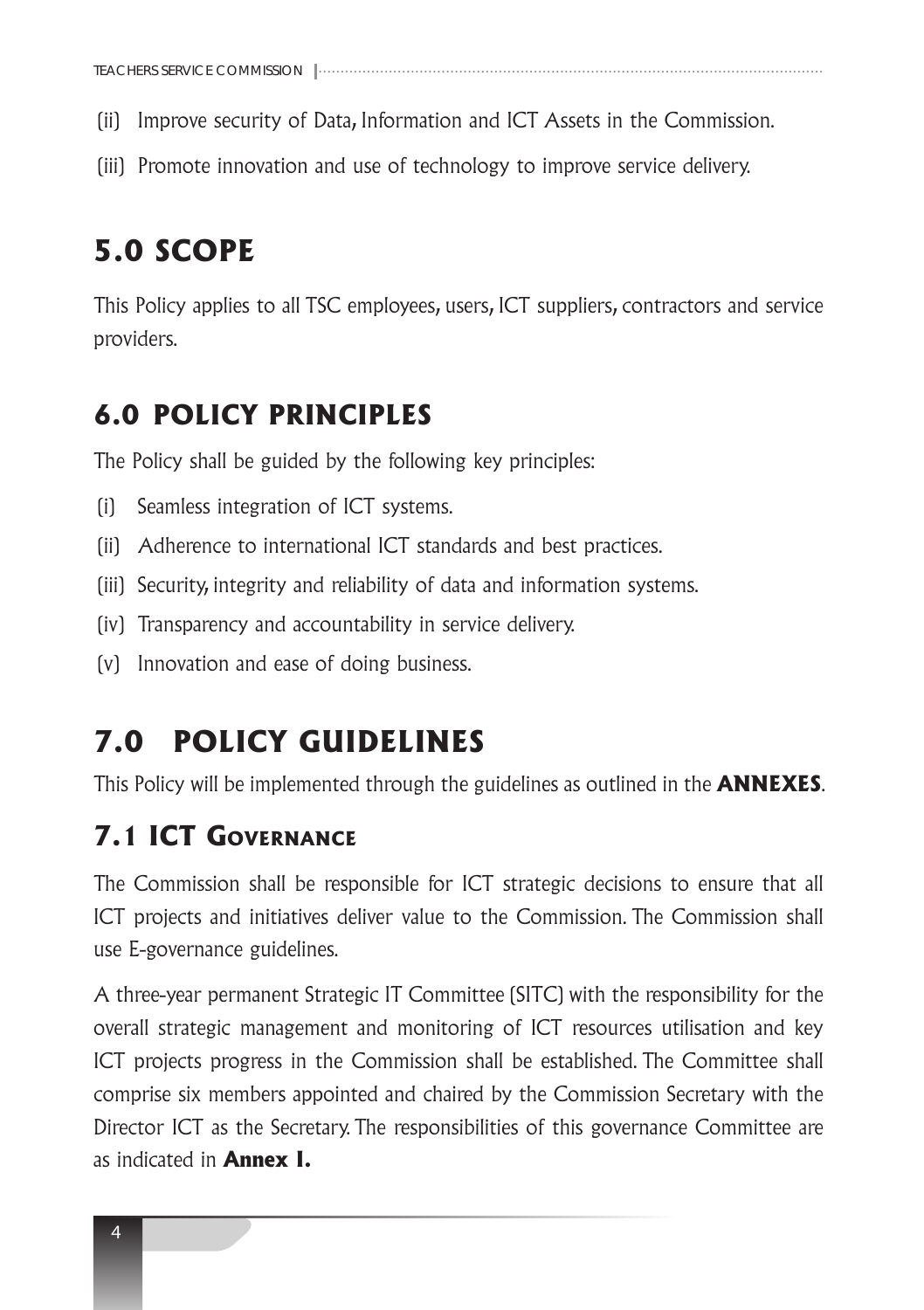## **7.2 ICT Operation Structure**

The ICT function shall operate as a Directorate as per the Commission Management Structure. End user Directorates and Sections shall be responsible for day-to-day data input and operations of the specific information systems in the directorate. The Commission shall:

- (i) Set up an ICT governance model with appropriate structures to manage ICT Operations.
- (ii) Establish clear roles and responsibilities for the ICT governance structure.
- (iii) Identify and appoint qualified Staff.

## **7.3 ICT Infrastructure**

The Commission shall establish and continuously improve standards on installation, security, management, use and implementation of ICT infrastructure in all service delivery points/locations. The guidelines shall address four (4) key areas namely; ICT Networks, ICT Facilities, Power provisions and equipment as provided in **Annex II.**

## **7.4 ICT Information Systems**

The Commission shall provide guidelines on the acquisition of appropriate software in terms of use, value for money, scalability, integration with existing and future systems in the Commission. The systems will be used, operated and managed efficiently to ensure effective service delivery. The detailed guidelines are as indicated in **Annex III.**

### **7.5 ICT Service Management**

The Commission shall ensure availability of ICT services as provided for in the Operation Level Agreements (OLAs) and Service Charter through a centralised management unit responsible for support of all ICT services.

The ICT Directorate shall develop an Operational Level Agreement (OLA) stipulating its commitment specific to each process owner. This will help to monitor and manage the quality of ICT services in the Commission. The detailed guidelines are as indicated in **Annex IV.**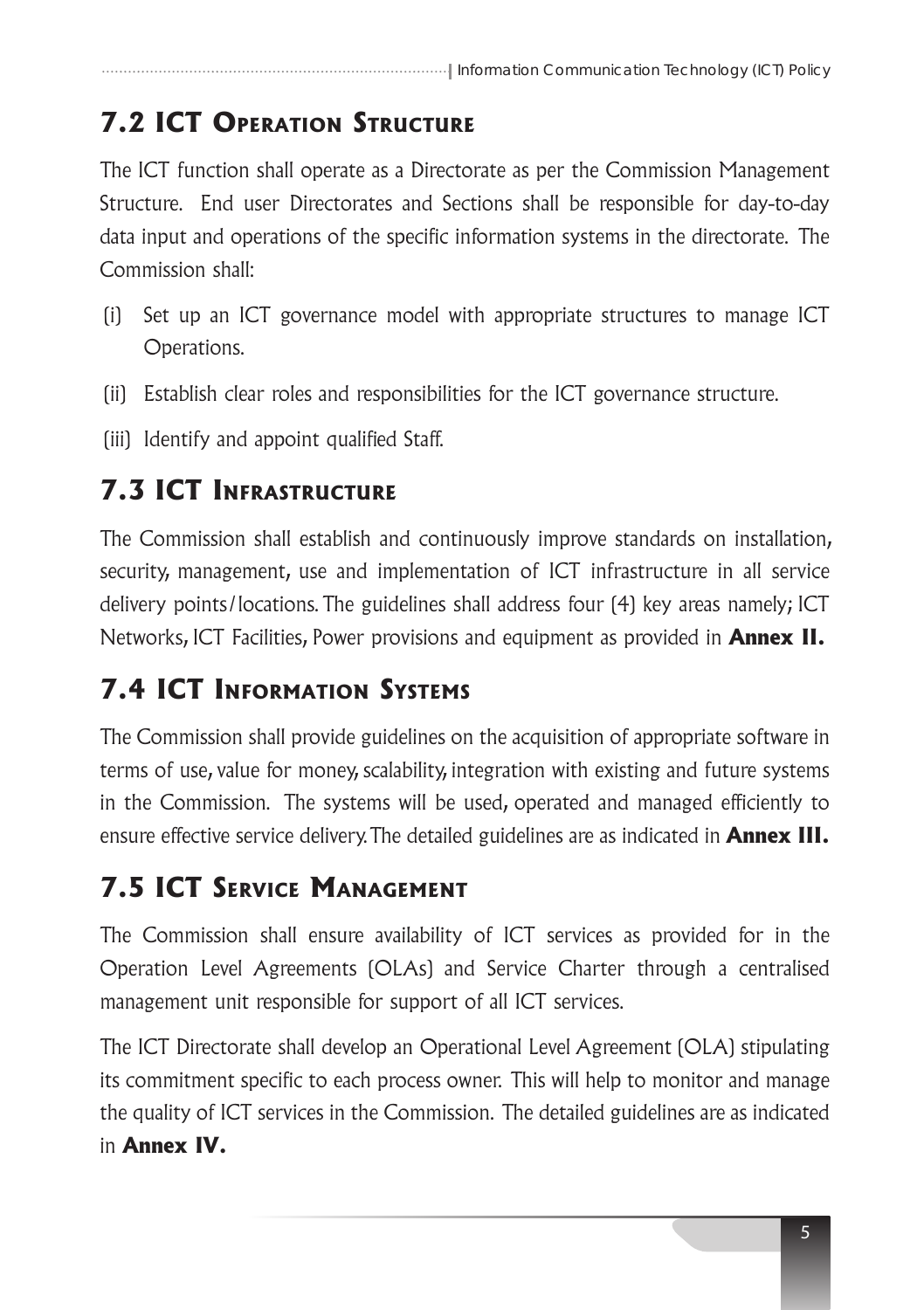### **7.6 Data and Information Security**

The Commission shall secure its data and information against breaches and threats by preserving its Confidentiality, Integrity and Availability. A vulnerability assessment and penetration testing of all systems and infrastructures shall be undertaken on a bi-annually basis and reports presented to the Strategic IT Committee (SITC). The detailed guidelines are indicated in **Annex V.**

### **7.7 Business Continuity Plan**

The Commission shall develop and maintain a Business Continuity Plan with DRP specific to ICT which will include critical information systems, ICT Infrastructure and Information Assets as indicated in **Annex VI.**

### **7.8 Cloud Computing Services**

Cloud Computing is a concept that refers to services, applications, and data storage delivered online through powerful file servers interconnected through the internet infrastructure. It allows consumers and businesses to use applications without installation and access their data and information at any computer with internet access. The Commission's take-up on the use of Cloud Services shall be approved on a case by case in-line with existing government standards, policies and guidelines. The guidelines to be applied shall be as indicated in **Annex VIII.**

### **7.9 Electronic Waste (E-WASTE)**

All obsolete and unserviceable ICT equipment shall be disposed of in accordance with relevant NEMA E-Waste Regulations and the relevant Public Procurement and Asset Disposal Act.

### **7.10 Data Management**

Retention and disposal of data no longer with special reference to regulatory requirements and business need shall be disposed of as per the Commission Records Management Policy.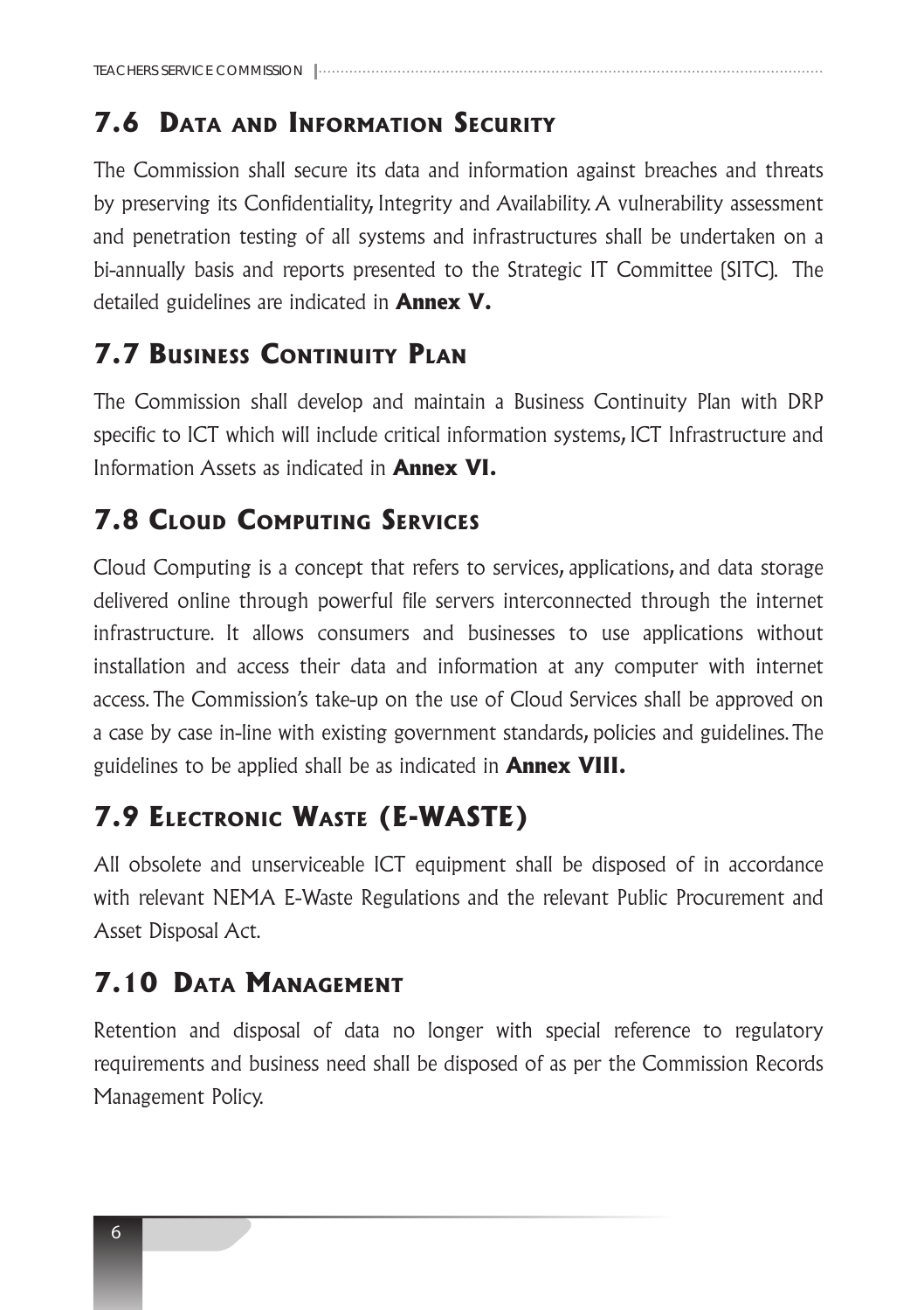## **8.0 POLICY IMPLEMENTATION**

The Commission shall use the existing administrative structures to implement this Policy.

## **0.9 MONITORING AND EVALUATION**

This Policy shall continuously be monitored and evaluated in line with the existing Monitoring and Evaluation Guidelines of the Commission.

## **10.0 POLICY REVIEW**

The Policy shall be reviewed after every three years or as the need arises to align it to government policies, legal requirements and any emerging issues as the Commission may deem appropriate.

## **11.0 RISKS**

The risks associated with the implementation of this Policy are as indicated in **Annex IX.**

## **12.0 ICT EQUIPMENT ALLOCATION MATRIX**

Distribution of end-user computing equipment shall be as per **Annex X.**

## **13.0 POLICY ENFORCEMENT**

Failure to comply with this Policy, standards, guidelines and procedures can result in disciplinary actions up to and including termination of employment as per the HR Manual for employees or termination of contracts for contractors, partners, consultants and other entities. Legal action also may be taken for violations of applicable regulations and laws.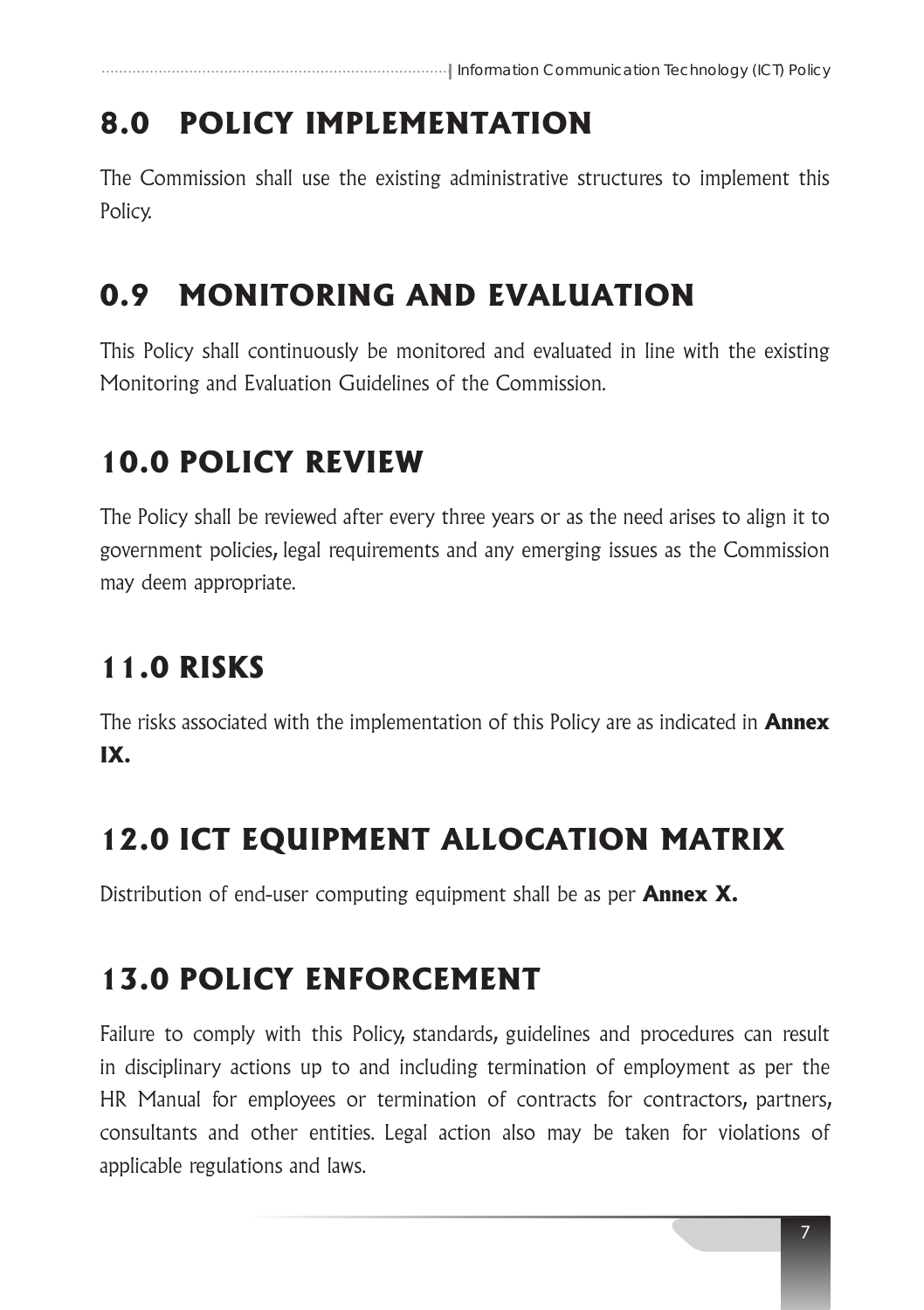TEACHERS SERVICE COMMISSION

## **ANNEXURES**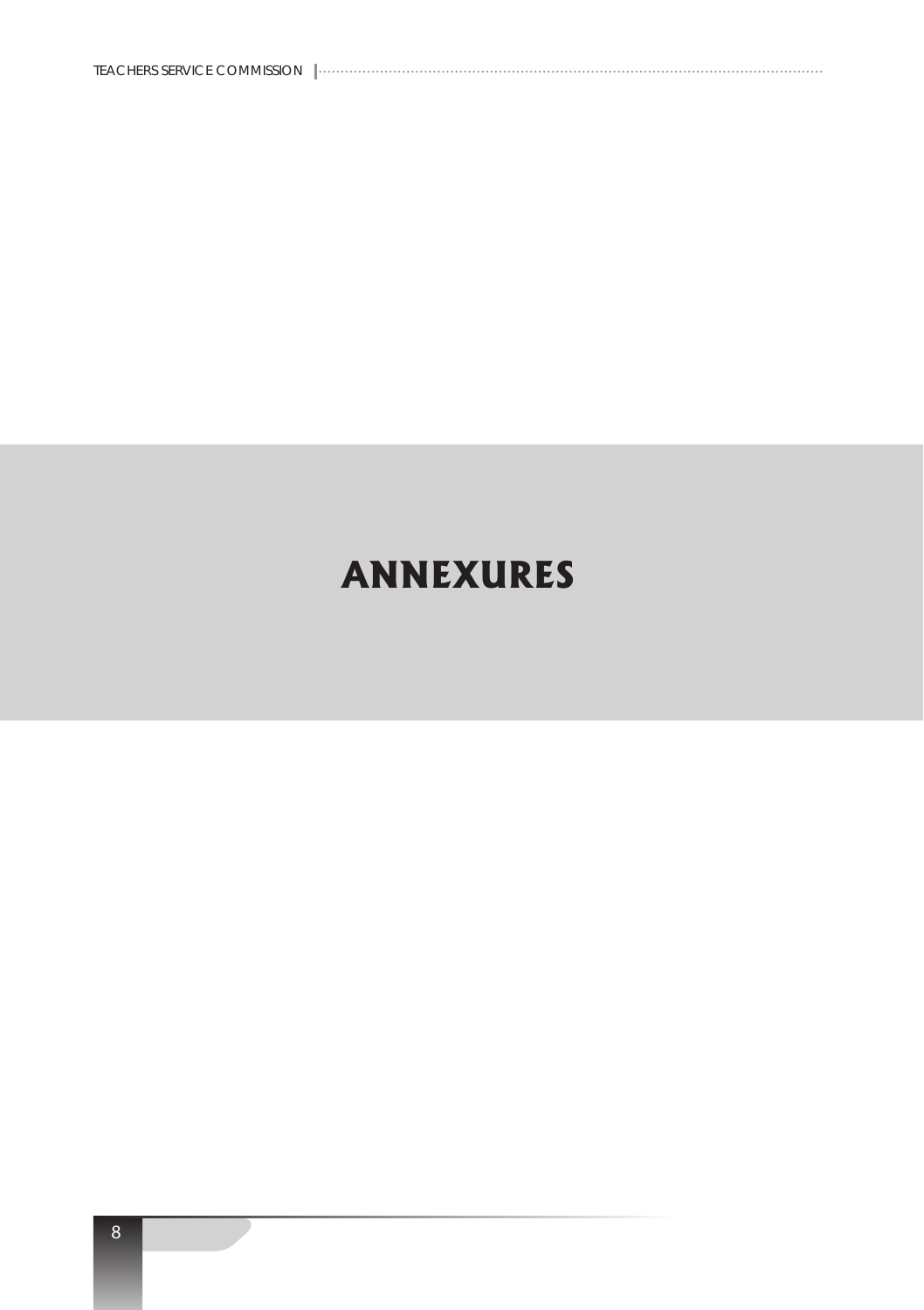## **ANNEX I: STRATEGIC IT COMMITTEE (SITC)**

## **1. ESTABLISHMENT**

A six-member Strategic IT Committee (SITC) which shall serve for three (3) years shall be established and headed by the Commission Secretary or a representative.

### **2. RESPONSIBILITIES**

The SITC will be responsible for overseeing the development, implementation and monitoring of the ICT policy, strategy, projects prioritisation and execution, and governance matters.

#### **2.1 In undertaking these responsibilities, the SITC will:**

- (i) Recommend and/or approve medium and large projects of strategic importance to the Commission's Strategic Plan and ensure a strategic balance.
- (ii) Review major project risks including; Disaster Recovery, Audits and advisory on IT related Projects.
- (iii) Co-ordinate IT project prioritisation based on programme priorities to inform the Commission's planning and budget cycle, provide regular reports and present business case budgets and priorities for strategic IT projects to Commission Board Committees.
- (iv) Determine major action including the suspension of Projects.
- (v) Develop annual Cycle of IT Governance business which includes: discussion on emerging strategic IT issues; regular review and approval of the Commission's IT Risk Register; review of reports from the ICT Director on Commission's ICT Business Continuity and Disaster Recovery plans and procedures and review reports on ICT security.
- (vi) Review of reports on IT related items identified by internal or external audit reports to ensure timely resolution.
- (vii) Review and lead continuous improvement on IT Governance matters across the Commission.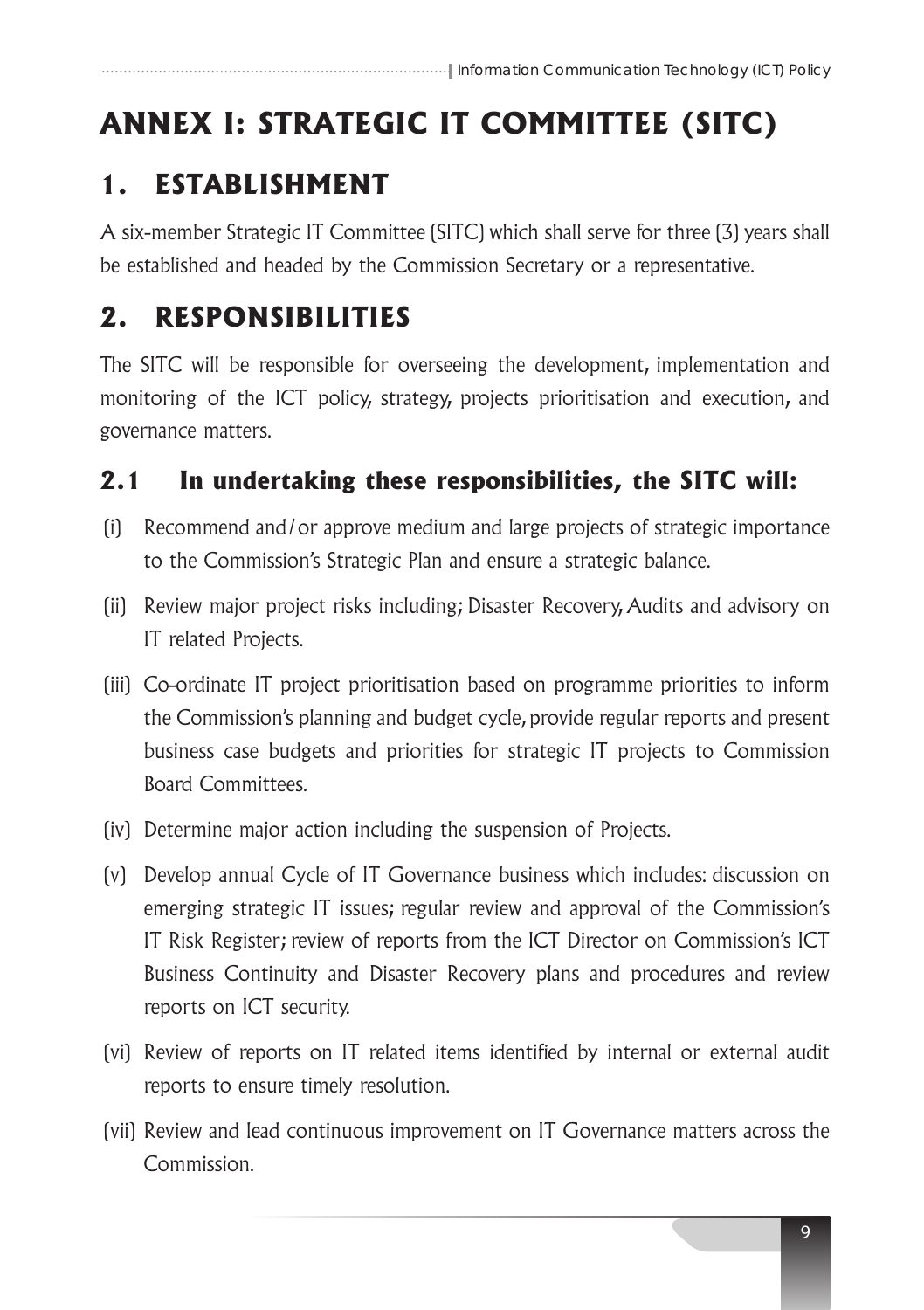## **2.2 MEMBERSHIP**

The membership of the Strategic IT Committee will consist of:

- (i) Commission Secretary (Chair).
- (ii) Director ICT (Secretary).
- (iii) Four other members as shall be appointed by the Commission Secretary.

## **2.3 INVITEES**

The SITC may invite any person or persons, whether from within or external to the Commission, to its meetings as it may determine to assist in its deliberations either on a particular item or for the whole meeting.

## **2.4 REPORTING**

The SITC reports to the Commission Management.

## **2.5 REVIEW OF THE COMMITTEE**

The SITC will review its functions and performance at a minimum every year.

## **2.6 FREQUENCY OF MEETINGS**

- (i) The Strategic IT Committee will meet at a minimum four times a year with at least one meeting in each quarter.
- (ii) Meetings will generally be scheduled at least one quarter in advance to align with the Commission's planning cycle.

## **2.7 QUORUM**

The quorum for meetings of the Strategic IT Committee is a half of the membership with prior-approval from the Chair of the agenda.

## **2.8 DECISIONS**

Decisions shall be through consensus.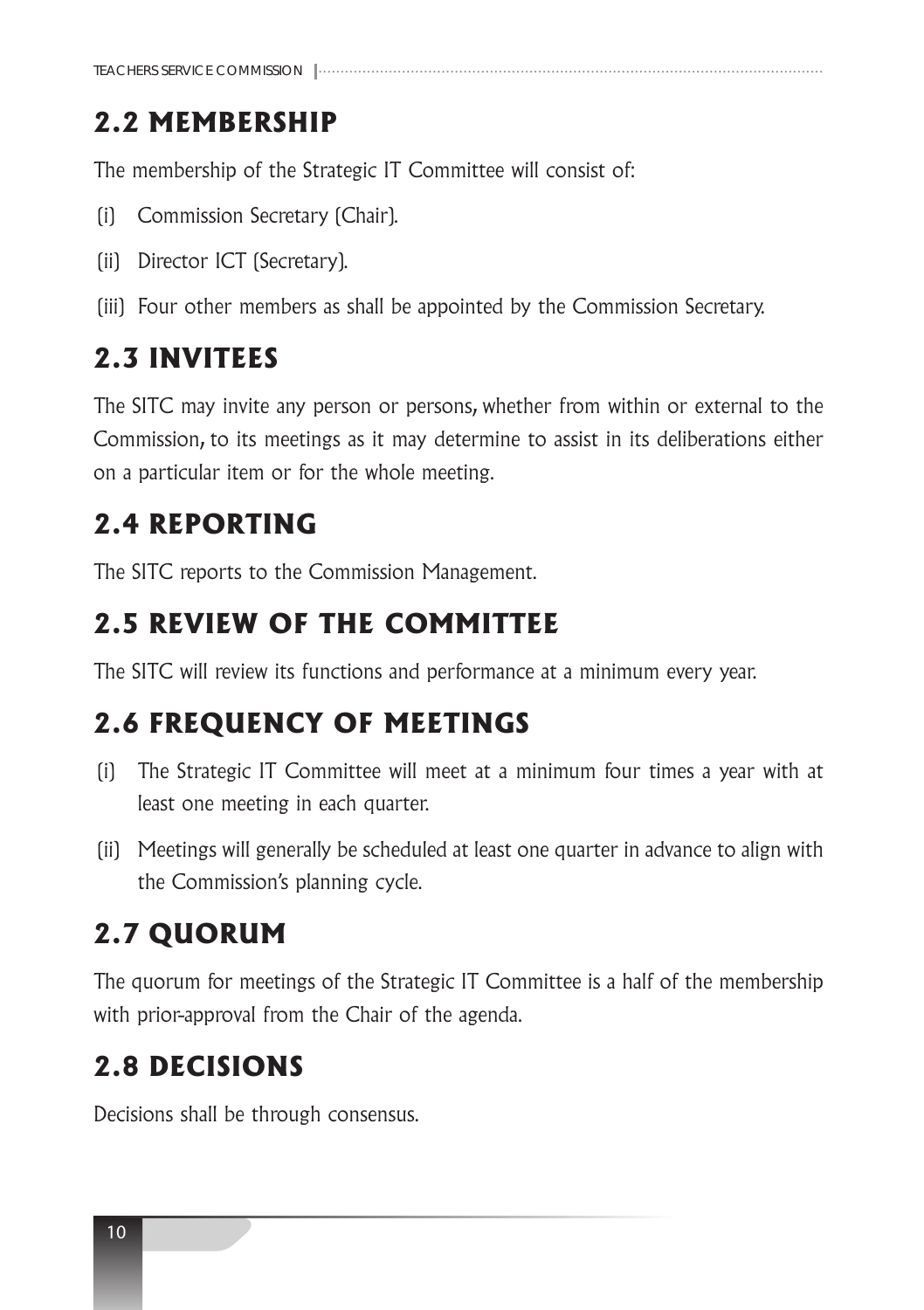### **ANNEX II: GUIDELINES FOR ICT INFRASTRUCTURE**

### **Network Management**

The network shall be set up in all TSC Offices and managed in adherence to the standards outlined in the following guidelines:

- (i) The network shall consist of the Local Area Network (LAN), Wide Area Network (WAN) and Wireless Local Area Network (WLAN).
- (ii) Emphasis shall be on the adoption of secure networks in deployment of the network infrastructure.
- (iii) The devices in the network ecosystem shall include but not limited to; computers, devices that support the flow and processing of information, ICT datacentre, telephone systems and related software.
- (iv) The ICT Directorate shall:
	- (a) Maintain a clear network layout diagram of all TSC premises for purposes of reference, maintenance, support, expansion and business continuity.
	- (b) Monitor the utilisation of the network infrastructure and advise on future expansion and security in line with international standards and best practice.
	- (c) Periodically review technical specifications, configuration and installation guidelines to ensure conformity and compatibility with existing infrastructure.
- (v) Only approved network connectivity devices by ICT Directorate shall be allowed to transmit signals to connect the Commission's equipment within TSC premises.
- (vi) Access to TSC Server rooms and network cabinet installations shall be restricted to authorised personnel.
- (vii) The Commission reserves the right to monitor internet usage and block sites or users to ensure security and integrity of its data assets and any other resources.

### **ICT FACILITIES**

ICT facilities include; the server rooms, datacentres, operation rooms and any other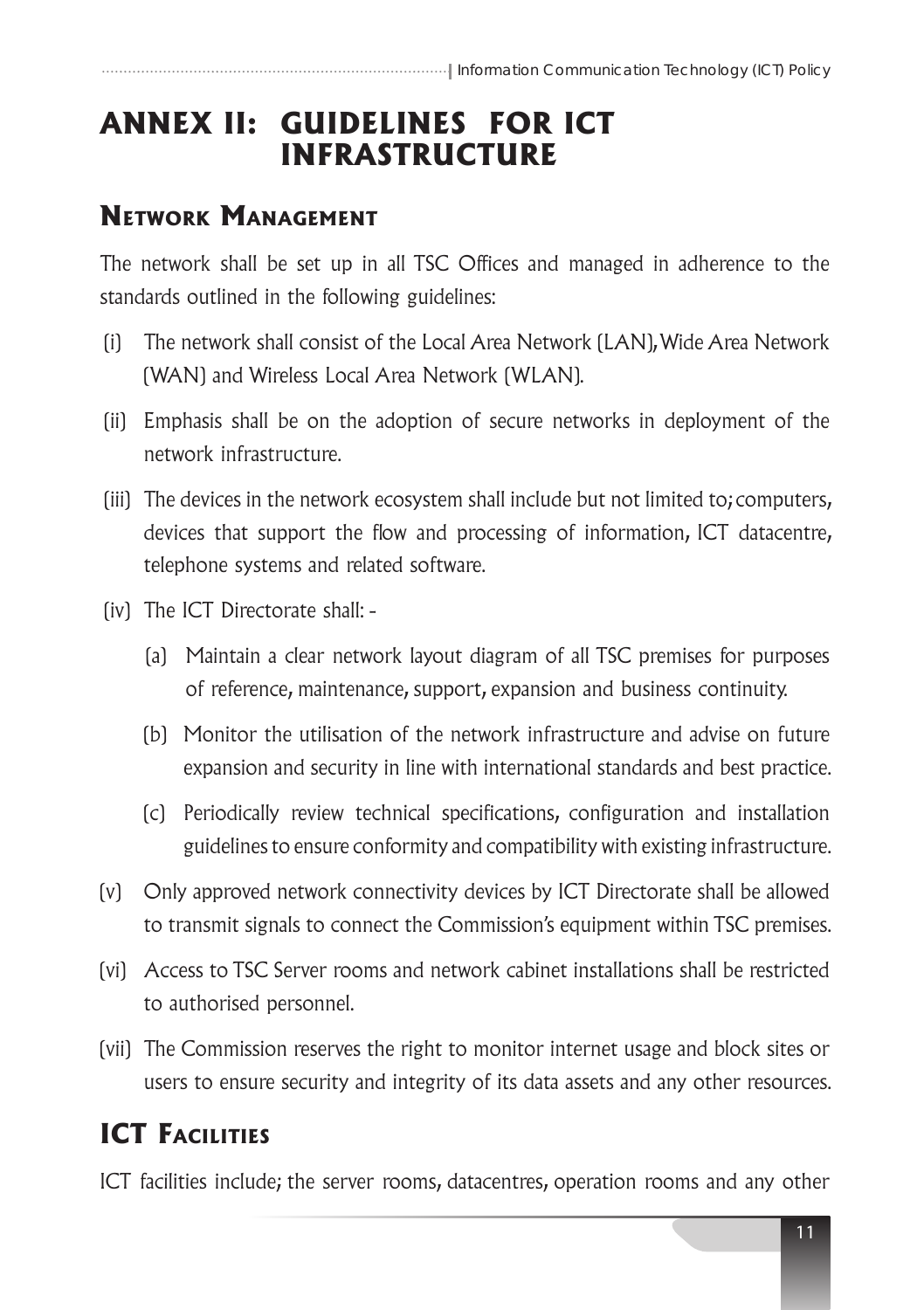TEACHERS SERVICE COMMISSION | ...

room dedicated to ICT infrastructure and equipment in the Commission. The following guidelines shall apply:

- (i) All Infrastructure projects including new construction and refurbishment shall include approved designs for ICT installation as part of the scope of works for the projects.
- (ii) Data centres shall house all servers core network equipment and shall be provided with; uninterrupted power supply (UPS), air conditioning, Very Early Smoke Detection Apparatus (VESDA), Fire Suppression, CCTV Monitoring, Humidity and Water Monitoring Instrument and Access Control and Notification Systems.
- (iii) Equipment rooms and locations shall have Network cabinets and associated equipment necessary for distribution of TSC network.
- (iv) There shall be facilities to house Major Uninterrupted Power Supply (UPS) equipment.
- (v) ICT facilities shall be optimally located within the TSC premises. Such a location shall consider factors including but not limited to security, fire resistance, noise, heat and electricity supply.

#### **Power Provision**

ICT facilities and equipment require a stable power provision to prevent failures or inaccessibility of online services. The following guidelines shall apply:

- (i) The Head of ICT Directorate, in consultation with the responsible implementing Unit (s), shall ensure that TSC Offices are installed with adequate backup power supply.
- (ii) All active critical ICT infrastructure shall be connected to clean power.
- (iii) All users/process owners shall seek authorisation from designated ICT Officers to alter, repair or replace such power installations.
- (iv) The UPS shall be used to power ICT equipment only.
- (v) Other electrical appliances such as, water heaters, electric kettles, water dispensers, microwave ovens and electric fans shall only be connected to regular power.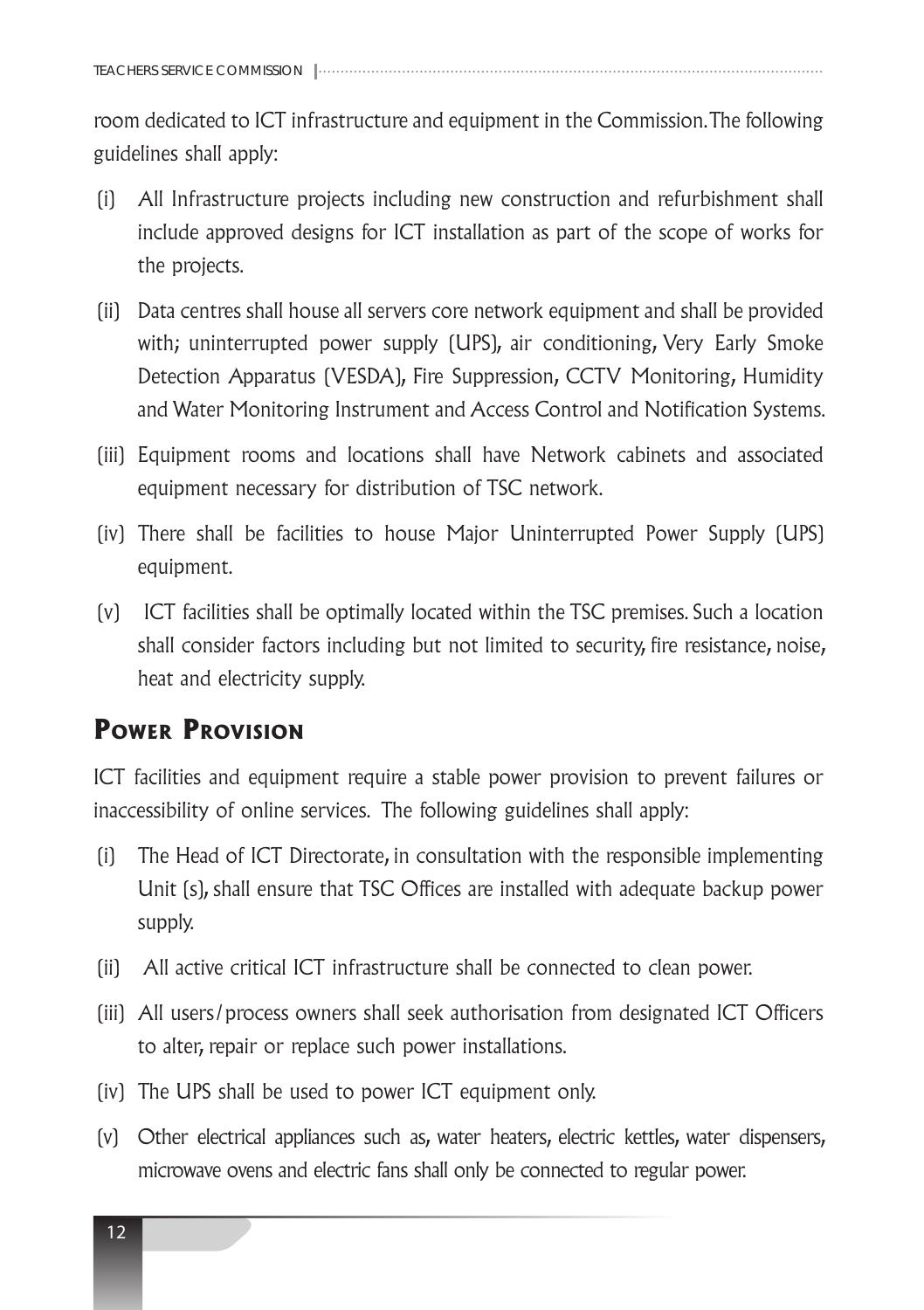### **Management of ICT Equipment**

These guidelines apply to specifications, requisition, procurement, allocation, distribution, asset register, maintenance, use and disposal of ICT equipment in the Commission. All equipment remain the property of the Commission and users must take care of the equipment under their custody and use.

## **(a) Requisition**

- (i) The requisition for all ICT equipment and accessories shall be made by the respective Heads of Directorate, Division and Section and County Directors through ICT Director.
- (ii) The ICT Director shall from time to time review and consolidate such requisitions, confirm they are required and prepare technical specifications and requirements for each item.

## **(b) Acquisition**

The ICT equipment may be acquired through purchase or donations.

- (i) The procurement and delivery of ICT Equipment shall be guided by existing laws and government procurement regulations.
- (ii) Donated ICT equipment shall be accepted upon meeting minimum specifications or on advice by the ICT Director.

### **(c) ICT Equipment Asset Register**

The ICT Directorate shall maintain an ICT asset register for monitoring the issuance, usage, surrender, movement, maintenance and loss of ICT equipment acquired by the Commission.

- (i) The register shall contain details of all ICT equipment.
- (ii) The ICT Officers shall conduct quarterly inventory audit of the equipment and submit a report to the ICT Director.
- (iii) The equipment that is no longer in use shall be surrendered to the ICT Director for redistribution or recommendation for disposal.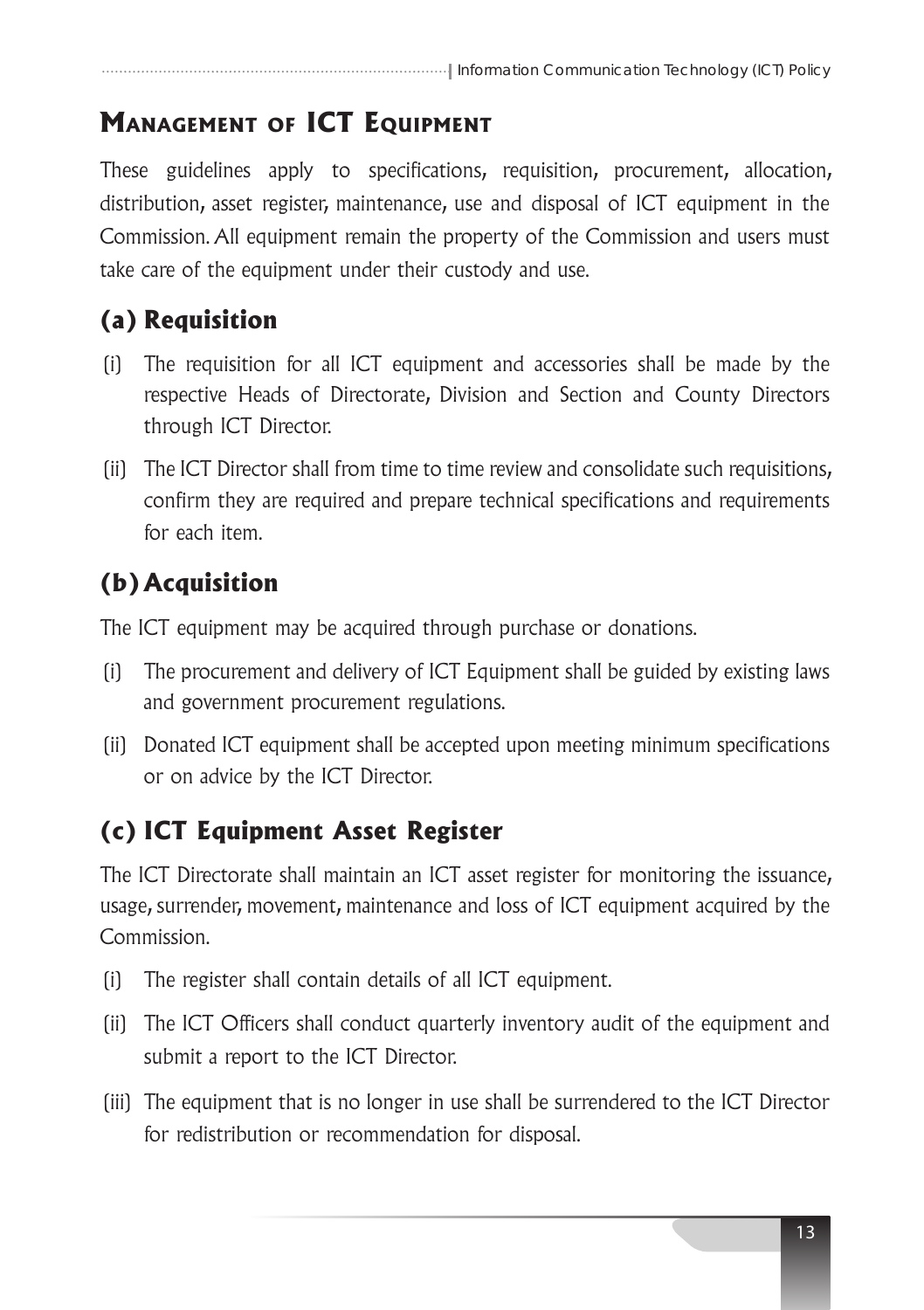#### **(d) Allocation and Responsibility**

(i) The ICT equipment shall be allocated to an individual employee in accordance with the ICT Equipment Allocation Matrix **Annex X.**

- (ii) The ICT Director shall ensure that ICT equipment issued to staff match the nature of their work.
- (iii) The user issued with an ICT equipment shall fill ICT Equipment Acknowledgement Form **Annex XI.**
- (iv) The ICT Directorate shall ensure that all ICT equipment are standardised for ease of maintenance
- (v) Users who require specialized equipment shall submit a written request to the ICT Director for advice and consideration.
- (vi) Any officer issued with a new or replacement equipment shall surrender the old one immediately after inspection by the ICT Director for update of the inventory.
- (vii) ICT Officers and users shall ensure that data from the surrendered machine is backed up or transferred to new equipment where necessary.
- (viii) ICT Director shall distribute ICT equipment in consultation with the Commission Secretary.

#### **(e) Issuance of ICT Equipment**

- (i) Officers to be issued with ICT equipment shall be required to sign the ICT Equipment Issuance Form from ICT Directorate.
- (ii) All Users and Employees shall be responsible for equipment issued to them.
- (iii) Non-employees of TSC shall only be issued with ICT equipment upon approval by the Commission Secretary.

#### **(f) Custody of ICT Equipment**

(i) The custody of all ICT equipment shall be done in collaboration with the SCMS Division under the guidance of the Commission Secretary.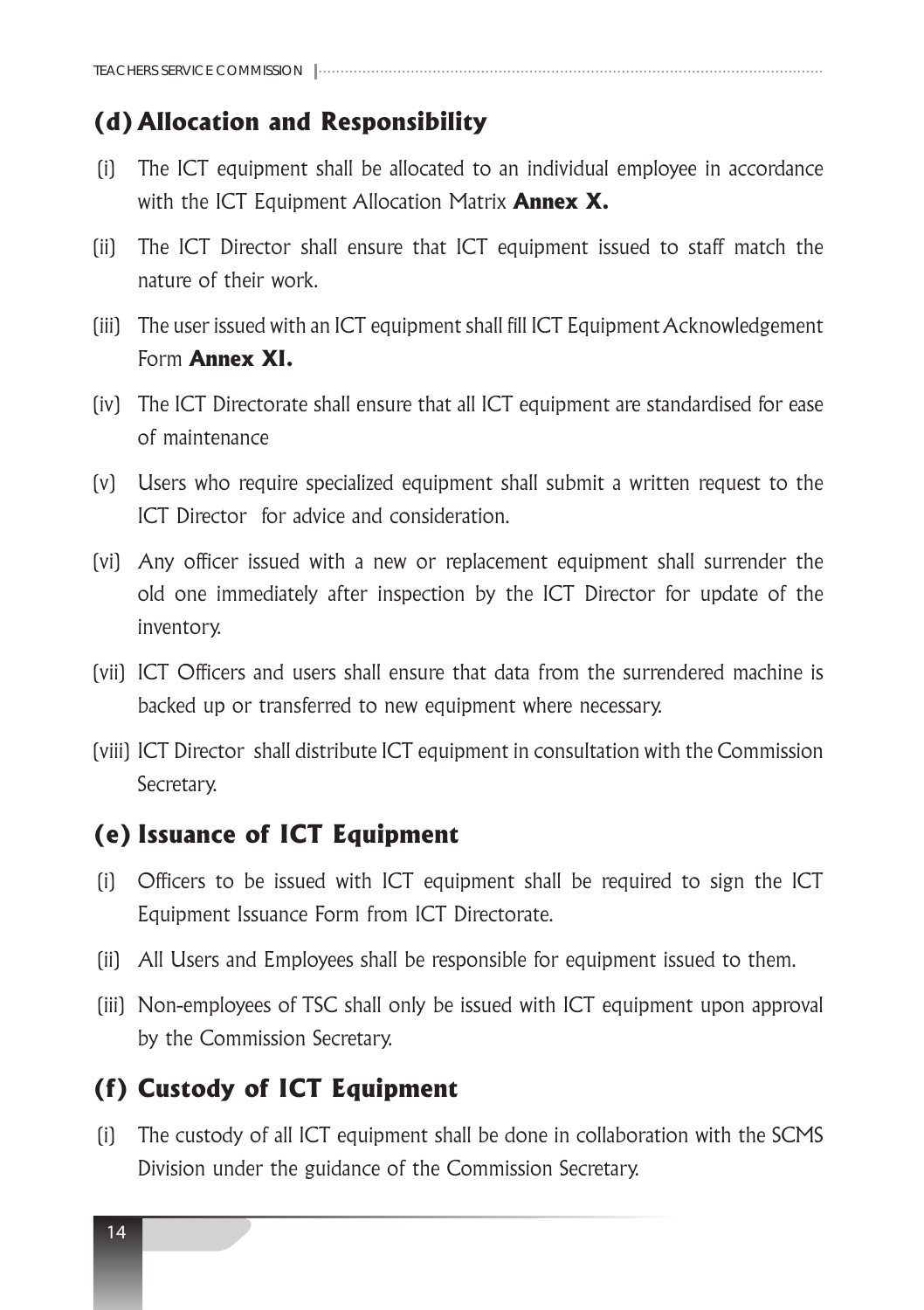- (ii) The ICT Equipment shall only be moved from the current station with the authority of the ICT Director after filling the ICT Asset Movement Form.
- (iii) An Employee on secondment to other Institutions shall surrender all equipment in their possession as prescribed in the clearance procedure.

### **(g) Security and Loss of ICT Equipment**

- (i) Necessary precaution shall be taken while using ICT equipment out of TSC premises. Failure to demonstrate due diligence in protecting equipment shall constitute negligence and the user shall be held liable for the loss.
- (ii) Loss of ICT equipment must be reported immediately to the nearest police station and an abstract obtained. Thereafter, the loss must be reported to the Commission Secretary using ICT Lost-Damaged Equipment Reporting Form in **Annex XI.**
- (iii) ICT Director shall regularly carry out awareness on Information Security.
- (iv) All employees must be aware that any loss of data held in ICT equipment exposes the Commission to serious security lapses. All necessary measures must therefore, be taken to protect the data in the devices.

### **(h) Maintenance of ICT Core Infrastructure**

- (i) Manufacturers' warranties shall be diligently managed for core ICT infrastructure. Maintenance contracts and Service Level Agreements shall be in place for core equipment at all times.
- (ii) The Directorate of ICT shall perform scheduled maintenance of core ICT infrastructure.
- (iii) The Head of ICT Directorate shall prepare a technical report with recommendation for decommissioning non-performing core ICT infrastructure in readiness for disposal.

### **(i) Acceptable use of ICT Infrastructure**

Acceptable use of ICT infrastructure entails appropriate and responsible use of such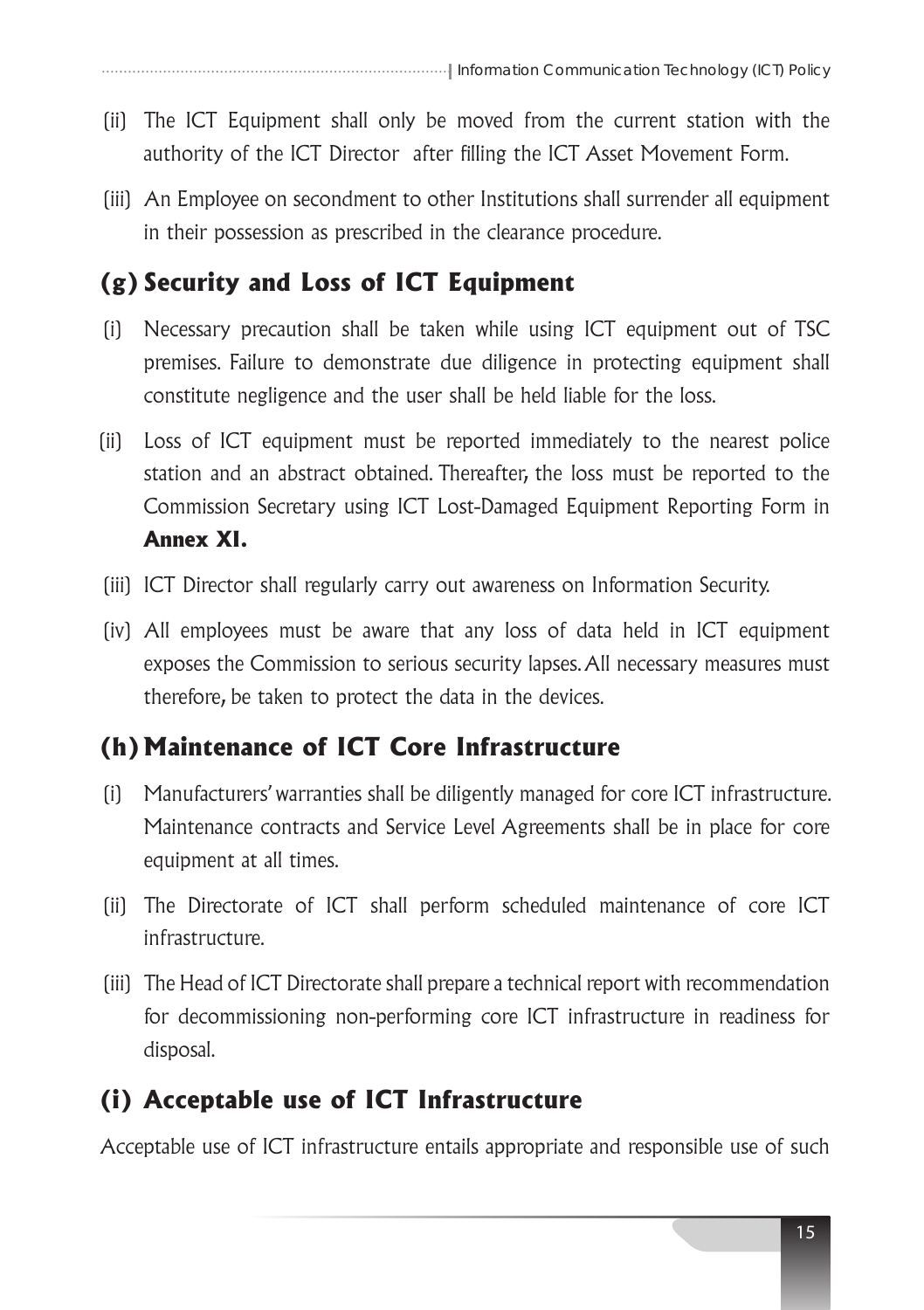facilities in the dispensation of TSC Services. The following guidelines shall apply:

- (i) ICT infrastructure shall not be used for personal activities.
- (ii) Unauthorised connection of monitoring devices/equipment to the TSC ICT infrastructure is prohibited.

#### **(j) Data Center Security**

The ICT Director shall ensure that Data Center /Server Room facilities are:

- (i) Located in secure locations.
- (ii) Meet Data Centre Tier II Standard requirements or above.
- (iii) Ensure anyone wishing to access the Data Center fills a Data Center Access Form **Annex XI** after reading and signing the Teachers Service Commission Data Center Rules and Regulations **Annex XI**.

#### **(k)Provision of Internet Services**

The following guidelines shall apply in the provision of Internet Services:

- (i) The Commission shall provide Internet Services and resources to facilitate service delivery.
- (ii) The Internet Services and Resources shall be exclusively used for Commission's service delivery.
- (iii) The Commission reserves the right to monitor internet usage.
- (iv) The User shall not use the Internet for;
	- (a) Personal use or gain.
	- (b) Disseminating or printing copyrighted material in violation of copyright laws.
	- (c) Carrying out activities that could cause congestion and disruption of TSC network and systems.
	- (d) Inappropriate and unlawful content.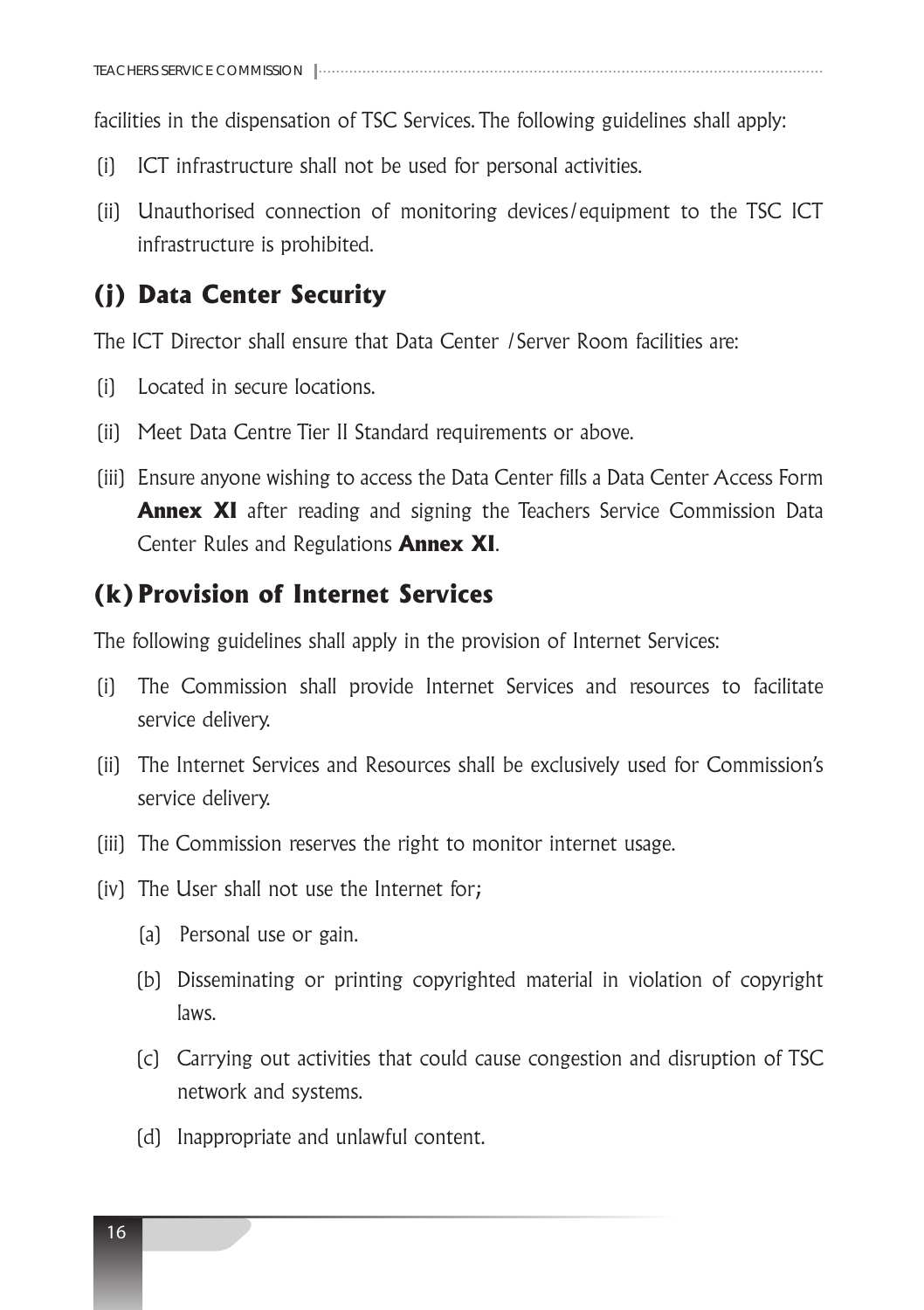- (v) The use of the internet shall conform to the TSC Code of Conduct and Ethics.
- (vi) The Commission reserves the right to provision of internet utility which is also subject to budgetary allocation.
- (vii) The Commission reserves the right to block sites and users from internet access as it may deem appropriate.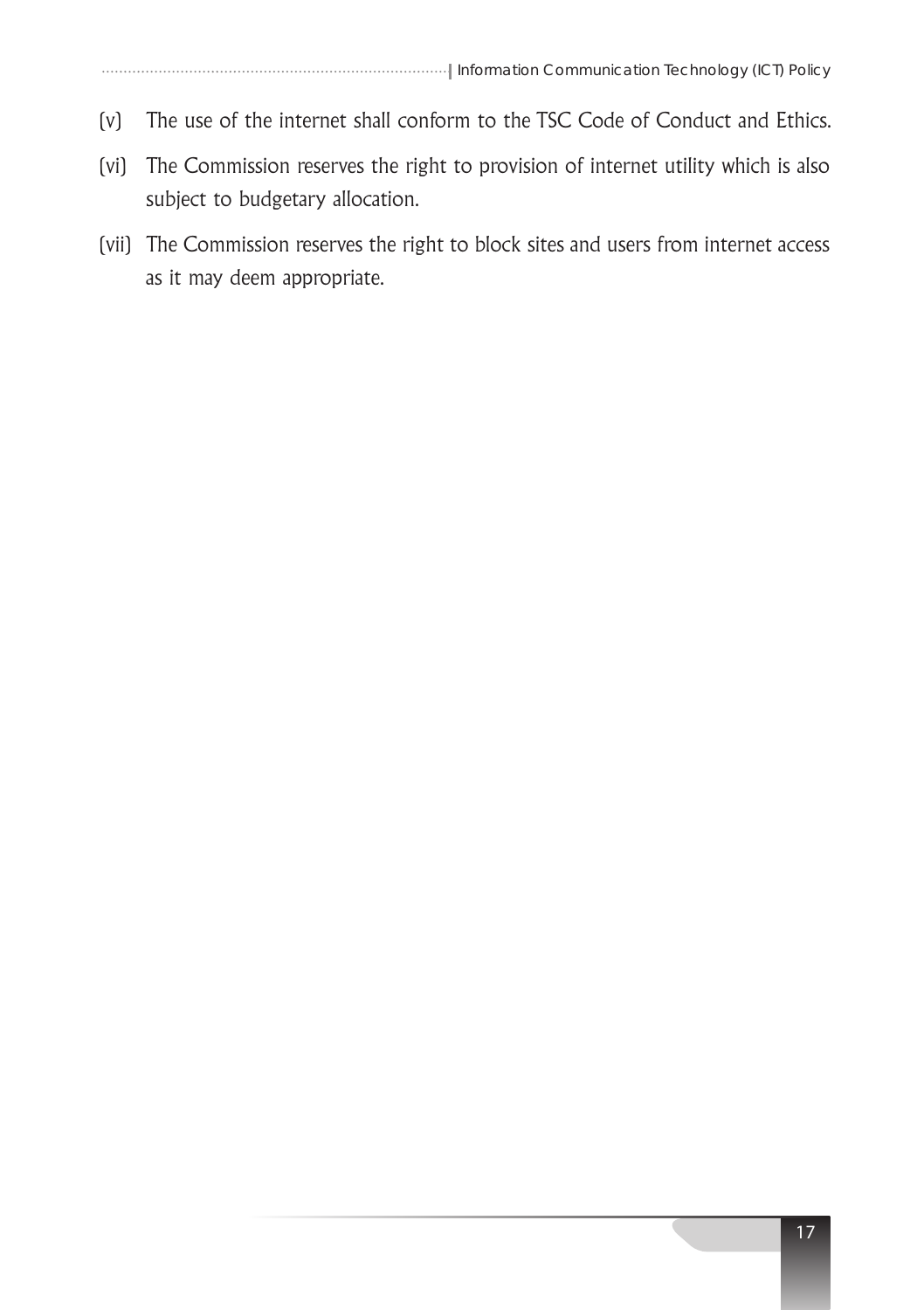## **ANNEX III: INFORMATION SYSTEMS**

The Commission's Information Systems are implemented for the sole purpose of improving the effectiveness and efficiency of service delivery. These Information Systems may have major impact on corporate strategy and organisational success. Thus, require involvement of management in all aspects.

#### **Information Systems Development**

The development of Information Systems for the Commission will follow the approved open standards and methodology**.**

#### **Information System Database and Backups**

The Commission's data is very critical for decision making hence, the need to ensure the data repositories are secured and backed up for restoration in case of disaster or logical errors. The Commission shall backup its information systems and databases**.**

#### **General Requirements**

The Commission shall:

- (i) Determine whether to develop or acquire a required Information System(s).
- (ii) Ensure that the Information System is operational, well maintained and sustainable.
- (iii) Ensure all software is strictly used for Commission's purposes only.
- (iv) Ensure the Information Systems meet approved quality standards.
- (v) Ensure process owners consult with ICT Director on matters of;
	- (a) Integration of ICTs into their processes.
	- (b) Implementation of specific components of the ICT Policy and Strategy that support their processes.
	- (c) Ensure compliance with the ICT Policy.
- (vi) Establish a strategy for managing changes in the Information System for new deployment.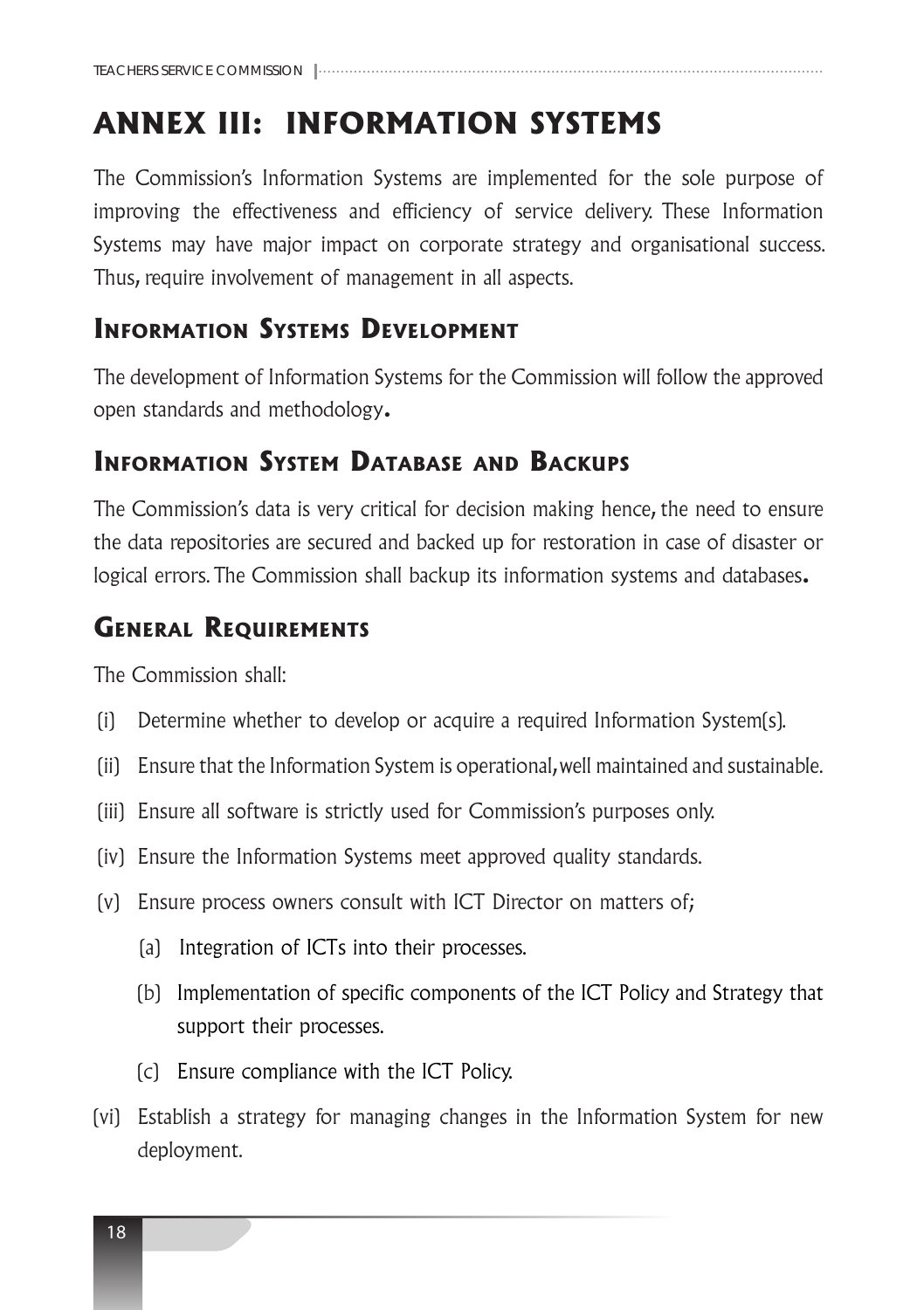#### **Information Systems Acquisition**

The following procedure shall apply in the acquisition of ICT Information Systems:

- (i) Acquisition and or applications shall be done in accordance with the provisions of the relevant procurement law.
- (ii) A detailed business and system requirement shall be established before any application or acquisition.
- (iii) Specifications shall be developed to guide in the selection of competent suppliers.
- (iv) The operating environmental conditions must conform to the minimum manufacturers' specifications and best practices.
- (v) Capacity building and transfer of knowledge of deployed Information System shall be conducted by the supplier before a completion certificate is issued.
- (vi) Process owners shall be involved in the acquisition, implementation of new systems and training of staff upon installation. User acceptance shall be provided for all new Information Systems installed.
- (vii) Ensure compliance with best practice for any system being acquired.
- (viii) Upon successful installation of any Information System, a Completion Certificate duly signed by the Commission Secretary shall be issued.
- (ix) User and Technical Manuals shall be part of the minimum requirements for all systems acquired or developed by the Commission.

#### **Information Systems Development**

The following guidelines shall apply in the development of Information Systems in the Commission:

- (i) Information Systems developed in-house shall be a property of the Commission.
- (ii) The platform and database to be used shall be approved by the ICT Director.
- (iii) The ICT Director shall ensure that backup and recovery procedures for each system are documented and periodically reviewed.
- (iv) System design must be approved by the ICT Director and the process owner before a system development.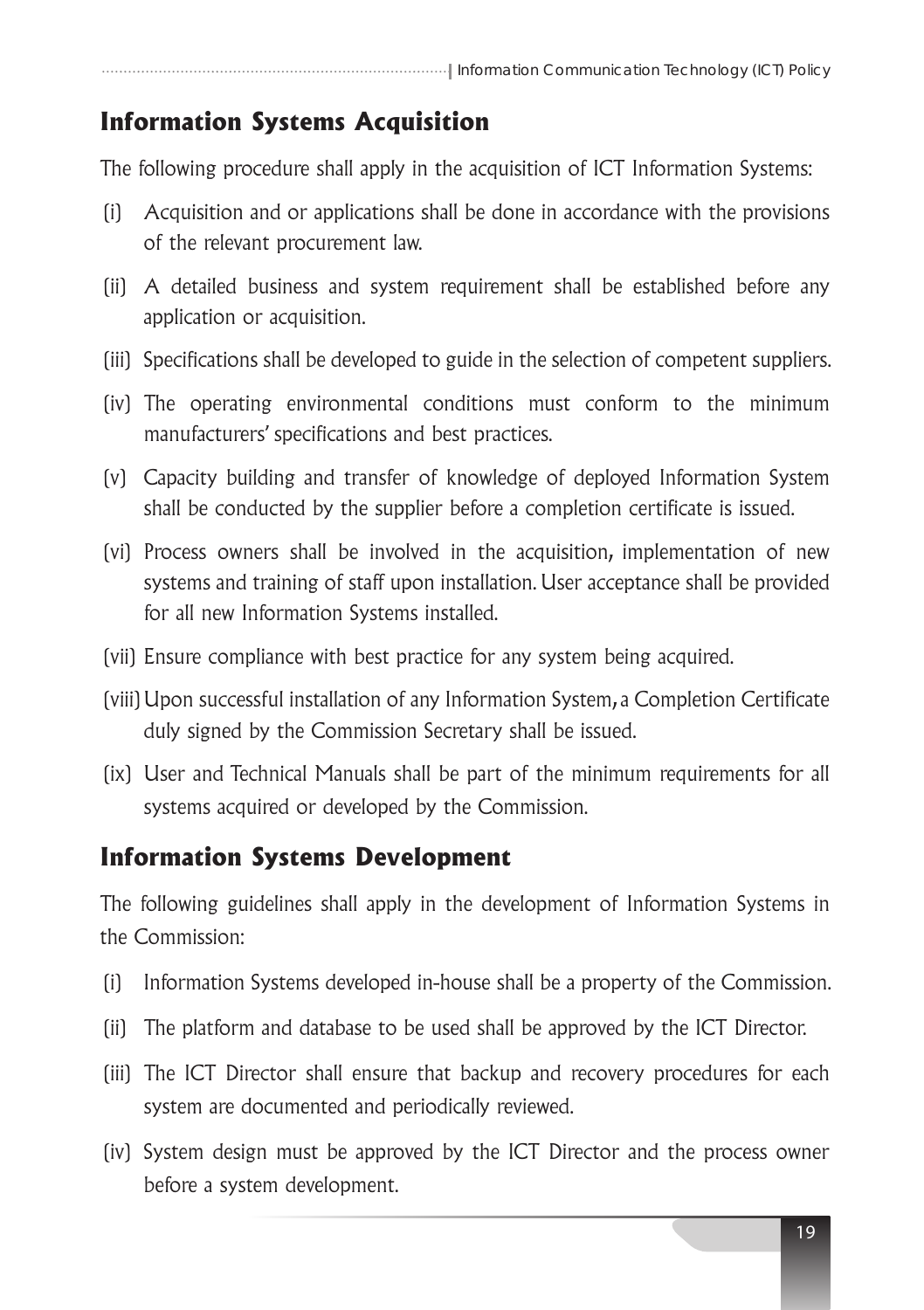- (v) Final system source codes shall be surrendered to the Commission through the ICT Director.
- (vi) System codes, configurations data and installation kits shall be backed up.

#### **Information Systems and Software Maintenance**

Information System and Software Maintenance include any activity which requires use of an information system for the purpose of upgrading, reconfiguring, modifying, replacing, changing or servicing within a given period of time. Maintenance includes, but are not limited to, software changes, hardware changes, patches, fixes and updates. The following guidelines shall apply:

- (i) The ICT Director shall advise the Commission on Information Systems and Software Upgrades.
- (ii) Information Systems and Software shall be maintained regularly to ensure compliance with the changing requirements of the Commission and technological changes.
- (iii) New Information Systems and Software shall be installed and tested in the test environments based on the information systems testing procedure as indicated in (Information Systems Testing)**.**
- (iv) A **System Change Request Form Annex XI** shall be filled, duly signed and approved for any change to be elected.
- (v) The System Administrator shall schedule systems maintenance at an appropriate time with a prior notice and approval from ICT Director accordingly.
- (vi) Applicable system maintenance logs and documentation shall be updated and reviewed after maintenance.

#### **Information Systems Testing**

The following guidelines shall apply in the testing of an Information System:

- (i) Different aspects of the System shall be tested such as, response to time, boundary data, no input and heavy volumes of input.
- (ii) The Programmer who develops the system will not be the one to perform the testing.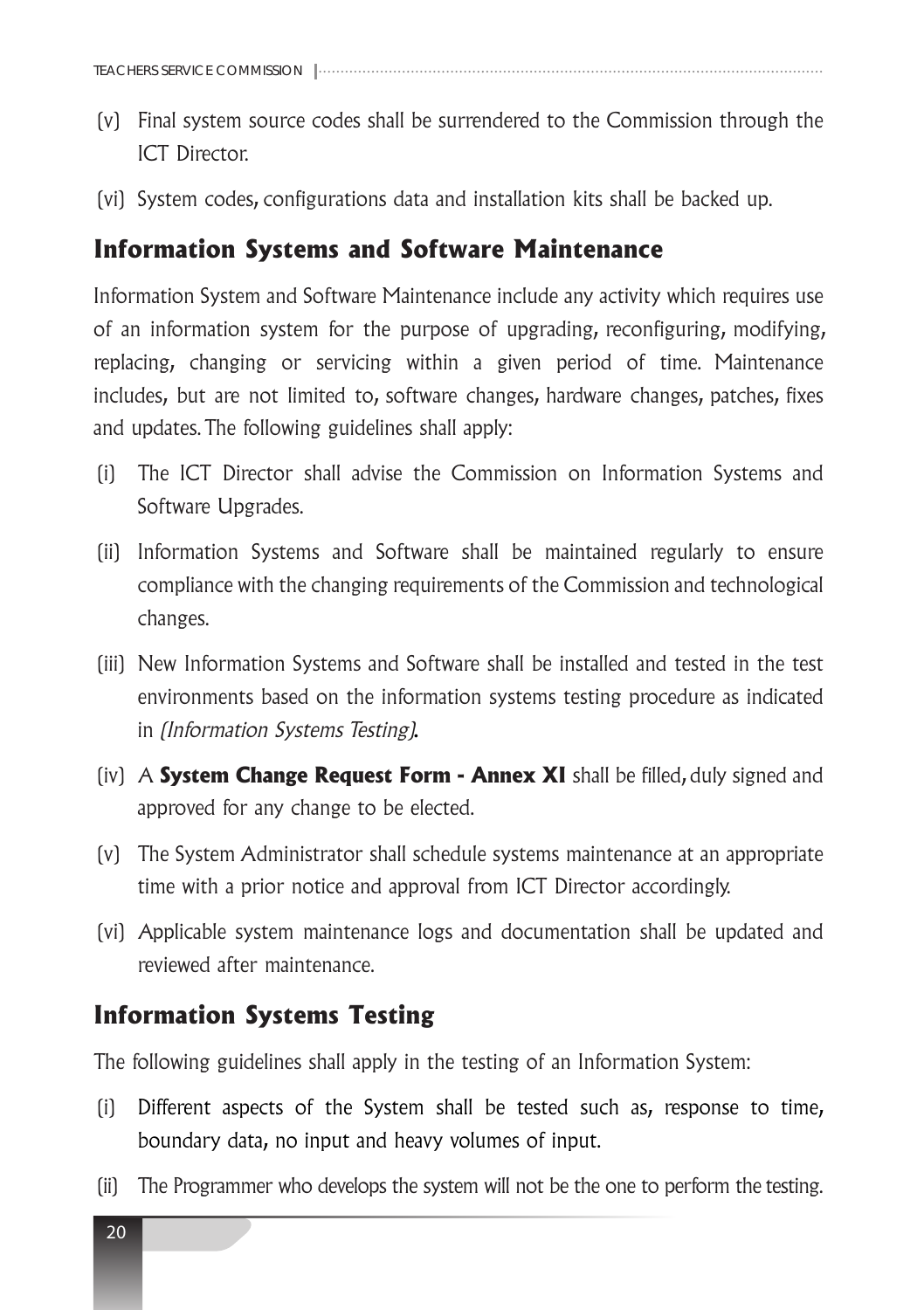- (iii) Standard debugging tools shall be used.
- (iv) A Test and Quality Checklist shall be maintained indicating the test results.
- (v) The process owner shall be involved in the testing of the system.

#### **Information Systems Documentation**

The following guidelines shall apply in the documentation of Information Systems:

- (i) Every Information System shall have the following documents;
	- (a) System Documentation.
	- (b) User Manual.
	- (c) Training Manual.
- (ii) The standard for the documentation shall be comprehensive, informative and well structured.

### **Information Systems Monitoring and Evaluation**

- (i) ICT Director together with the process owners shall conduct monitoring and evaluation of systems after every 2 years to determine areas of improvement on all systems.
- (ii) User satisfaction survey shall be conducted annually to establish success of the Information Systems.

#### **Information Systems Decommissioning**

The Commission shall ensure that all systems commissioned have a predetermined lifespan. A review shall be done in every two years to determine the system usage, continuity, discontinuity or decommissioning.

At the end of life, a changeover or replacement, the Information System shall be decommissioned. When decommissioning a System, the Commission shall ensure that existing data is protected and stored for future use and made available as required.

The following guidelines shall apply: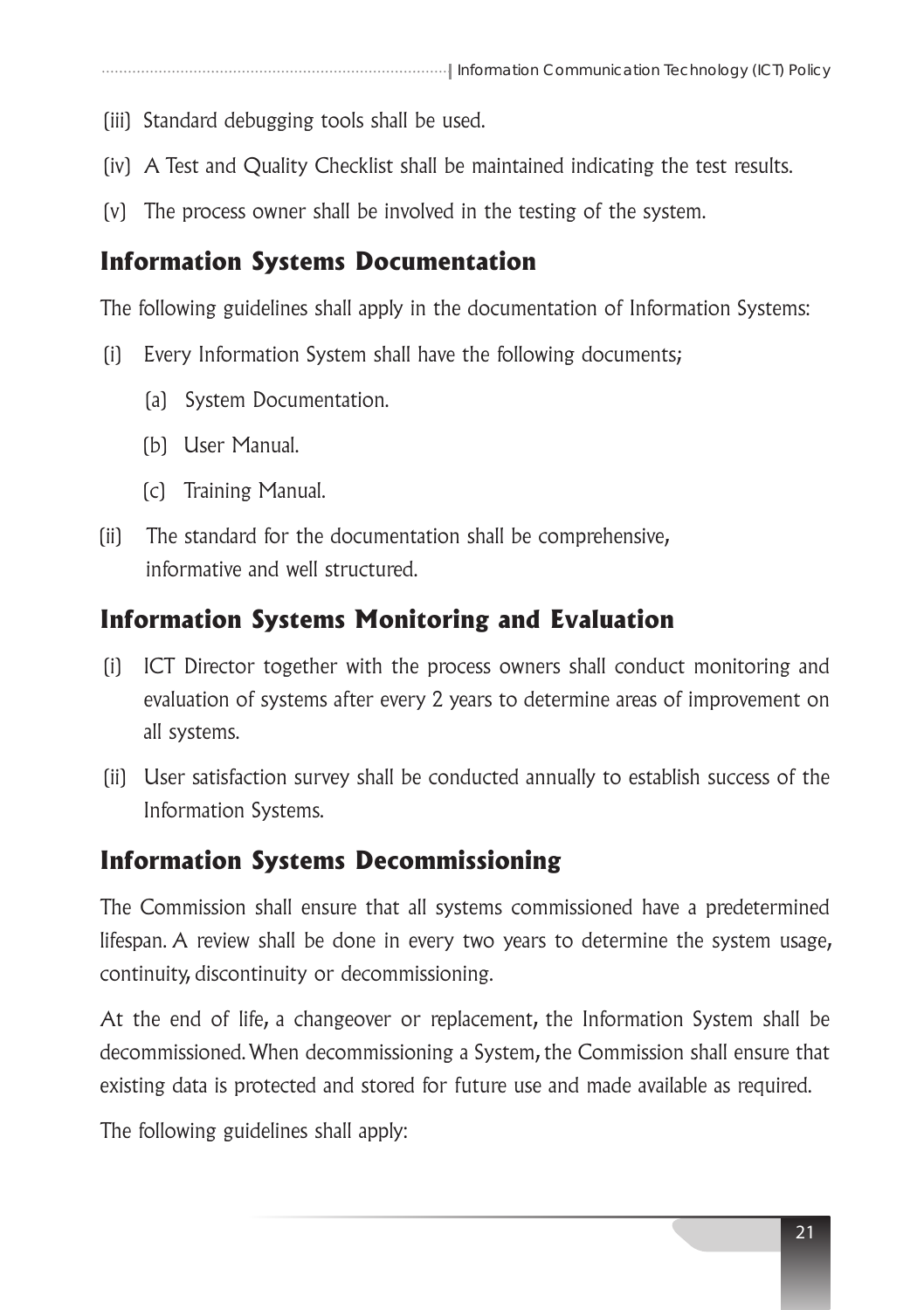- (i) A System shall be analysed for usefulness and its need.
- (ii) Once an Information System, Application and/or Database reaches its end-oflife, a Service Area may seek to decommission the System, Application and/or Database by making a formal request to ICT Director.
- (iii) When decommissioning an information System, Application and/or Database, records retention policies may require that the records contained within the information System, Application and/or Database be retained beyond the useful life of the Information System, Application and/or Database.
- (iv) There shall be a last backup done as per the Systems Backup Guidelines*.*

#### **Software**

The following guidelines shall apply to all Software in the Commission:

- (i) Establishment of appropriate Software Standards to facilitate acquisition and development.
- (ii) Approval of the Software by the ICT Director prior to acquisition, download, installation and use is required. Any Software serving a specific Service Area, the process owner shall, together with the ICT Director issue the approval.
- (iii) Proprietary Software must be licensed throughout their life and where necessary supported.
- (iv) Open Source, Shareware or Freeware Software must be compatible with the Commission's Hardware and Software Systems.
- (v) Commission users shall use Software in conformity to copyrights laws, terms of licensing and use.
- (vi) The Commission shall endeavour to use Software that do not require licensing or use one-off licensing and use Open Standard Architecture.

#### **User Accounts**

The following guidelines shall apply for employees' User Accounts:

(i) Employees shall make formal requests for a User Account by filling the System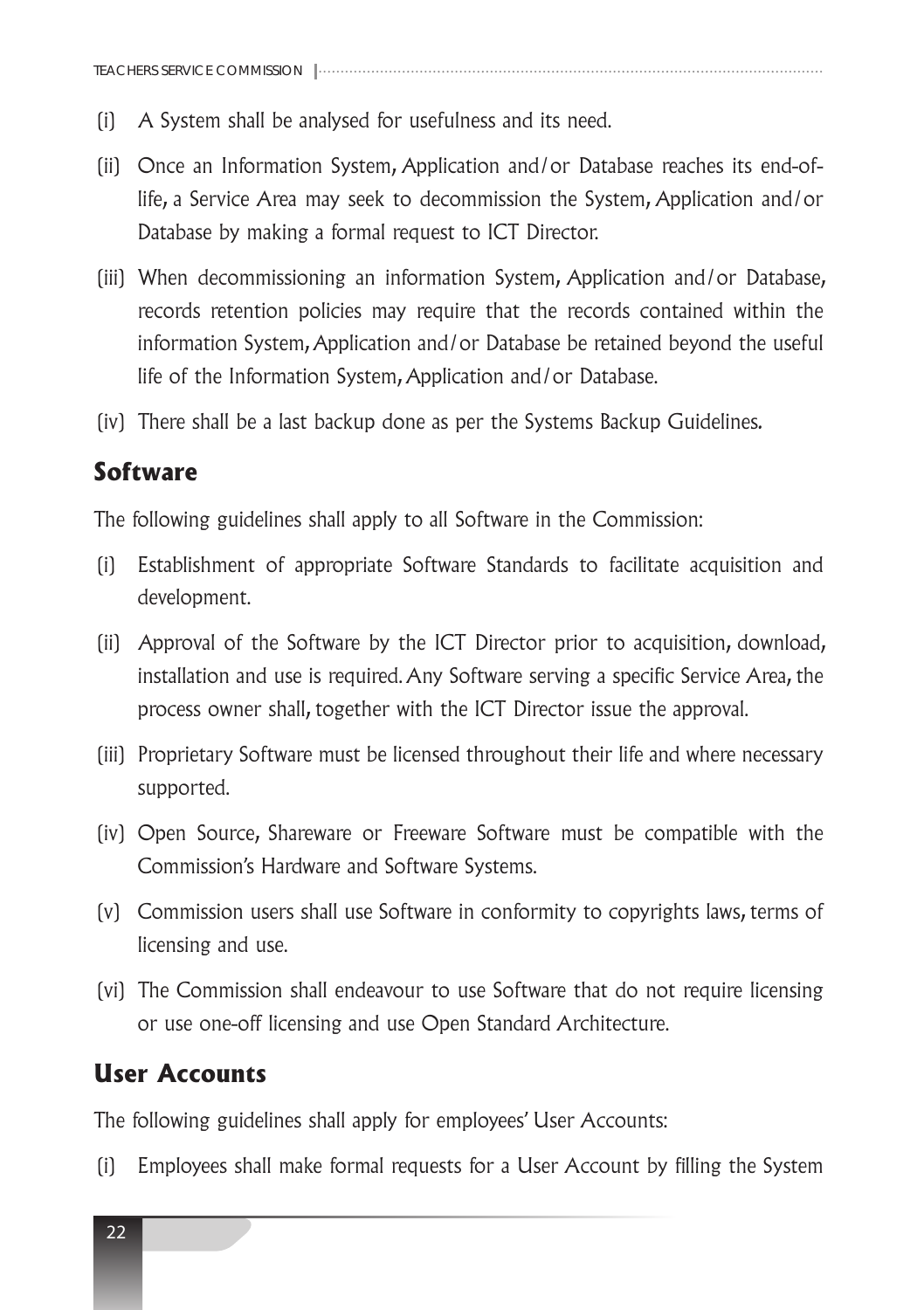Access Request Form. The Form shall be recommended by their immediate Head of Service Area and approved by Head of ICT Directorate.

- (ii) User Accounts shall be uniquely created.
- (iii) User Accounts that are unused shall be disabled.
- (iv) Users shall be granted privileges that are commensurate to their roles and responsibilities.
- (v) All other Users but not limited to Contractors, Vendors, Attachees and Interns can be given access at the discretion of the Commission Secretary.

#### **Email Services**

The following guidelines shall apply for Email Services:

- (i) Official Communication shall be done through the TSC e-mail System.
- (ii) Personal Emails shall not be used to transmit Commission's Official Communication.
- (iii) Email Accounts shall have storage quotas which are defined and managed centrally.
- (iv) Email shall not be used to send chain e-mails that generate unnecessary highvolume traffic.
- (v) Users shall not reply to unsolicited e-mails received.
- (vi) Automatic forwarding of TSC Email to personal external Email Addresses is prohibited.
- (vii) Information transmitted by Email shall not be defamatory, abusive, involve any form of racial or sexual abuse, contain any material that is detrimental to any party or is outside the specific business interests of the Commission.

#### **TSC Website**

The Commission acknowledges the importance of Website in Communication. The following guidelines shall apply:

(i) The TSC Website shall be hosted and managed by the Commission.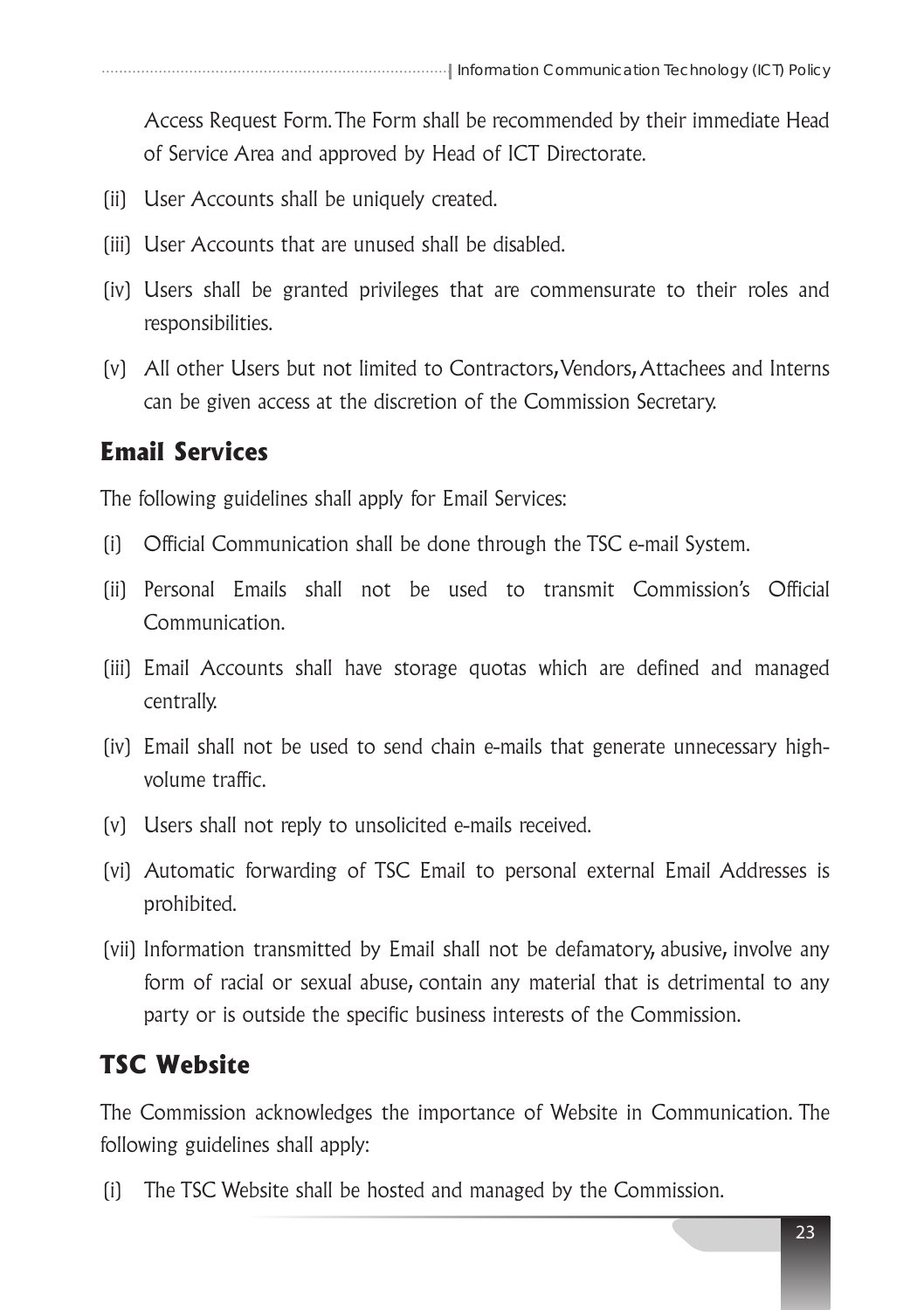- (ii) The day-to-day running of the website shall be done by the Corporate Affairs Division while ICT Directorate provides the Technical Support.
- (iii) Website content shall be informative and updated.
- (iv) Web Pages shall undergo professional scrutiny and careful preparation before publishing.
- (v) The Heads of Service Areas shall be responsible for the content of published Pages and are expected to abide by the highest standards of quality and responsibility.
- (vi) The Webmaster shall ensure that the Website and Pages comply with appropriate Policies, Branding and Standards as well as applicable Legal Requirements.

#### **Social Media**

The use of Social Media is covered by the TSC Communications Policy. The Commission's Social Media Activities shall be handled by the Corporate Affairs Division.

#### **Issuing, Suspension and/or Termination of System Access Privileges**

Process Owners shall issue rights to the Systems under their usage by approving the **Systems Access Request Form** for their requesters. ICT Directorate shall only be charged with the System Administration aspect of Information Systems.

User access to Information Systems shall be Terminated when:

- (i) An Employee who is a System user exits employment.
- (ii) An Employee is on suspension or temporary detachment from the Commission.
- (iii) There is a breach of terms of use on any of the Systems.
- (iv) The process Owner requests for such suspension and/or termination.
- (v) Accounts not used for a 90-days period for active Systems shall be disabled and deactivated after six-months.

#### **Systems Backup**

Information Systems shall be backed up regularly to ensure Information Systems, Data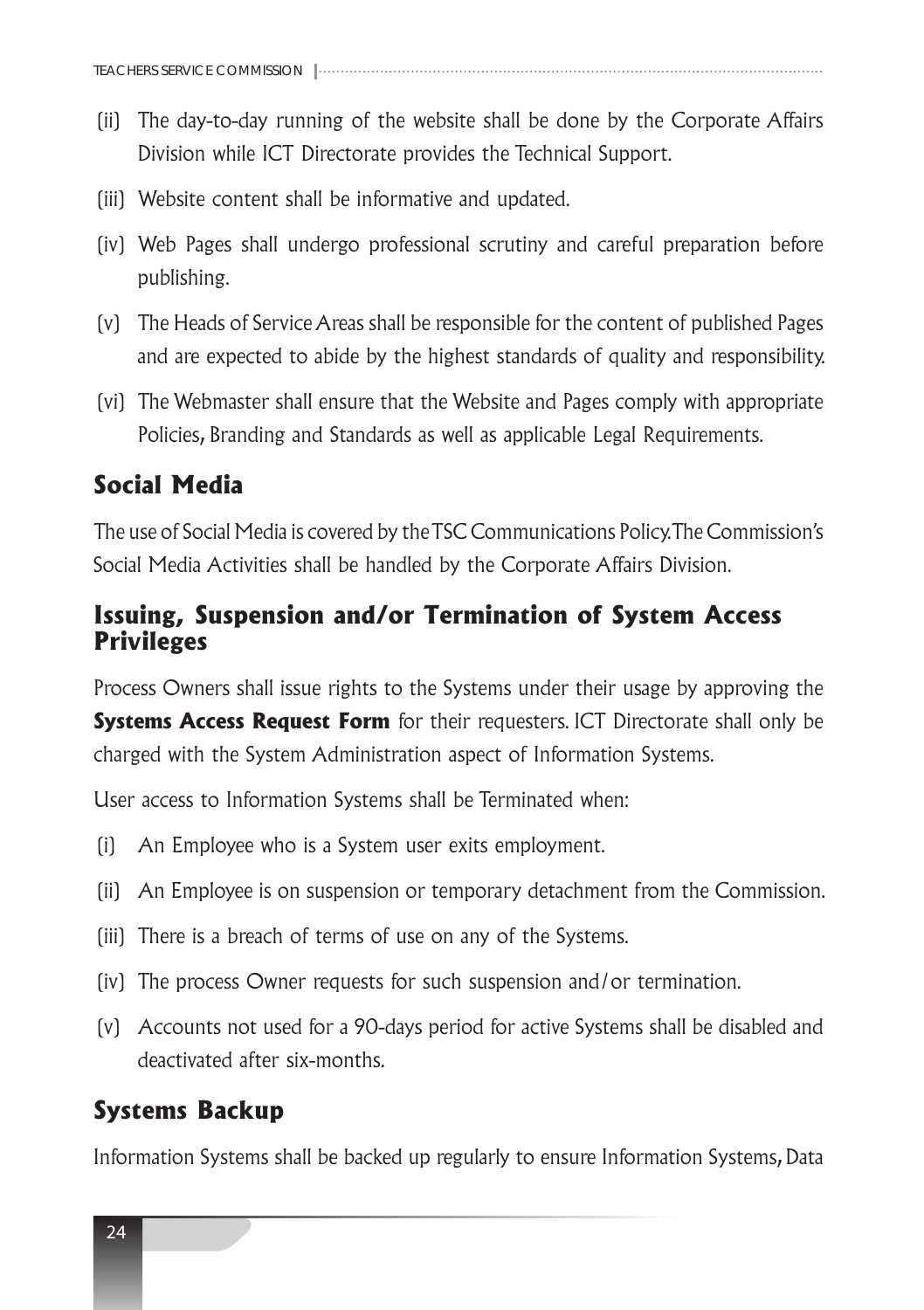and Software can be recovered in case of an incident. The following guidelines shall apply:

- (i) System Administrators shall establish and formally document an appropriate Register and Schedule for full and incremental backups.
- (ii) Backup Copies shall be retained on a Yearly, Monthly, Weekly and Daily basis.
- (iii) Back-up Data must be given a level of physical and environmental protection, consistent with standards applied in the Disaster Recovery Plan.
- (iv) If Data is lost due to logical errors, the Database must be recovered up to the nearest possible useful point before the error occurred.
- (v) After the loss of Data, the recovery time will consist of time for: Analysing the error; Replacing the required hardware, setting up the operating system and required file systems; Restoring the Database from the data backups; and Performing an instant recovery automatically at system start-up.
- (vi) Additional backups shall be taken immediately before and after structural change to the Database and/or Operating System's File so as to ensure successful restoration in the event that the Database or System crash (failure) occurs after the structural change and before scheduled backup.
- (vii) All Systems will be backed up as per the backup Schedule maintained by the Deputy Director ICT (Systems and Innovations).
- (viii) Periodic restores will be done regularly on the test environment to ensure correctness and integrity of the backup.

The following information shall be documented for all generated Data Backups: Date and time the data backup was carried out (dd/mm/yyyy: hh:mm); The name of the system or short description of the nature of the data; Extent and type of data backup (files/directories, incremental/full); Backup hardware and software used (computer name, operating system (OS), version number); Physical location of the server and the logical path on file-system to the back-up area when fixed media (hard-disks) are used; and Data backup and restoration procedures shall be guided by the Standard Operation Procedures (SOP).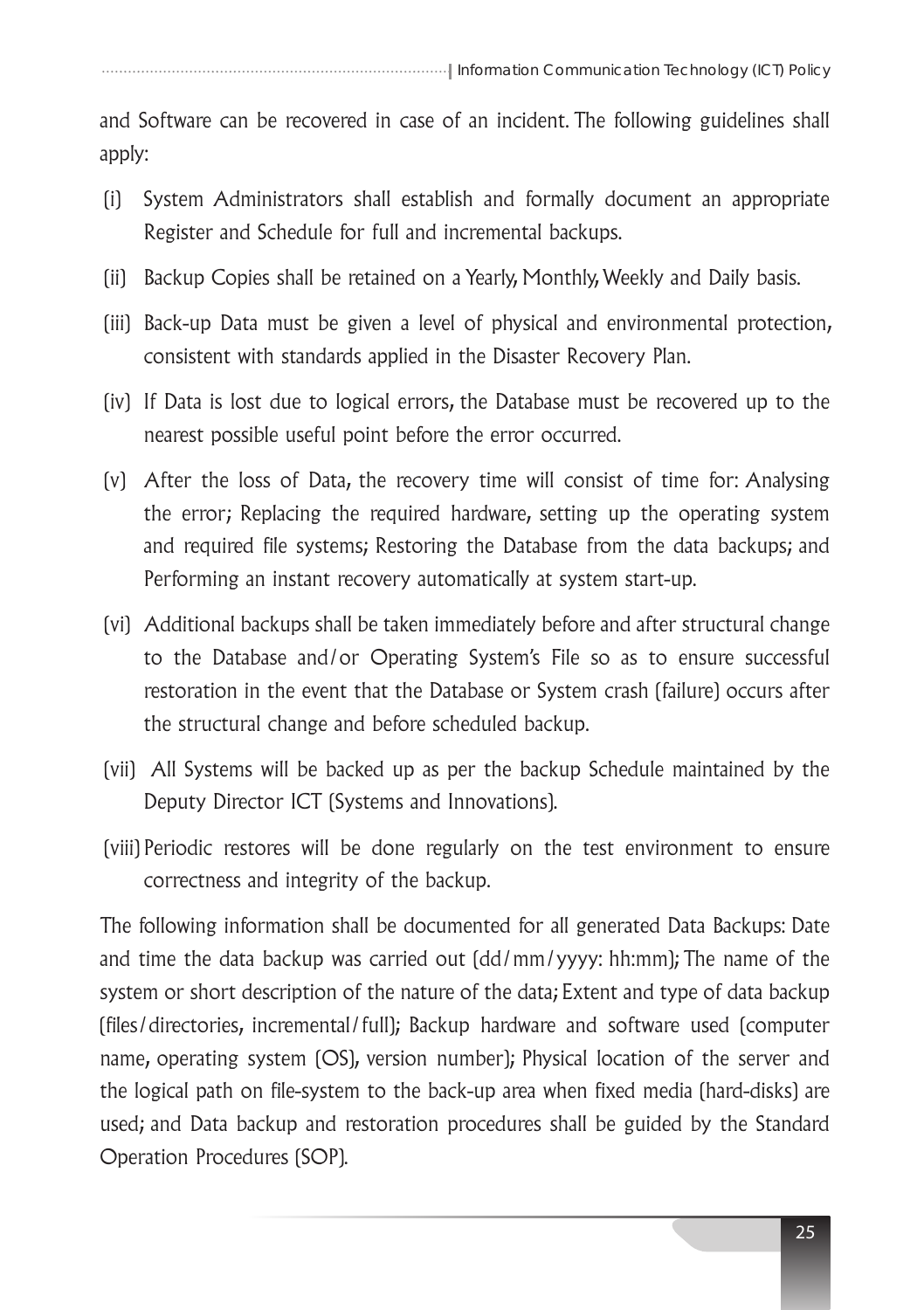# **ANNEX IV: ICT SERVICE MANAGEMENT**

ICT Service Management is concerned with the management and delivery of ICT resources and core business practices to give end users support for the most desired results in carrying out their day to day activities. The following guidelines shall apply:

## **1. ICT Help Desk**

In an endeavour to minimise disruptions in the provision of ICT Services, the ICT help desk shall ensure that;

- (i) ICT incidents and service requests are reported through the System and/or email.
- (ii) All incidences must be put into the Helpdesk System and a Ticket Number issued.
- (iii) Response to queries is done within the stipulated timeframe outlined in the Service Charter and that ICT related issues are resolved promptly.
- (iv) Service Requests are allocated resolution time and an ICT Officer to resolve.
- (v) All the Tickets are resolved within stipulated timeframe or escalated to the next level and necessary feedback communicated to the user.
- (vi) Regular Reports from the Helpdesk System shall be shared with the Commission Secretary on a Monthly basis.

#### **2. Training**

The ICT Director shall conduct ICT training and development for ICT users. The following guidelines shall apply:

- (i) The ICT Director in conjunction with Director (Human Resource Management and Development – HRM&D), shall carry out needs analysis to identify ICT skill gaps.
- (ii) The ICT Director in conjunction with D(HRM&D), shall identify and allocate necessary budgets and prepare the training venue(s) and materials for internal training.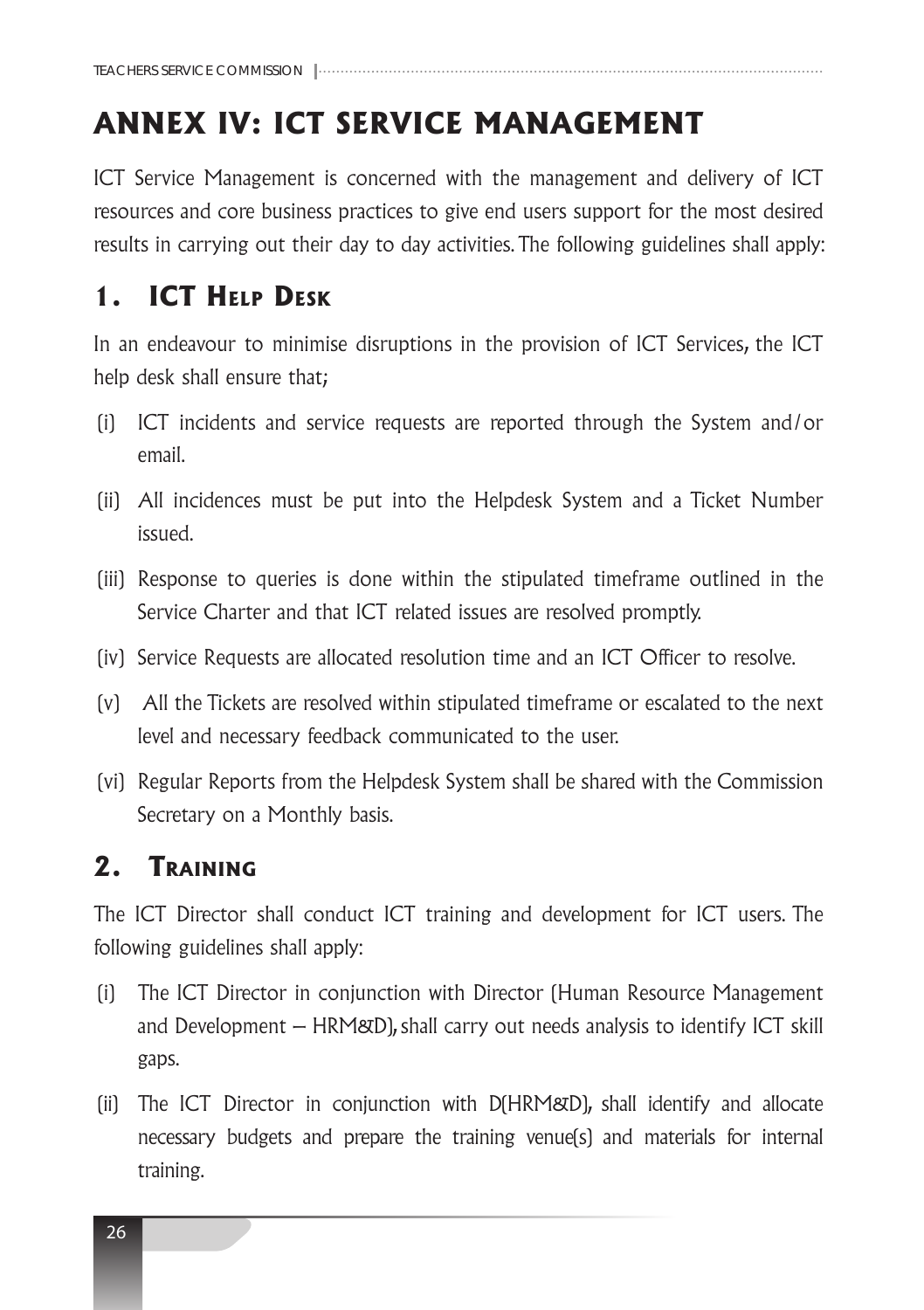- (iii) All trainings conducted through ICT Directorate shall have a summative evaluation and a training Report which shall be sent to the D(HRM&D).
- (iv) Systems Users shall receive training for new and existing Information System Software.

## **3. ICT Service Centre**

The ICT Directorate shall establish an ICT Support Service Centre to be run and maintained under Service Management. The following guidelines shall apply:

- (i) The Directorate shall Operate a maintenance workshop for ICT equipment.
- (ii) Faulty or damaged equipment shall be reported or delivered to the Service Centre using the ICT Asset Movement Form.
- (iii) A complete backup of Data shall be done on ICT equipment that requires major repairs.
- (iv) Any faulty equipment shall be diagnosed for identification of fault(s). The identified faults shall be logged and rectified within the stipulated time in accordance with the ICT Service Charter.
- (v) In a case where a Technical Officer is unable to repair the equipment, he/ she shall escalate the issue to the immediate supervisor or the contractor responsible for maintenance for a resolution within the stipulated timeframe.
- (vi) Broken-down ICT equipment shall be declared as damaged if assessed and found to be no longer functional.
- (vii) Service Management shall notify the User once the equipment has been repaired.
- (viii) ICT equipment shall have a recommended usage lifespan of five (5) years to be replaced subject to availability of funds.

## **4. Operational Level Agreements (OLA)**

The following guidelines shall apply for Operational Level Agreements:

(i) The ICT Director shall establish and maintain Operational Level Agreements (OLA) with Heads of Service Areas on ICT services offered.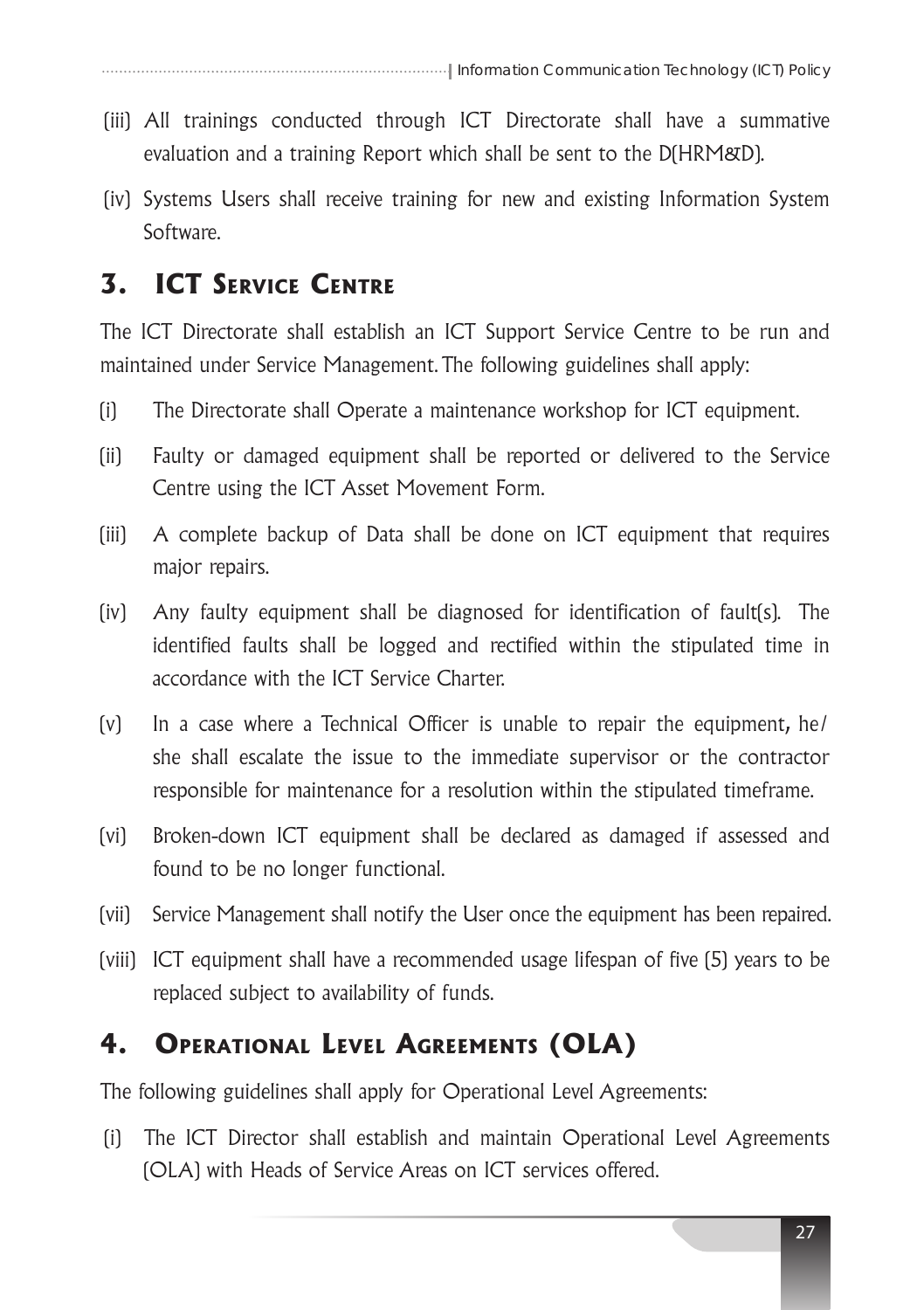- (ii) Annual OLA Reports shall be prepared and submitted to management by SITC.
- (iii) OLA monitoring and evaluation shall be carried out by SITC.

## **5. Service Level Agreement (SLA)**

The Service Level Agreement shall be guided by the following:

- (i) The Director ICT shall establish and maintain Service Level Agreements with third party providers offering ICT services.
- (ii) The Service Level Agreement shall describe the responsibilities of both parties, penalties and specifications outlined in the scope before commencement of ICT project.
- (iii) The monitoring process and reporting of Service Level Agreement shall be established.
- (iv) All documentation of ICT projects undertaken shall be kept under a safe custody by Director ICT.
- (v) Information regarding Service Level Agreement for all Systems and Software maintained by Contractors shall form part of the contract and a copy kept by Director ICT.

#### **6. Management of ICT Service Providers**

The Director ICT shall co-ordinate the activities carried out by all ICT Service Providers to ensure services offered meet the business needs of the Commission. The following guidelines shall apply:

- (i) The Director ICT shall ensure cordial working relationships are established and sustained with the Service Providers.
- (ii) A monitoring and reporting mechanism on performance of the Service Providers shall be established as per the Service Level Agreement.
- (iii) Service Providers Personnel carrying out works in the Commission shall be provided with TSC Temporary Identification Cards that shall be put on at all times while at the Commission Premises.
- (iv) The Temporary Cards shall be surrendered back to the Commission on completion of the task being undertaken.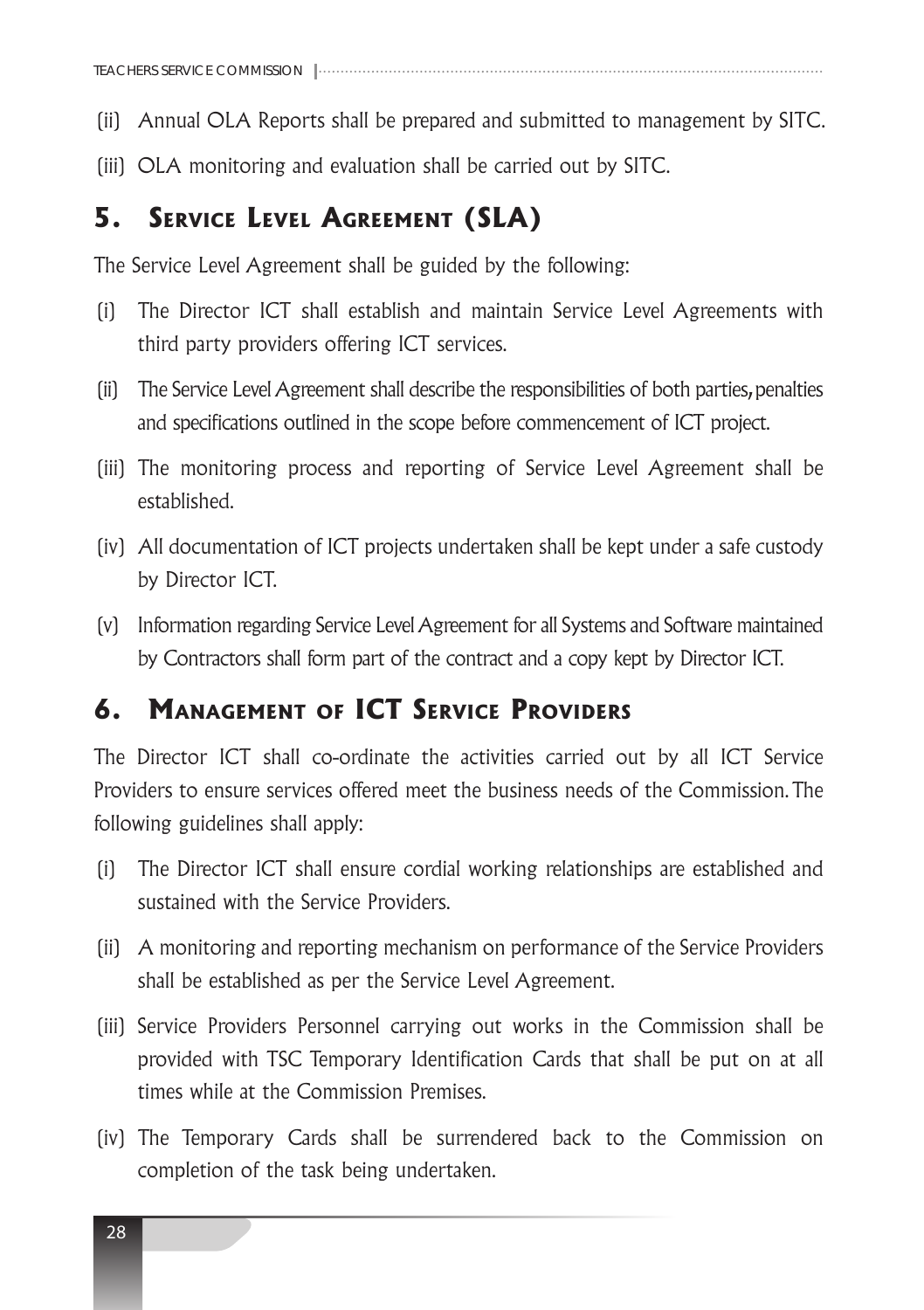- (v) The Service Providers shall provide all the necessary clothing and tools for their staff in compliance with OSHA.
- (vi) The Service Providers shall provide their staff with dust-coats with their company logo which shall be worn at all times when at the Commission Premises.

## **7. ICT Projects Management**

In order to ensure only viable projects are implemented, ICT Projects shall be approved by the Commission Secretary on advice from the Strategic IT Committee (SITC). SITC shall monitor the implementation of all major ICT Projects and advise the Commission Secretary. For the day-to-day running of Complex ICT Projects, the Commission shall establish a Contract Implementation Team (CIT) as per the Procurement law with the responsibility to monitor and implement the ICT Projects. The ICT Directorate, together with the user Directorates, shall play a leading role in the management of these Projects with the Head of ICT responsible for:

- (i) Ensuring that all projects undertaken conform to the Government's ICT Project Management Procedures.
- (ii) Preparing and maintaining technical project documentation that include but not limited to project Plans, Schedules, Budget and the risk analysis in consultation with the contractor and CIT.
- (iii) Ensuring compliance with all internal procedures for managing projects.
- (iv) Establishing a reporting mechanism to ensure implementation of projects within the specified timelines and budget provisions.
- (v) All other non-complex ICT Projects shall be carried out by the Director ICT.

## **8. Hardware Maintenance**

In order to minimise downtime and ensure continuous functionality of ICT equipment, the Director ICT shall conduct regular maintenance of all ICT equipment. The Director ICT shall ensure that:

(i) For specialised equipment, only certified manufacturer's authorised Agents are allowed to provide Maintenance Services for ICT equipment in the Commission.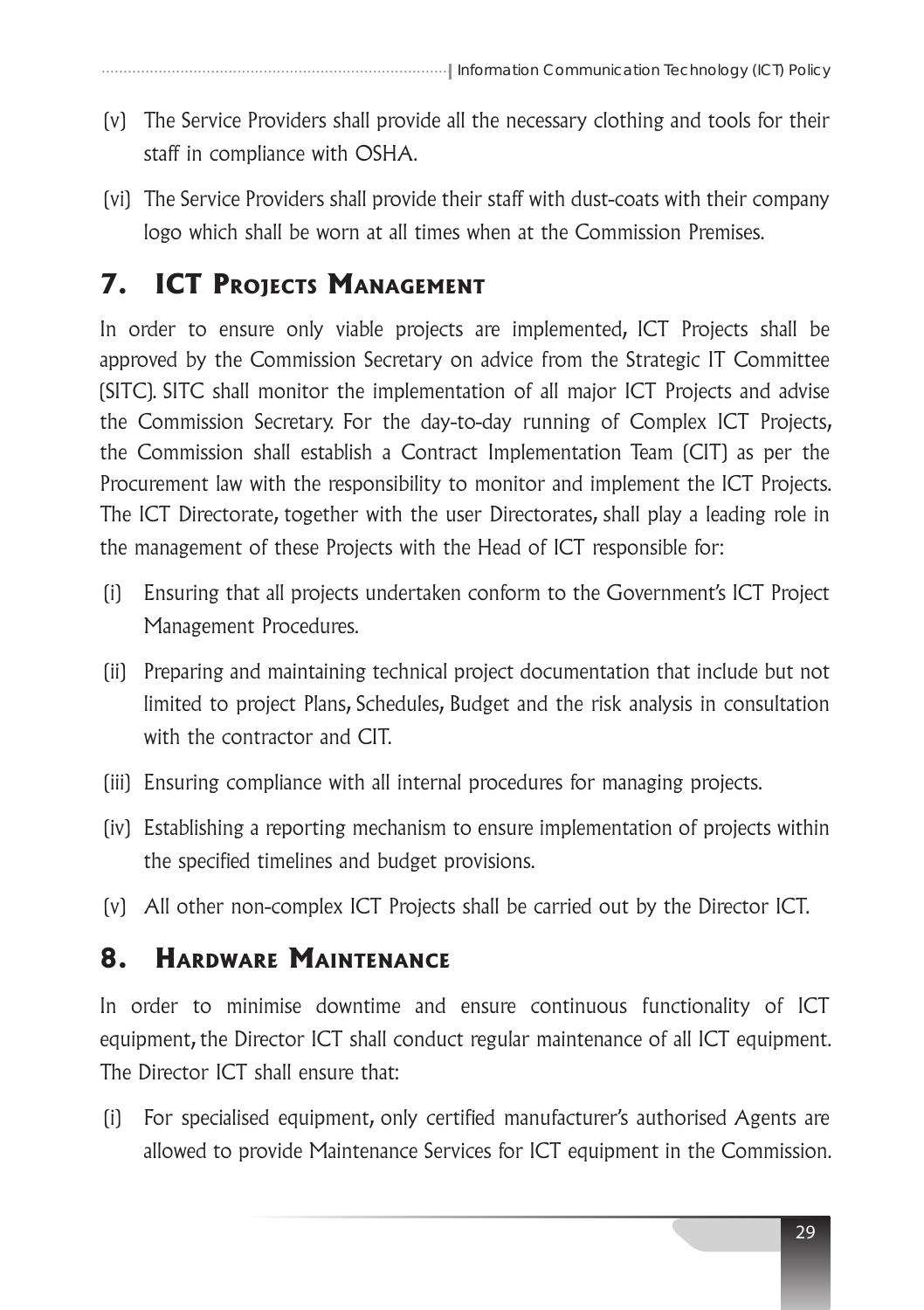- (ii) All ICT Hardware equipment is maintained at an optimal, operational and secure level.
- (iii) All critical ICT Hardware have running Service Level Agreements.

## **ANNEX V: DATA AND INFORMATION SECURITY**

ICT Security policy guidelines are aimed at safeguarding ICT Information Systems, Infrastructure, Information Assets, Computer Networks and Internet against any threats and to ensure confidentiality, integrity and availability of Commission's ecosystem and data therein. The following guidelines shall apply:

#### **1. Logical Systems Security**

- (i) Users shall be issued with the level of access to ICT Systems required to perform their official duties after making application through the Head of their Service Areas.
- (ii) Adequate systems security shall be put in place to ensure protection and integrity of ICT Systems.
- (iii) There shall be an access control system maintained over all Information Assets according to their classification.
- (iv) No User shall bypass any security control without the approval of the ICT Director.
- (v) All Users of ICT Systems shall be responsible for the protection of information resources under their custody.
- (vi) The Head of ICT Directorate shall, on behalf of the Commission:
	- (a) Be responsible for all Information Assets.
	- (b) Protect the ICT Systems and Services through effective control of security risks.
	- (c) Establish appropriate controls to limit access to ICT infrastructure, computer equipment, data and information.
- (vii) A breach of security shall be handled in accordance with the TSC disciplinary procedures and/or the laws where necessary.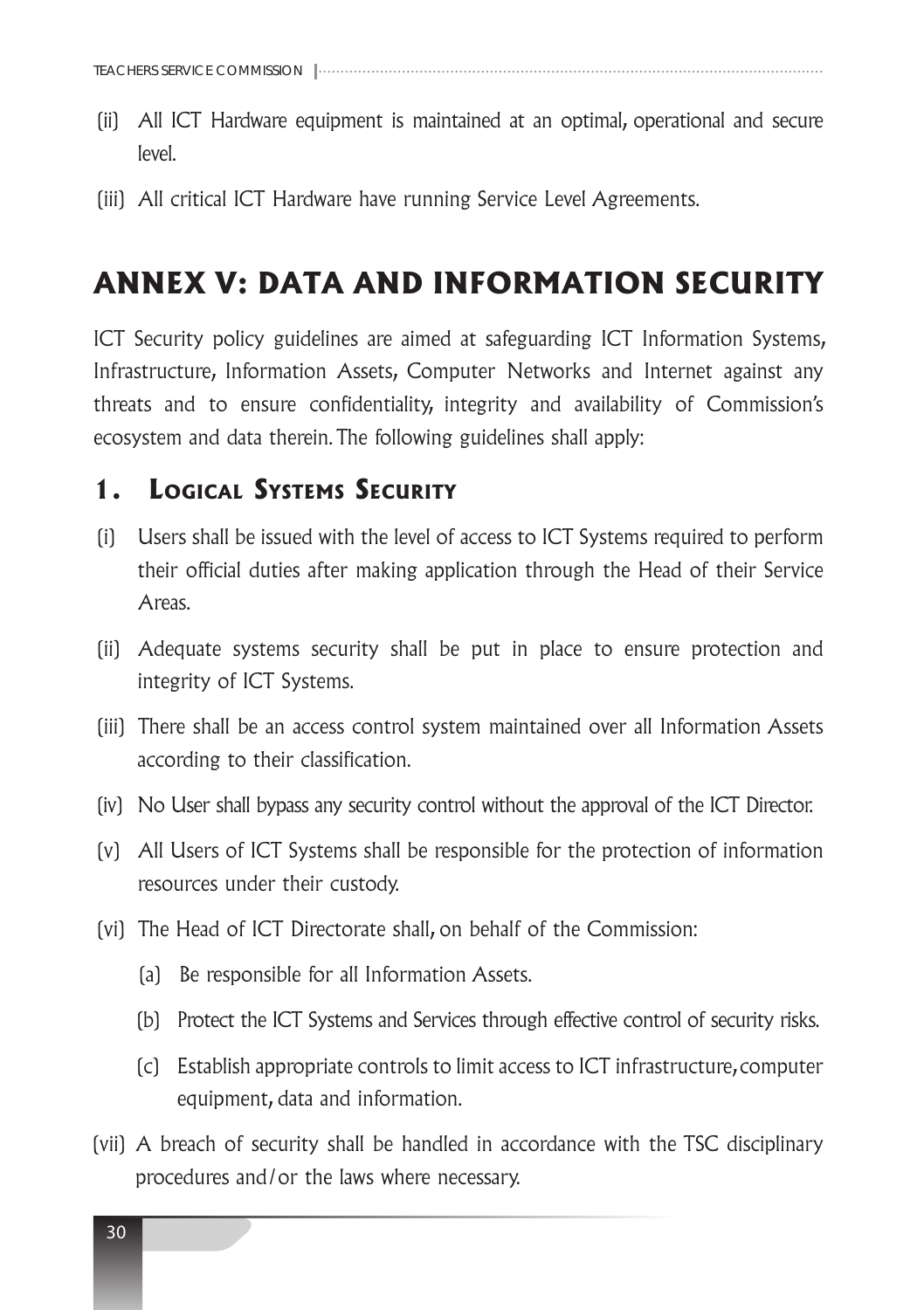#### **2. Unacceptable Information Systems Usage**

The following Activities shall be strictly prohibited without any exceptions:

- (i) Sharing of employee individual access privileges.
- (ii) Usage of pirated Software on/in Commission's Information Systems.
- (iii) Introduction of any malicious Software on/in Commission's Information Systems.
- (iv) Any user action that disrupts or interferes with the normal Commission's Information Systems usage.
- (v) Any password cracking, software spying, privilege escalation, unauthorised network port scanning and network reconnaissance, network and/or software penetration.
- (vi) Installation or use of unauthorised Software or Information system.
- (vii) Use of TSC Software or Information System outside the Commission without authority from the Commission Secretary.
- (viii) Duplication or use of the Commission Software without authority from the Director ICT.

#### **3. Password management**

The following guidelines shall apply in defining the password strength and lifecycle specifications for all Users:

- (i) Passwords shall be kept confidential and under no circumstance be shared.
- (ii) The requirements for setting of passwords may vary from time to time depending on the best industry practice.
- (iii) User name accounts or part of the User's full name will not be part of the password.
- (iv) Passwords shall be composed of the following:
	- (a) A minimum of eight (8) characters.
	- (b) Alpha numeric, special characters, mixed characters' case and text.
	- (c) The last three passwords should not be reused.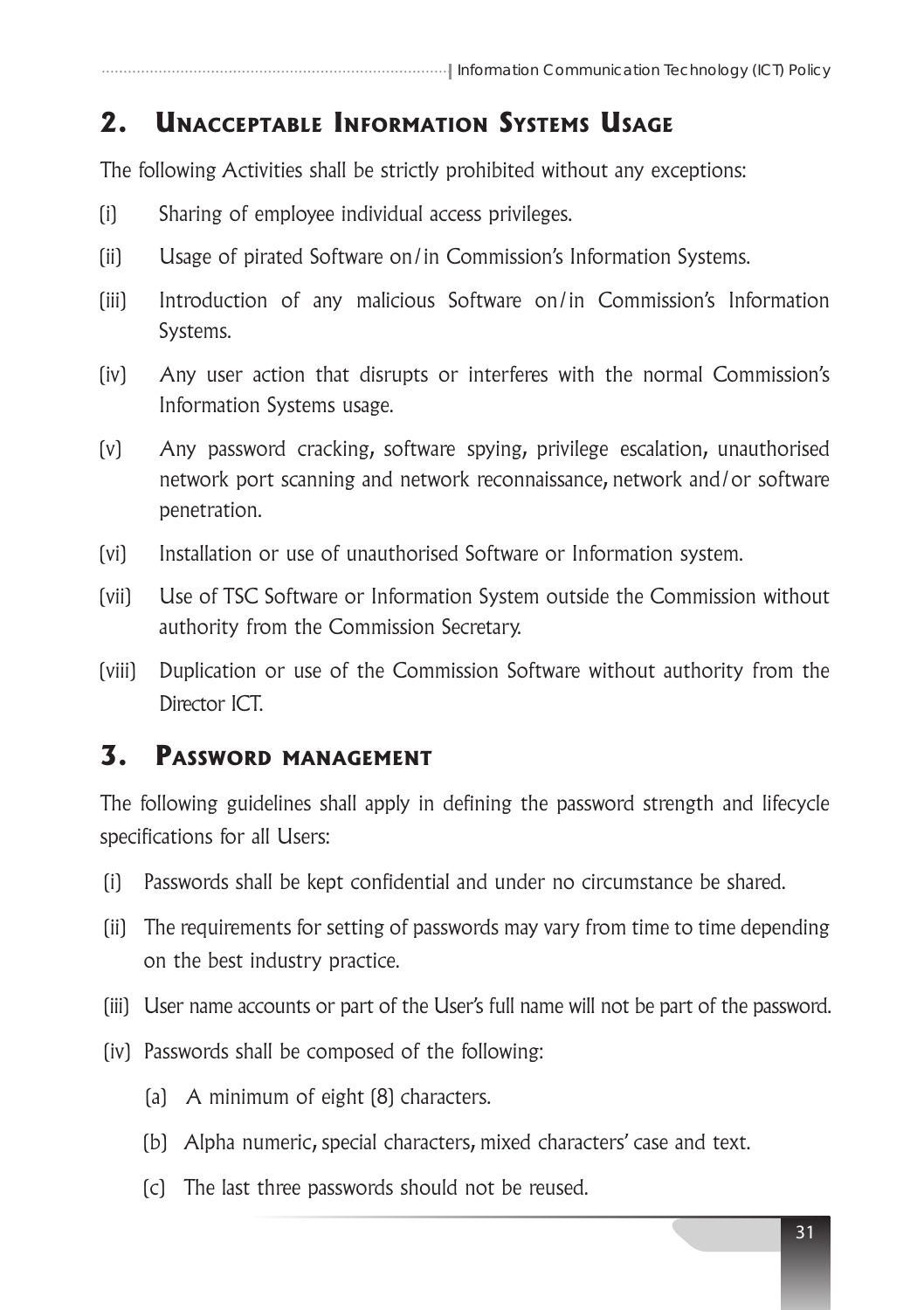- (v) Default Information Systems and Software Passwords shall be changed on first log in.
- (vi) Passwords must be changed every 90 days.
- (vii) Password must not be written down.
- (viii) Passwords must be changed immediately if there is suspicion that the password confidentiality might be compromised and this reported to ICT Director for monitoring.
- (ix) An in-house developed Information System shall use and support password encryption and user role segregation.
- (x) In a case where a System has one administrator, the password escrow procedure shall ensure that an authorised person can access the Administrator's Account in case of an emergency.
- (xi) When temporary access Accounts are required for Internal or External Audit, Software development, Installation or other reasons must be:
	- (a) Authorised.
	- (b) Created with specific expiry date and time.
	- (c) Deactivated and removed from the list of active Users upon expiry of the period.
- (xii) All non-Commission Users must sign Non-Disclosure Agreement (NDA) before Account access is enabled.
- (xiii) Passwords shall not be included in log on scripts or other automated log on processes.
- (xiv) Password resets shall be requested only by the Owner of the Account except in exceptional cases as may be determined by the Director ICT.
- (xv) Violation of the password guidelines may result to disciplinary action and /or legal action.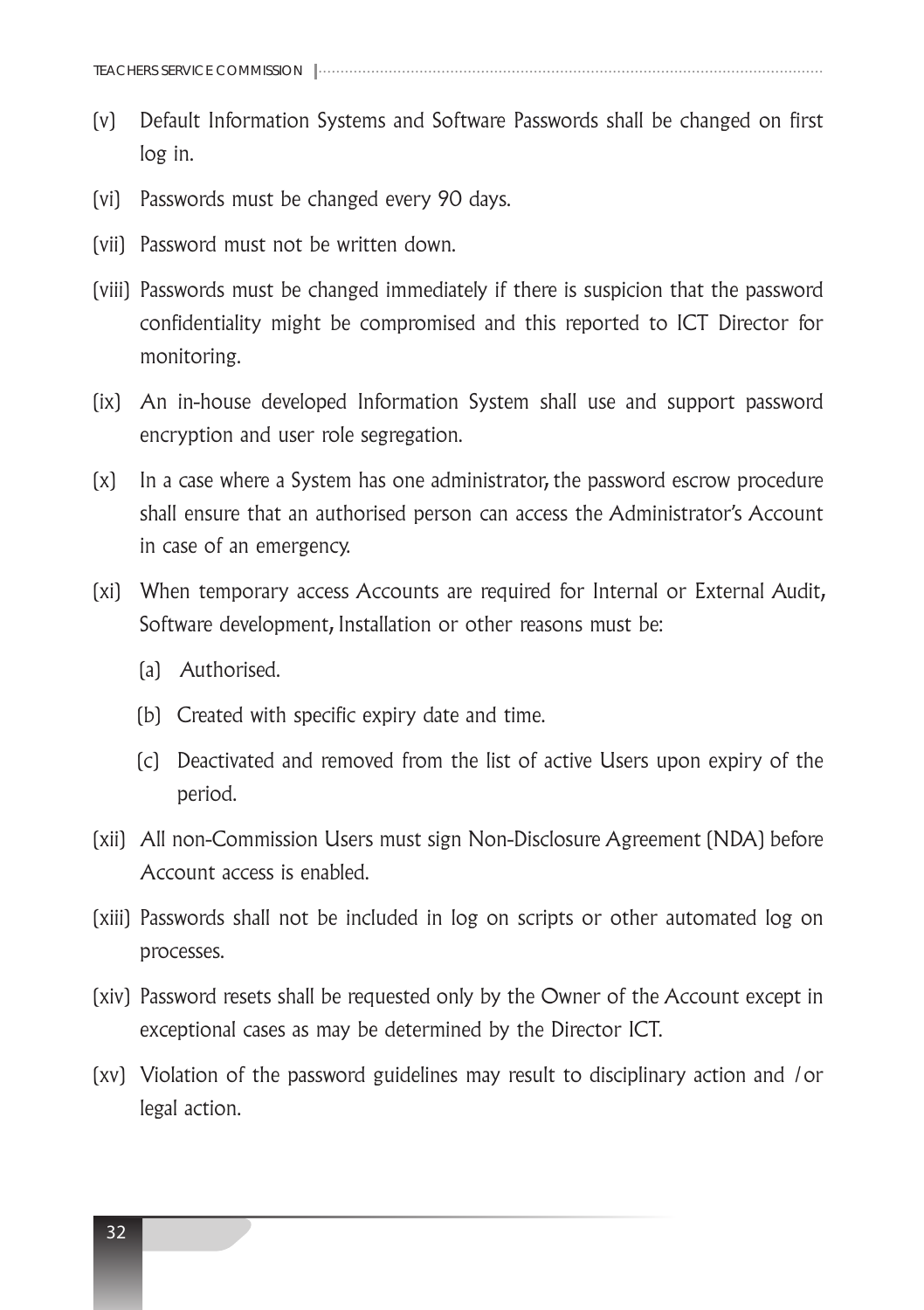## **4. Cyber Security**

The following guidelines shall apply to Cyber Security:

- (i) The Commission shall have a Computer Incident Response Team (CIRT) whose mandate is to coordinate response and manage Cyber Security Incidents in the Commission and to collaborate with relevant actors on matters related to Cyber Security.
- (ii) CIRT shall be the Cyber Security point of contact and is mandated with offering advice on Cyber Security matters in the Commission and coordinating response to Cyber Security Incidents in collaboration with relevant stakeholders as maybe approved by the Commission.

The CIRT shall:

- (i) Be the risk owner for Cyber Security and will ensure that:
	- (a) The internal ICT Systems are not a source of cyber risk.
	- (b) Data exchange between the Systems complies with all security requirements and best practices.
	- (c) Risk Register is maintained.
- (ii) Ensure the implementation of the Information Security Management System (ISMS) Framework in the Commission.
- (iii) Ensure that only authorised Users are allowed to access information and data on the Commission's network.
- (iv) Provide leadership for the Governance of Cyber Security within the Commission.
- (v) Co-ordinate and lead the rollout of periodic cross-cutting security awareness and training to all the employees of the Commission.
- (vi) Co-ordinate a vulnerability assessment and penetration testing of all Systems and Infrastructure in the Commission on quarterly basis.
- (vii) Ensure that all ICT equipment is installed with the appropriate active malware protection that is continuously updated.
- (viii) Participate in the activation of the ICT BCP/DRP.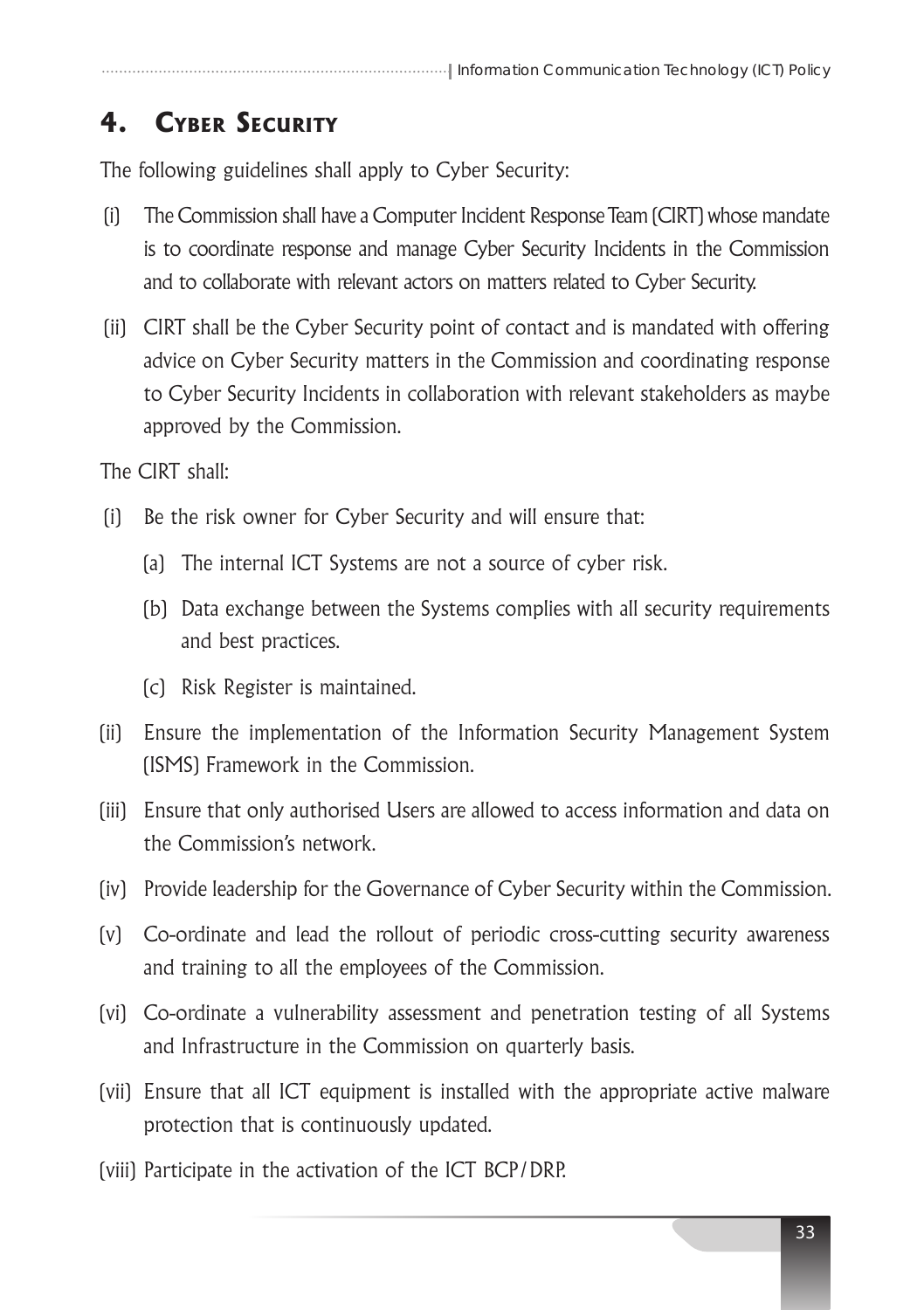#### **5. Bring Your Own Device (BYOD)**

The Commission shall allow employees to bring their own devices in strict adherence to the following guidelines:

- (i) The devices are approved and registered by the Director ICT.
- (ii) The devices must have current TSC minimum Security Configurations and Software Specifications.
- (iii) Devices must have no sensitive or confidential data, information and Information Systems stored or installed in them.
- (iv) The Commission shall have the right to investigate and or audit such devices for any malicious activity, cybercrime or fraud without notification.
- (v) The device is subject to all Commission's processes and configurations.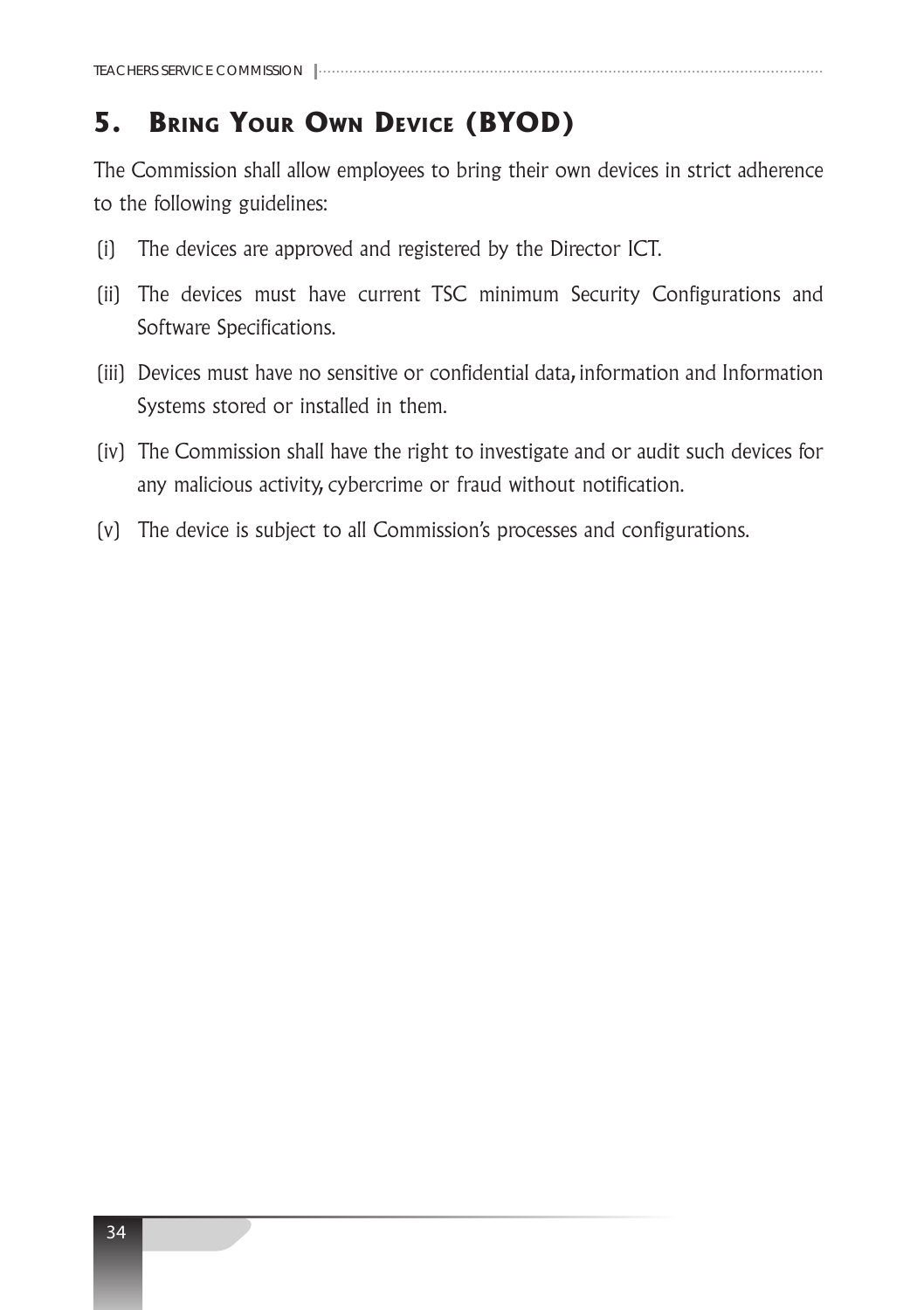# **ANNEX VI: BUSINESS CONTINUITY PLAN Guidelines for Disaster Recovery Plan**

The ICT Business Continuity Plan (BCP) and Disaster Recovery Plan (DRP) provide a structured approach for responding to incidents that cause significant disruptions to critical ICT Services in the Commission.

The following guidelines shall apply:

- (i) The Commission shall establish an ICT BCP/DRP as part of the Commission's Business Continuity.
- (ii) DR Site shall be established and maintained as per the ICT BCP/DRP.
- (iii) Director ICT shall ensure that business operations are restored or maintained in the required time in case of any disruption of service.

## **ANNEX VII: VIDEO/TELE CONFERENCE MEETINGS**

The following guidelines shall apply during virtual meeting:

ICT shall recommend use of a secure robust System that can be centrally controlled. A System where only invited participants are allowed access shall be used.

The following guidelines shall be followed when attending and convening video/tele conference meetings:

- (i) Commission Staff shall adhere to all processes and antiquate followed during physical meetings as much as practically possible.
- (ii) Confidentiality These meetings are official records of the Commission and confidentiality must be upheld.
- (iii) The chair must make sure only those supposed to attend by taking a roll-call of the attendees before proceeding.
- (iv) Preparation of meeting materials and protocols should be observed before presentation of documents including timely circulation and all necessary approvals.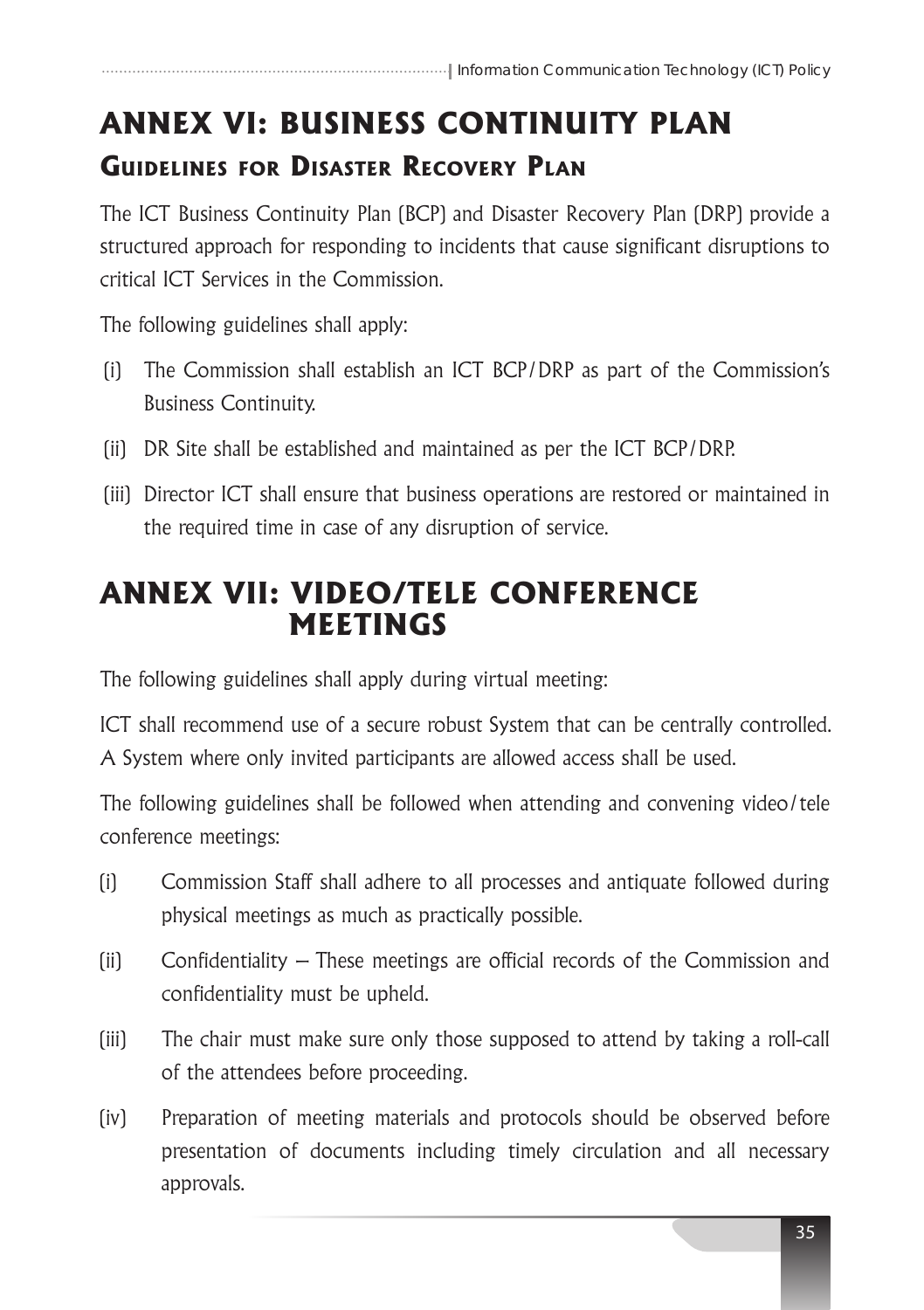- (v) Members will go through the documents in good time to provide insightful input.
- (vi) The Secretary of the Meeting will prepare writing materials for minutes/record taking in good time before a meeting starts.
- (vii) Each participant shall ensure their technology works. Ensure availability of a good Internet Connectivity. Tools will have enough charge to avoid disruption.
- (viii) Using Devices in the following priority; laptop, iPad/tablet and phone will be considered.
- (ix) Participants will have one device as a backup where possible preferably a tablet or a phone.
- (x) Participants shall join a video/teleconference meeting before it starts to have time to settle as necessary. This will help address any technological hiccups which will prevent disrupting an ongoing meeting.
- (xi) Participants must prepare for such meetings professionally. Dress professionally even when dressed casually.
- (xii) Participants will be aware of the surroundings, making sure the background is professional with similarity to an office setting as much as possible. Preferably plain walls, plain fabric, closed cabinets or similar background. Some conferencing facilities allows you to blur the background helping to address this problem.
- (xiii) Participants will select a quiet place to avoid both internal and external disruption and noise.
- (xiv) For a video conference, participants shall turn on camera and remain visible. Adjust the camera angles for the frame to fit appropriately. Camera shall remain on even when a participant leaves their seat.
- (xv) Participants will make sure there is enough light where they conference from. Have the source of light in front with the darker side being behind. Participants will avoid sitting with the window behind them as the light will make one to be poorly visible.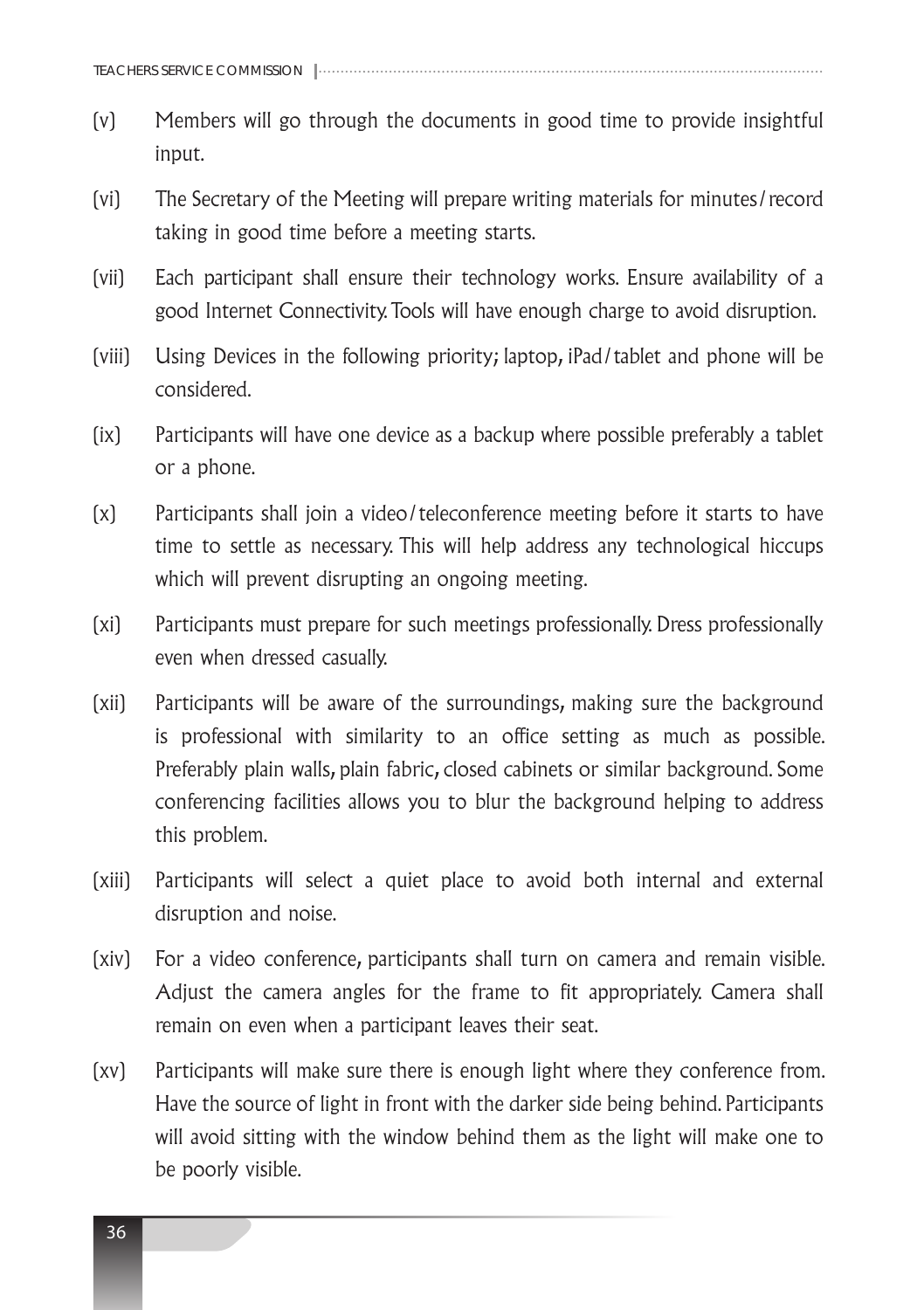- (xvi) Participants will remain seated and present using attentive body language, avoiding unnecessary leaving meetings too many times which create disruption.
- (xvii) Participants will avoid fiddling with the Keyboard as Laptops have an inbuilt microphone which captures keystrokes making them disruptive to other members.
- (xviii) Participants will mute the mic when not talking This reduces interference from any surrounding noise and makes the contributing person be clearly heard.
- (xix) Participants will project the voice to make everyone and especially the person taking minutes, record clearly without interrupting the meeting. The recording person will request for a pardon for any clarification.
- (xx) Food is not allowed in meetings.
- (xxi) Ear/Head Phones will be used where possible. This reduces possibility of eavesdropping into the meeting.
- (xxii) Echo will be reduced by having only connecting one device at a time. Connecting two devices at ago in the same location causes feedback causing echo or other irritating sounds.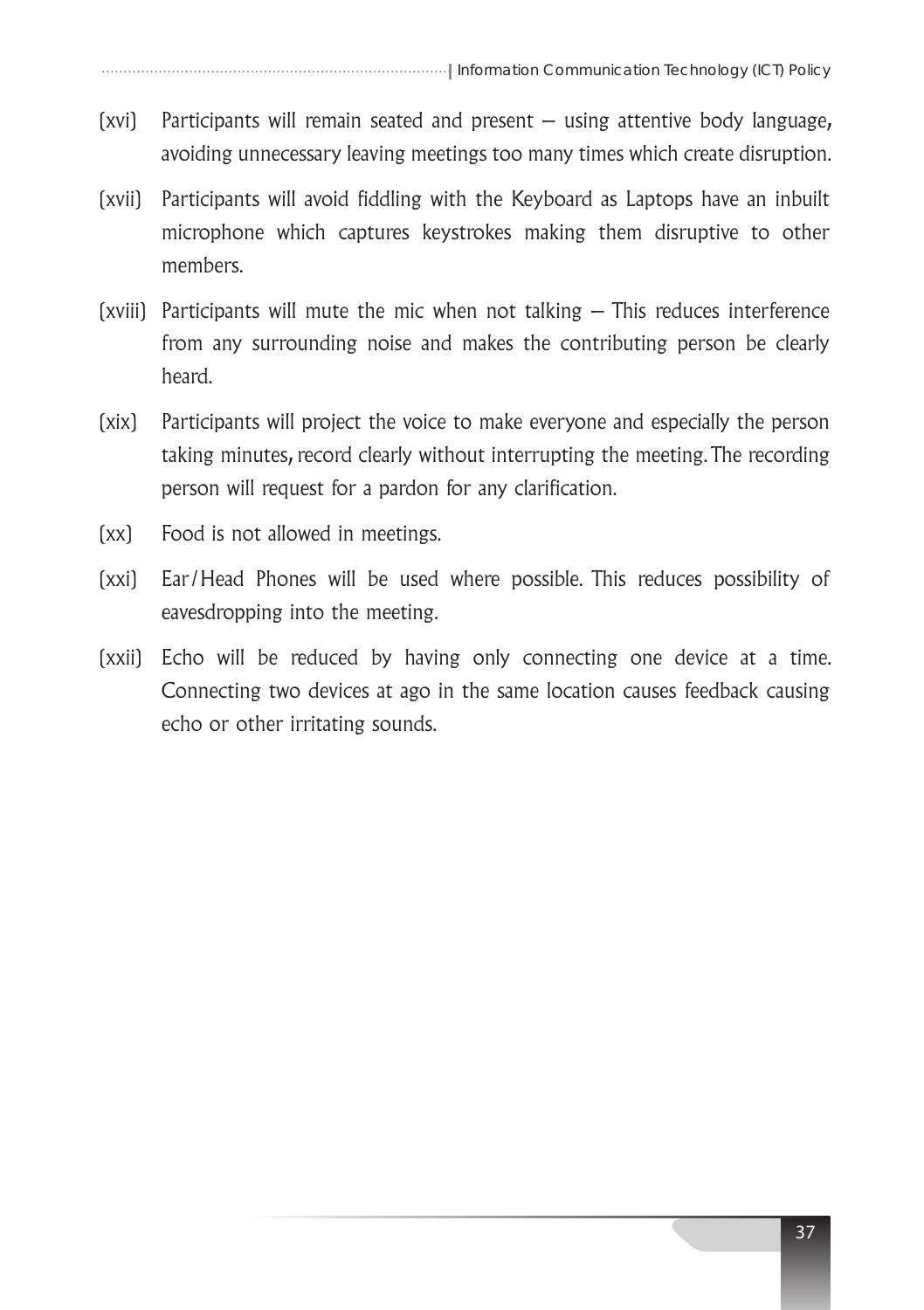# **ANNEX VIII: CLOUD COMPUTING**

These guidelines outline best practices and approval processes in relation to the use of cloud computing solutions that the Commission may decide to use to support data processing, sharing, storage and management.

Cloud computing refers to the delivery of computing services over a thirdparty proprietary System through Internet. These services involve Infrastructure Development Platforms and Software Applications. The Commission shall use internal cloud and government cloud where applicable with external cloud services being used with the express authority of the Commission Secretary.

The following shall be considered before considering any cloud computing solutions involving the Commission Data:

- (i) Existing Government Policies and set Standards.
- (ii) The type of Information and Data to be stored, their confidentiality and sensitivity.
- (iii) The Country where the Service Provider or the Cloud Servers is located in line with the Government Policies
- (iv) The available risk mitigation measures and mitigation costs for External, Public and Hybrid Clouds, including through encryption of Data, segregation of Data, and appropriate contractual clauses.
- (v) Whether storage of the Information and Data in question requires the agreement of, or at least consultation with, Staff and/or Third Parties.
- (vi) Encryption mechanisms.
- (vii) Physical segregation of the Commission's records on dedicated Servers.
- (viii) Use of Cloud Services located in Countries with no intrusive Data Security Laws.
- (ix) Development of special contractual terms and conditions to ensure the protection of the Commission's privileges and immunities.
- (x) A legal contract Non-Disclosure Agreement (NDA).
- (xi) Have appropriate Service Level Agreements with Vendors.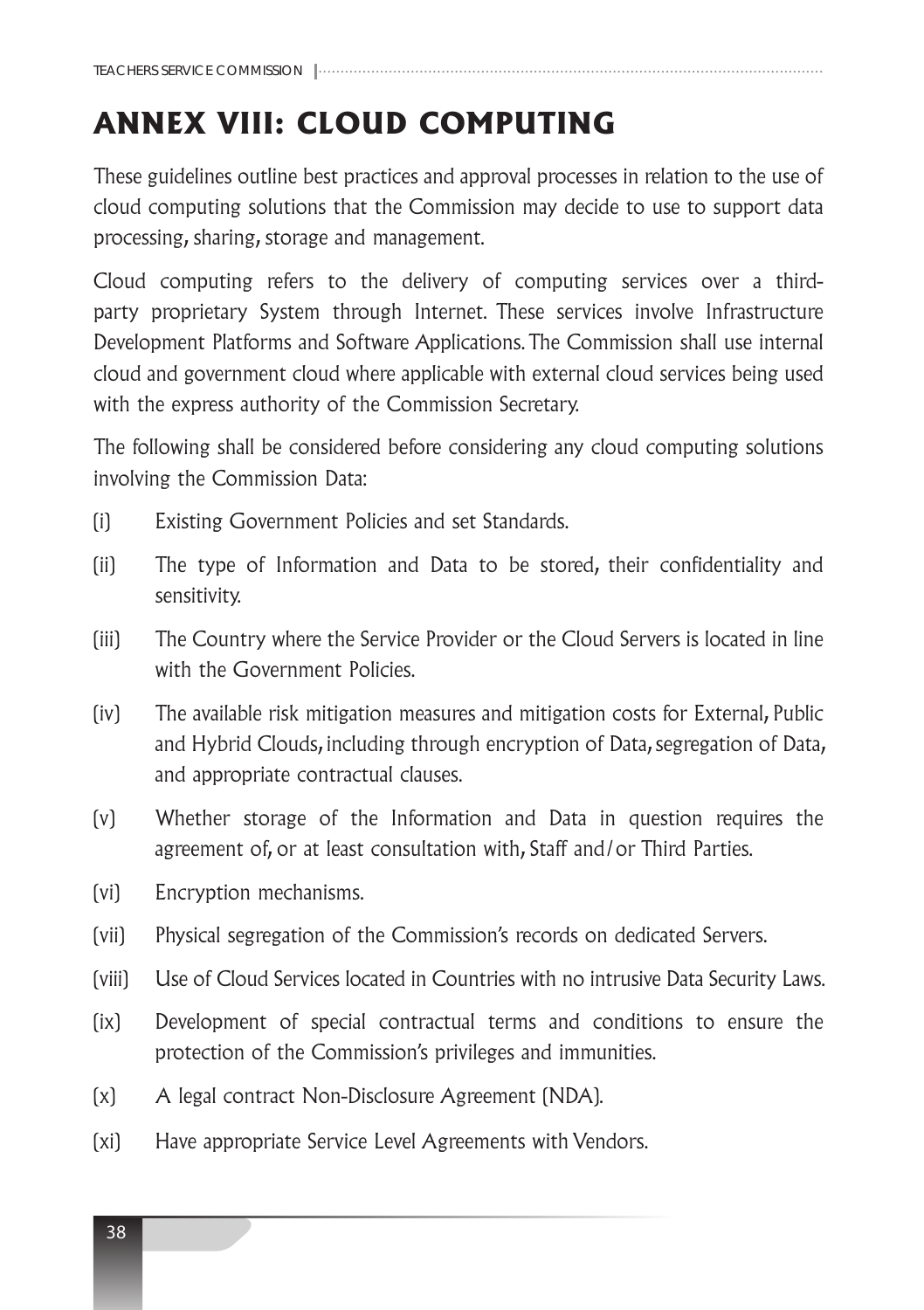*Information Communication Technology (ICT) Policy*

# **ANNEX IX: RISKS**

Below are the Risks associated with the implementation of this Policy and their Mitigating Measures:

| No. | <b>TYPE OF RISK</b>                                                                                                                                                                                                                                                                   | <b>MITIGATION MEASURE</b>                                                                                                                                                                                                                                                                                                                                                             |
|-----|---------------------------------------------------------------------------------------------------------------------------------------------------------------------------------------------------------------------------------------------------------------------------------------|---------------------------------------------------------------------------------------------------------------------------------------------------------------------------------------------------------------------------------------------------------------------------------------------------------------------------------------------------------------------------------------|
| 1.  | Poorly managed access to Systems and<br>Information Assets could lead to Users<br>having anonymity or excessive System<br>privileges which could be abused to<br>financial<br>and/or<br>reputational<br>cause<br>damage.                                                              | authorisation<br>of<br>and<br>Proper<br>use<br>Systems using System Access Form.                                                                                                                                                                                                                                                                                                      |
| 2.  | E-mail<br>and<br>other<br>electronic<br>communication platforms are not secure<br>by design. The content transmitted could<br>be sensitive in nature and unauthorised<br>accessor negligence in using the Systems<br>could lead to legal issues, reputational or<br>financial damage. | Email<br>electronic<br>and<br>other<br>communication facilities provided by<br>the Commission are for official business<br>tools and information transmitted<br>via these facilities will be considered<br>business information, owned by the<br>Commission, Personal emails shall not<br>be used for Official Communication.<br>Disclaimer at the bottom of emails will<br>be added. |
| 3.  | Poorly<br>configured<br>and<br>managed<br>computing Assets could be a vehicle<br>through which unauthorised access to<br>Systems and Information Assets could<br>be obtained.                                                                                                         | All Commission equipment and those<br>being used to transmit Commission<br>information<br>(BYOD)<br>shall<br>be<br>configured as per the Commission<br>Standards.                                                                                                                                                                                                                     |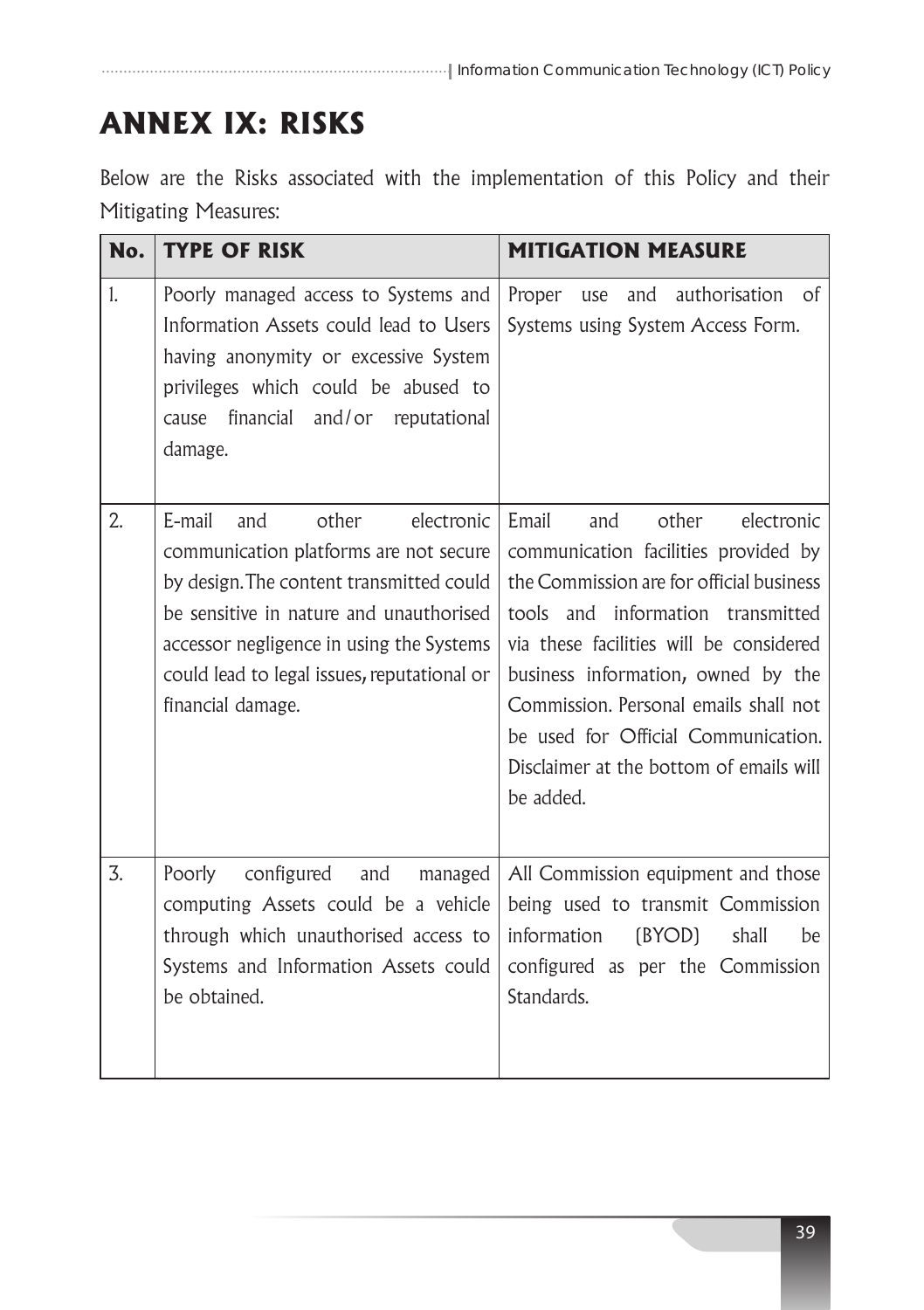| No. | <b>TYPE OF RISK</b>                                                                                                                                                                                                                                                                                                                                          | <b>MITIGATION MEASURE</b>                                                                                                                                                    |
|-----|--------------------------------------------------------------------------------------------------------------------------------------------------------------------------------------------------------------------------------------------------------------------------------------------------------------------------------------------------------------|------------------------------------------------------------------------------------------------------------------------------------------------------------------------------|
| 4.  | In-appropriate use of internet resources<br>could<br>have<br>negative<br>a<br>impact<br>on<br>infrastructure capacity and availability. It<br>could also expose internal resources when<br>re-used credentials get compromised on<br>external web platforms; and illegal activity<br>by employees could expose Commission<br>to legal and reputational risk. | Internet must be used as per the<br>internet guidelines herein.                                                                                                              |
| 5.  | There may be a risk of vulnerabilities<br>or threats (internal and external) left<br>unattended, which may be exploited by<br>malicious Users or outside Attackers<br>and may lead to the disruption of<br>Commission<br>Activities,<br>Sensitive<br>Information Disclosure, Fraud<br>and<br>potential reputational damage.                                  | Regular Systems<br>Patches<br>updates,<br>installation and Systems upgrades<br>must be done as per the Systems<br>guidelines herein.                                         |
| 6.  | Unattended vulnerabilities or threats<br>(internal and external) may be exploited<br>by malicious Users or outside Attackers<br>and may lead to the disruption of<br>organisational<br>Activities,<br>Sensitive<br>Information Disclosure, Fraud<br>and<br>potential reputational damage.                                                                    | All<br>reported/known vulnerabilities<br>must be addressed immediately and<br>recorded in the Service Desk System<br>rectification<br>for<br>and<br>automatic<br>escalation. |
| 7.  | Incidents<br>not<br>logged,<br>prioritised,<br>authorised or contained could lead to a<br>disruption of the Commission business<br>Activities and damage its Information<br>Assets. This could result in the extended<br>unavailability of key Systems due to<br>failure of addressing incidents.                                                            | All Incidents and User problems must<br>be reported through logging them<br>into the Service-Desk System by the<br>users for follow-up and escalation.                       |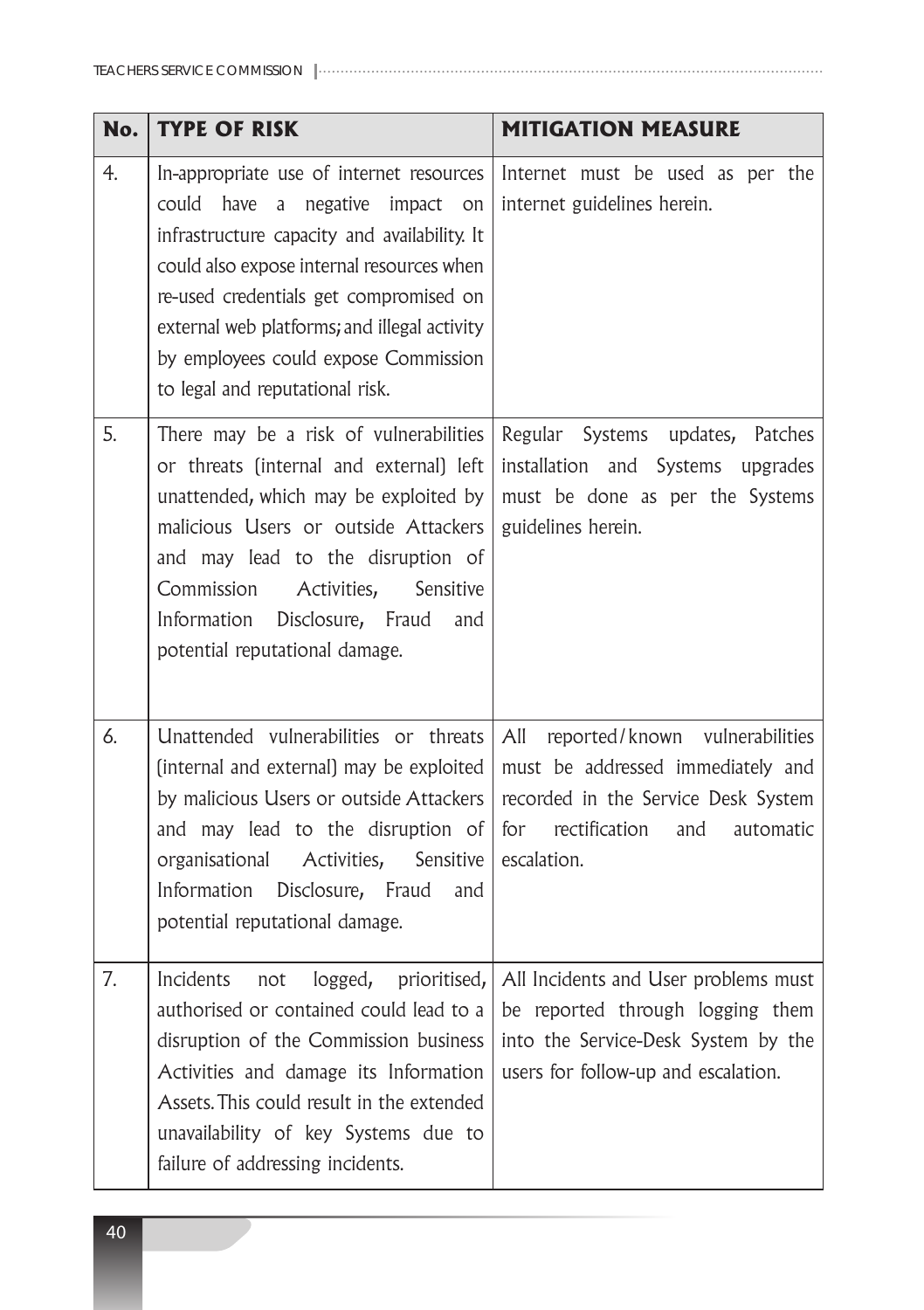| No.        | <b>TYPE OF RISK</b>                                                                                                                                                                                                                                                                                                                                              | <b>MITIGATION MEASURE</b>                                                                                                                                                                                                                                                                                                                                                               |
|------------|------------------------------------------------------------------------------------------------------------------------------------------------------------------------------------------------------------------------------------------------------------------------------------------------------------------------------------------------------------------|-----------------------------------------------------------------------------------------------------------------------------------------------------------------------------------------------------------------------------------------------------------------------------------------------------------------------------------------------------------------------------------------|
| 8.         | Unauthorised, poorly tested and /or<br>inadequately documented changes to<br>IT Systems affecting the Commission's<br>Information could cause disruption to<br>production Systems, increase the risk of<br>System and Information integrity being<br>compromised or create vulnerabilities in<br>Systems that can be abused by Parties<br>with malicious intent. | All changes to IT Services must follow<br>the Commission Change Management<br>process by filling the Change Request<br>forms.<br>Systems<br>must be properly<br>tested<br>the<br>environment<br>before<br>in<br>test<br>being introduced to the production<br>environment.                                                                                                              |
| 9.         | A disaster, infrastructure failure or a<br>cyber-attack could render business<br>critical information un-available. If the<br>business cannot restore the information<br>from backups, it could lead to a<br>breakdown of business processes.                                                                                                                    | <b>ICT</b><br><b>Business</b><br>Continuity/Disaster<br>Recovery Plan must be updated and<br>tested with all relevant backups being<br>regularly done as per this Policy.                                                                                                                                                                                                               |
| 10.<br>11. | Physical unauthorised access to areas or<br>infrastructure where sensitive equipment<br>are kept or information is processed,<br>could create opportunity to disrupt<br>processing change or leak of sensitive<br>Information.<br>Poor selection of outsourcing services<br>could create gaps in the security posture.                                           | ICT facilities must be designed with<br>risk of data-loss in mind. Access to<br>ICT Cabinets and Data Centres must<br>be with an ICT Officer accompanying<br>the Third Party who must sign the<br>Data Centre Rules and Regulations.<br>All outsourced Services and Locations<br>must have agreements protecting the<br>Commission's Data with serious legal<br>implications on breach. |
| 12         | Risks may be incorrectly identified and<br>communicated within the enterprise.                                                                                                                                                                                                                                                                                   | Appropriate risk responses need to be<br>put in place for each incident reported.                                                                                                                                                                                                                                                                                                       |

 $\overline{\phantom{a}}$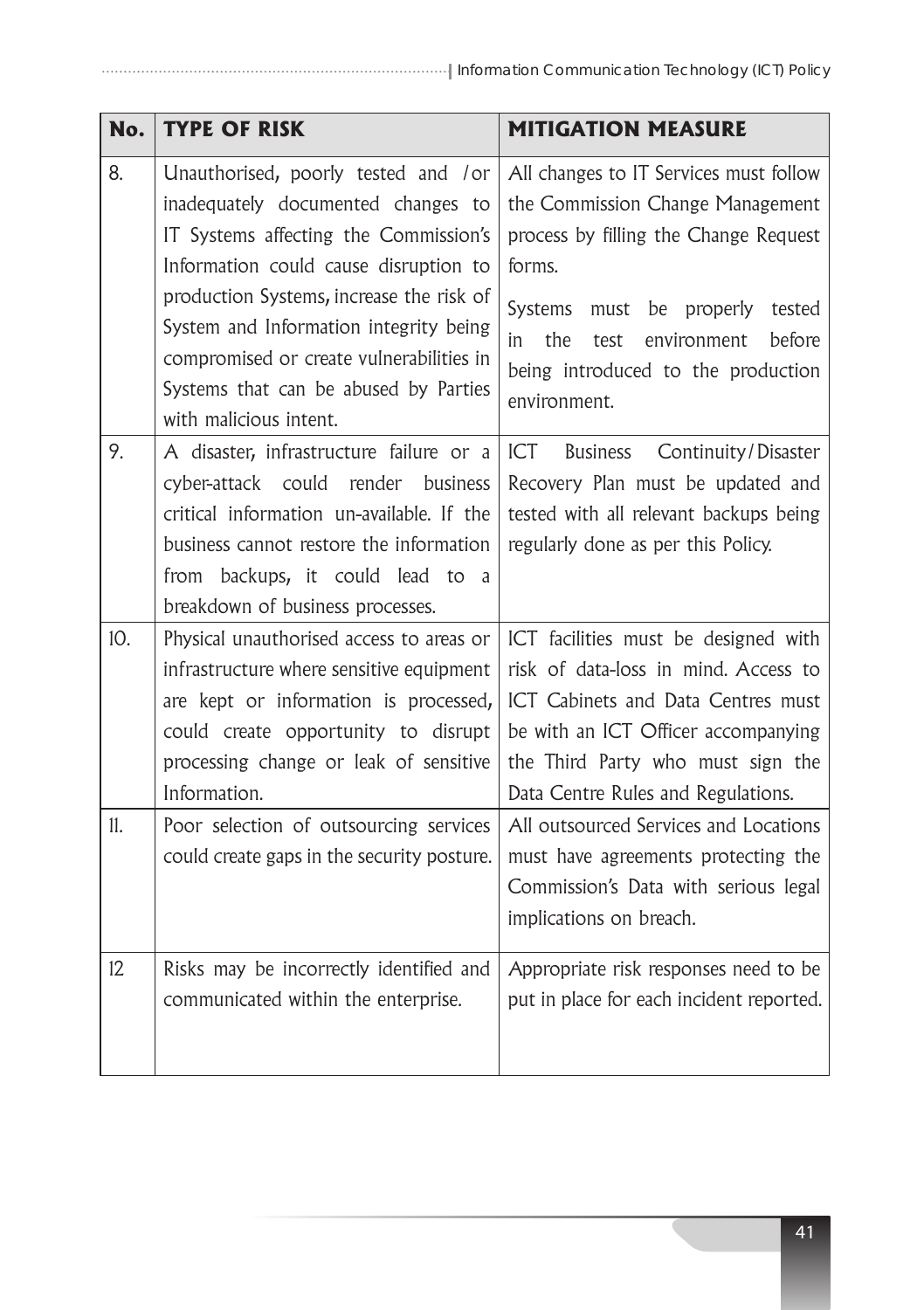## **ANNEX X: ICT EQUIPMENT ALLOCATION MATRIX**

The Commission shall use the following guideline when issuing computing resources:

| <b>DESIGNATION</b>   | <b>LAPTOP</b> | <b>DESKTOP</b> | <b>TABLET</b> | <b>PRINTER</b> | <b>CATEGORY</b> |
|----------------------|---------------|----------------|---------------|----------------|-----------------|
| <b>COMMISSIONERS</b> | $\sqrt{}$     | $\sqrt{}$      | $\sqrt{}$     | $\sqrt{}$      | $\mathbf{1}$    |
| <b>COMMISSION</b>    | $\sqrt{ }$    | $\sqrt{}$      | $\sqrt{}$     | $\sqrt{}$      | $\mathbf{1}$    |
| <b>SECRETARY</b>     |               |                |               |                |                 |
| <b>DEPUTY</b>        | $\sqrt{}$     | $\sqrt{}$      | $\sqrt{}$     | $\sqrt{}$      | $\mathbf{1}$    |
| <b>COMMISSION</b>    |               |                |               |                |                 |
| <b>SECRETARY</b>     |               |                |               |                |                 |
| <b>DIRECTORS</b>     | $\sqrt{ }$    |                | $\sqrt{ }$    | $\sqrt{}$      | $\mathbf{1}$    |
| REGIONAL             | $\sqrt{}$     |                | $\sqrt{}$     | $\sqrt{}$      | $\mathbf{1}$    |
| <b>DIRECTORS</b>     |               |                |               |                |                 |
| <b>COUNTY</b>        | $\sqrt{ }$    |                | $\sqrt{}$     | $\sqrt{}$      | $\overline{2}$  |
| <b>DIRECTORS</b>     |               |                |               |                |                 |
| <b>DEPUTY</b>        | $\sqrt{}$     |                | $\sqrt{ }$    | $\sqrt{}$      | $\overline{2}$  |
| DIRECTORS (HQ)       |               |                |               |                |                 |
| <b>DEPUTY COUNTY</b> | $\sqrt{}$     |                |               | $\sqrt{}$      | $\overline{2}$  |
| <b>DIRECTORS</b>     |               |                |               |                |                 |
| <b>SUB COUNTY</b>    | $\sqrt{}$     |                |               | $\sqrt{}$      | $\mathbf{2}$    |
| <b>DIRECTORS</b>     |               |                |               |                |                 |
| <b>DEPUTY SUB</b>    | $\sqrt{}$     |                |               | $\sqrt{}$      | $\overline{2}$  |
| <b>COUNTY</b>        |               |                |               |                |                 |
| <b>DIRECTORS</b>     |               |                |               |                |                 |
| <b>ASSISTANT</b>     |               | $\sqrt{}$      |               | $\sqrt{}$      | $\overline{2}$  |
| <b>DEPUTY</b>        |               |                |               |                |                 |
| <b>DIRECTORS</b>     |               |                |               |                |                 |
| PRINCIPAL            | $\sqrt{*}$    | $\sqrt{}$      |               | $\sqrt{**}$    | $\overline{2}$  |
| <b>OFFICERS</b>      |               |                |               |                |                 |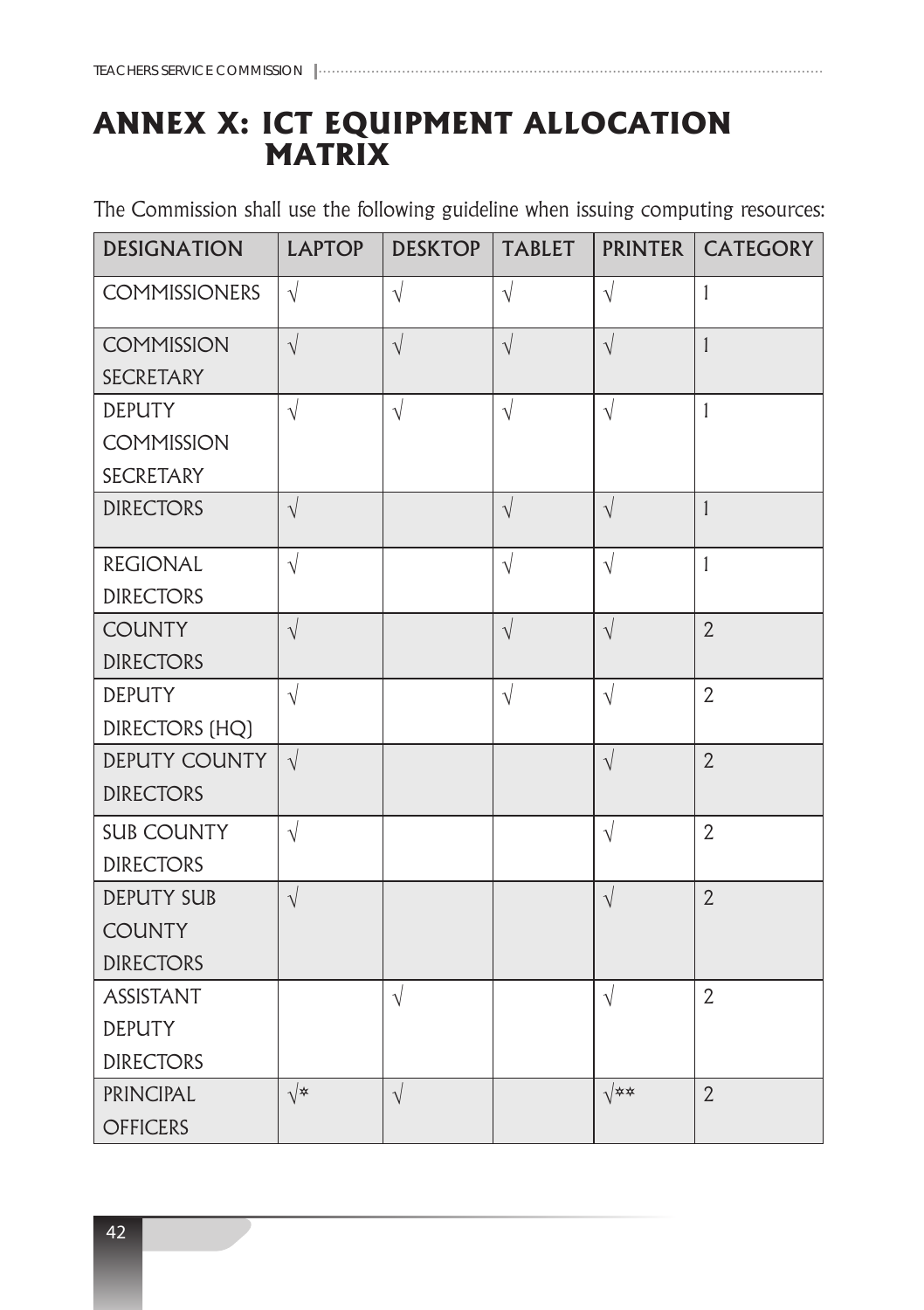| <b>DESIGNATION</b>      | <b>LAPTOP</b> | <b>DESKTOP</b> | <b>TABLET</b> | <b>PRINTER</b> | <b>CATEGORY</b> |
|-------------------------|---------------|----------------|---------------|----------------|-----------------|
| <b>SENIOR OFFICERS</b>  | $\sqrt{*}$    |                |               | √**            | റ               |
| PERSONAL                |               |                |               | 1/**           | າ               |
| ASSISTANTS (PA)         |               |                |               |                |                 |
| <b>OFFICERS I &amp;</b> |               |                |               | √**            | 3               |
| <b>BELOW</b>            |               |                |               |                |                 |
| <b>SECRETARIES</b>      |               |                |               | 1/**           | 3               |
|                         |               |                |               |                |                 |

Category – Classification of the specification of Laptops and or Desktop Computers

- 1 High End
- 2 Standard

3 – Basic

 $\sqrt{*}$  Issuance of the laptop is subject to written justification that will be based on duties.

√\*\* Shared Printer.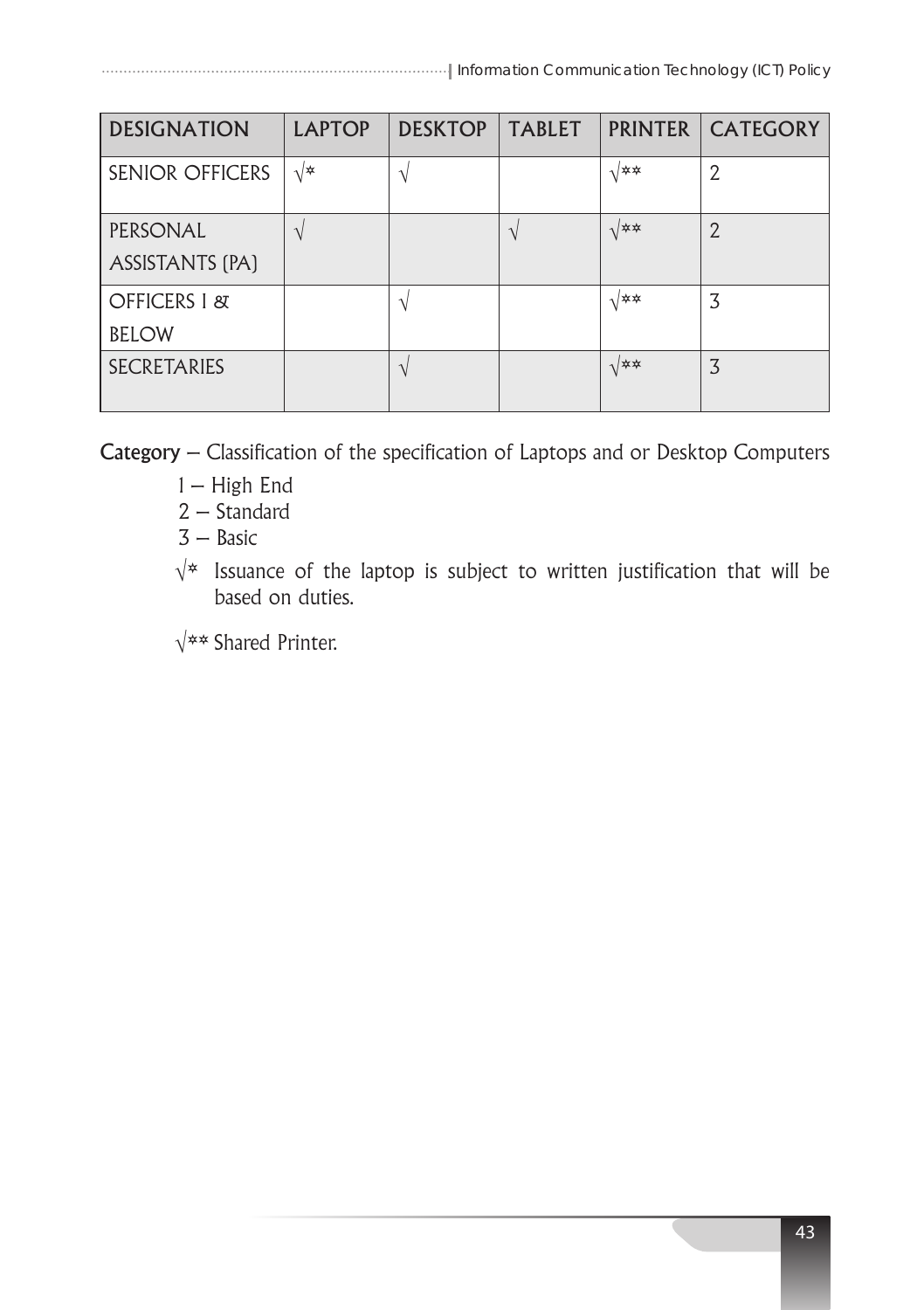TEACHERS SERVICE COMMISSION

## **ANNEX XI: FORMS**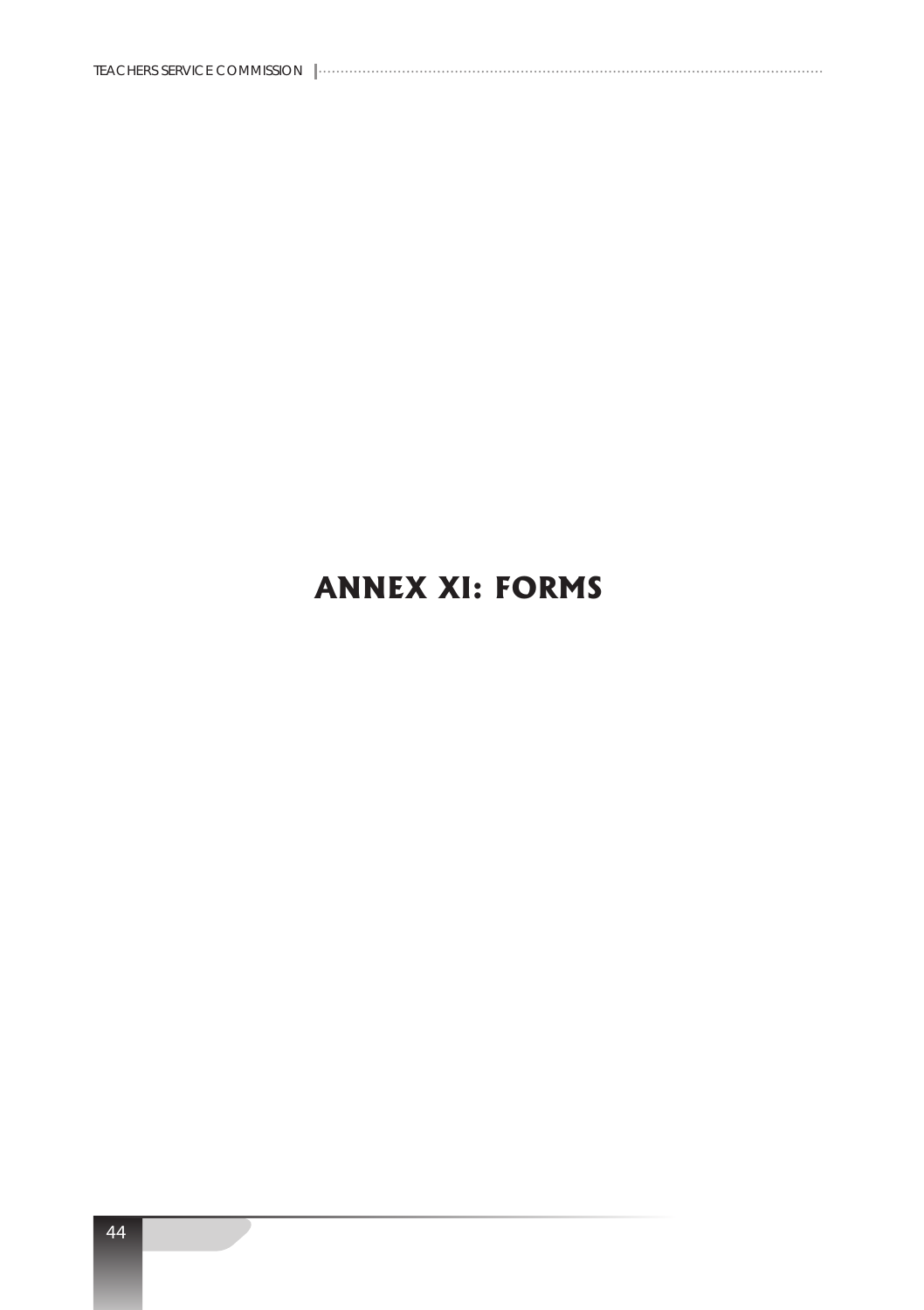|                         |                                    | <b>GHER</b>                 | ERVICE  | 15510          |                       |              |
|-------------------------|------------------------------------|-----------------------------|---------|----------------|-----------------------|--------------|
|                         |                                    | TEACHERS SERVICE COMMISSION |         |                |                       |              |
| Document No.:           | TSC/ICT/FORM.I.0                   | Revision #:                 | $\circ$ | Revision Date: |                       | 15 JUNE 2020 |
| Title:                  | ICT EQUIPMENT ACKNOWLEDGEMENT FORM |                             |         |                |                       |              |
| <b>Employee Details</b> |                                    |                             |         |                |                       |              |
| NAME:                   |                                    |                             |         | TSC NO:        |                       |              |
| <b>DESIGNATION:</b>     |                                    |                             |         |                |                       |              |
| DIRECTORATE:            |                                    |                             |         | SECTION/UNIT:  |                       |              |
| OFFICIAL EMAIL:         | $\mathbb I$                        |                             |         |                |                       |              |
| SUPERVISOR:             |                                    |                             |         |                |                       |              |
|                         |                                    |                             |         |                | Tick where applicable |              |

 $\blacksquare$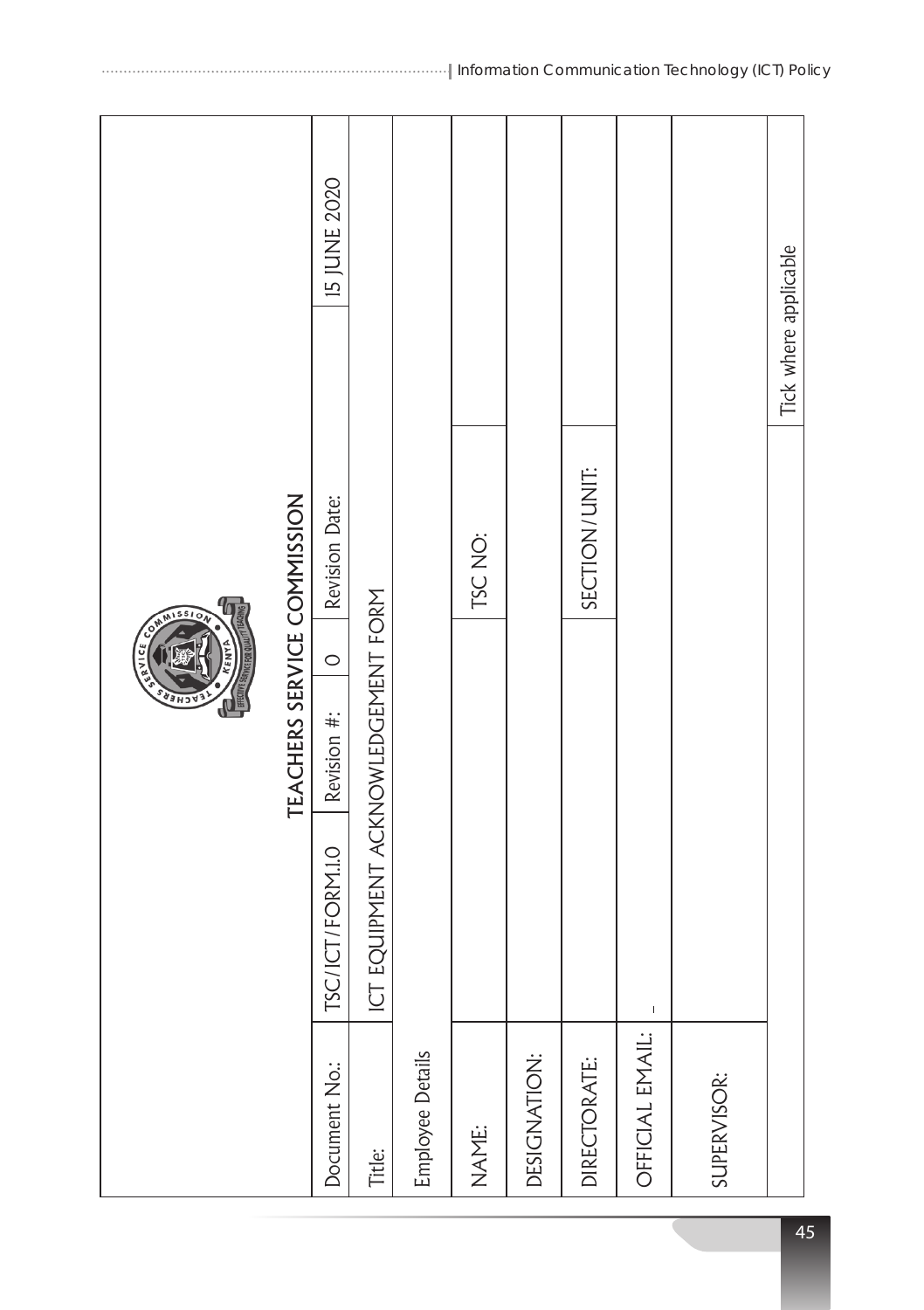| 46 | ICT Equipment Details                                                                                                                                                                                 |                |        |       |        |                                                                                                                                                                                                                                                                     | YES   |  | $\frac{1}{2}$ |
|----|-------------------------------------------------------------------------------------------------------------------------------------------------------------------------------------------------------|----------------|--------|-------|--------|---------------------------------------------------------------------------------------------------------------------------------------------------------------------------------------------------------------------------------------------------------------------|-------|--|---------------|
|    | TYPE:                                                                                                                                                                                                 | Desktop        | Laptop |       | Tablet | POWER CABLE[S]                                                                                                                                                                                                                                                      |       |  |               |
|    | <b>MAKE</b>                                                                                                                                                                                           |                |        |       |        | BAG                                                                                                                                                                                                                                                                 |       |  |               |
|    | MODEL:                                                                                                                                                                                                |                |        |       |        | MOUSE                                                                                                                                                                                                                                                               |       |  |               |
|    |                                                                                                                                                                                                       |                |        |       |        | KEYBOARD                                                                                                                                                                                                                                                            |       |  |               |
|    | <b>SPECIFICATIONS</b>                                                                                                                                                                                 | <b>OTHERS:</b> |        |       |        |                                                                                                                                                                                                                                                                     |       |  |               |
|    | SERIAL NO.                                                                                                                                                                                            |                |        |       |        | ASSET TAG NO.                                                                                                                                                                                                                                                       |       |  |               |
|    | COLOR:                                                                                                                                                                                                |                |        |       |        | COMMENTS):                                                                                                                                                                                                                                                          |       |  |               |
|    | solely responsible for this device until it is returned to TSC ICT Directorate at the time of my separation from employment or on<br>I am accepting and agreeing to all TSC usage terms and policies. |                |        |       |        | request from TSC through the Director of ICT. I will strictly use the equipment for official purpose only. By signing this document,<br>acknowledge receiving the above equipment in good physical and working condition from the Teachers Service Commission. I am |       |  |               |
|    | Employee Signature:                                                                                                                                                                                   |                |        |       |        |                                                                                                                                                                                                                                                                     | Date: |  |               |
|    |                                                                                                                                                                                                       |                |        |       |        |                                                                                                                                                                                                                                                                     |       |  |               |
|    | Authorised issuing ICT Officer                                                                                                                                                                        |                |        |       |        |                                                                                                                                                                                                                                                                     |       |  |               |
|    |                                                                                                                                                                                                       |                |        |       |        |                                                                                                                                                                                                                                                                     |       |  |               |
|    | Name:                                                                                                                                                                                                 |                |        | Sign: |        |                                                                                                                                                                                                                                                                     | Date: |  |               |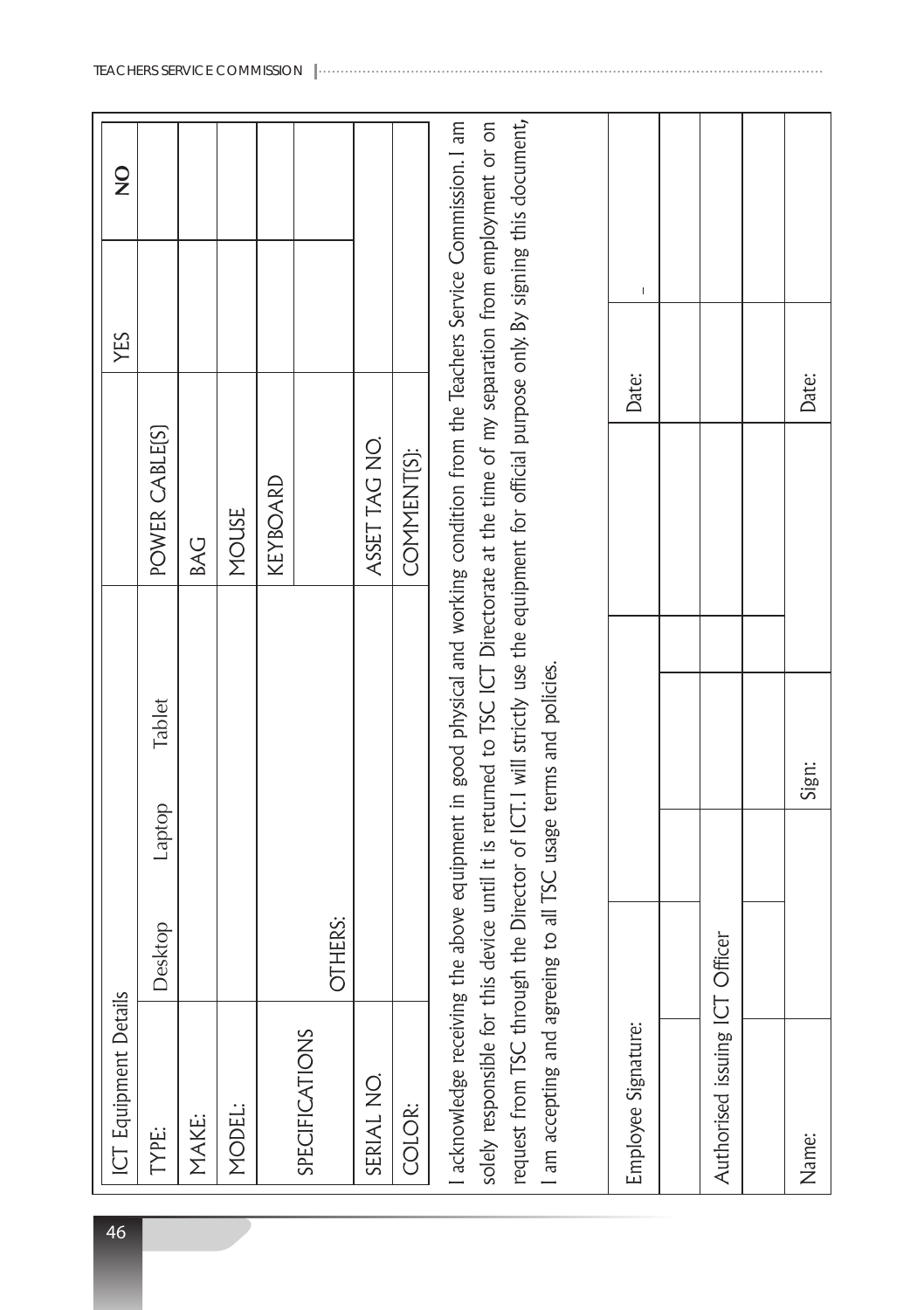|                     |                             | <b>ABH2</b>                 | <b>AVICE</b> |                |               |                     |
|---------------------|-----------------------------|-----------------------------|--------------|----------------|---------------|---------------------|
|                     |                             | TEACHERS SERVICE COMMISSION |              |                |               |                     |
|                     |                             |                             |              |                |               |                     |
|                     |                             | Revision                    |              |                |               |                     |
| Document No.:       | TSC/ICT/FORM.2.0            | $\stackrel{\rm o}{\simeq}$  | 0.1          | Revision Date: |               | <b>IS JUNE 2020</b> |
| <b>TITLE</b>        | ICT EQUIPMENT MOVEMENT FORM |                             |              |                |               |                     |
| Employee Details    |                             |                             |              |                |               |                     |
| NAME:               |                             |                             |              | TSC NO:        |               |                     |
| <b>DESIGNATION:</b> |                             |                             |              |                |               |                     |
| DIRECTORATE:        |                             |                             |              |                | SECTION/UNIT: |                     |
| OFFICIAL EMAIL:     |                             |                             |              | SUPERVISOR:    |               |                     |
| MOVEMENT DETAILS    |                             |                             |              |                |               |                     |
| FROM:               |                             | ë                           |              |                |               |                     |
|                     |                             |                             |              |                |               |                     |

 $\overline{\phantom{a}}$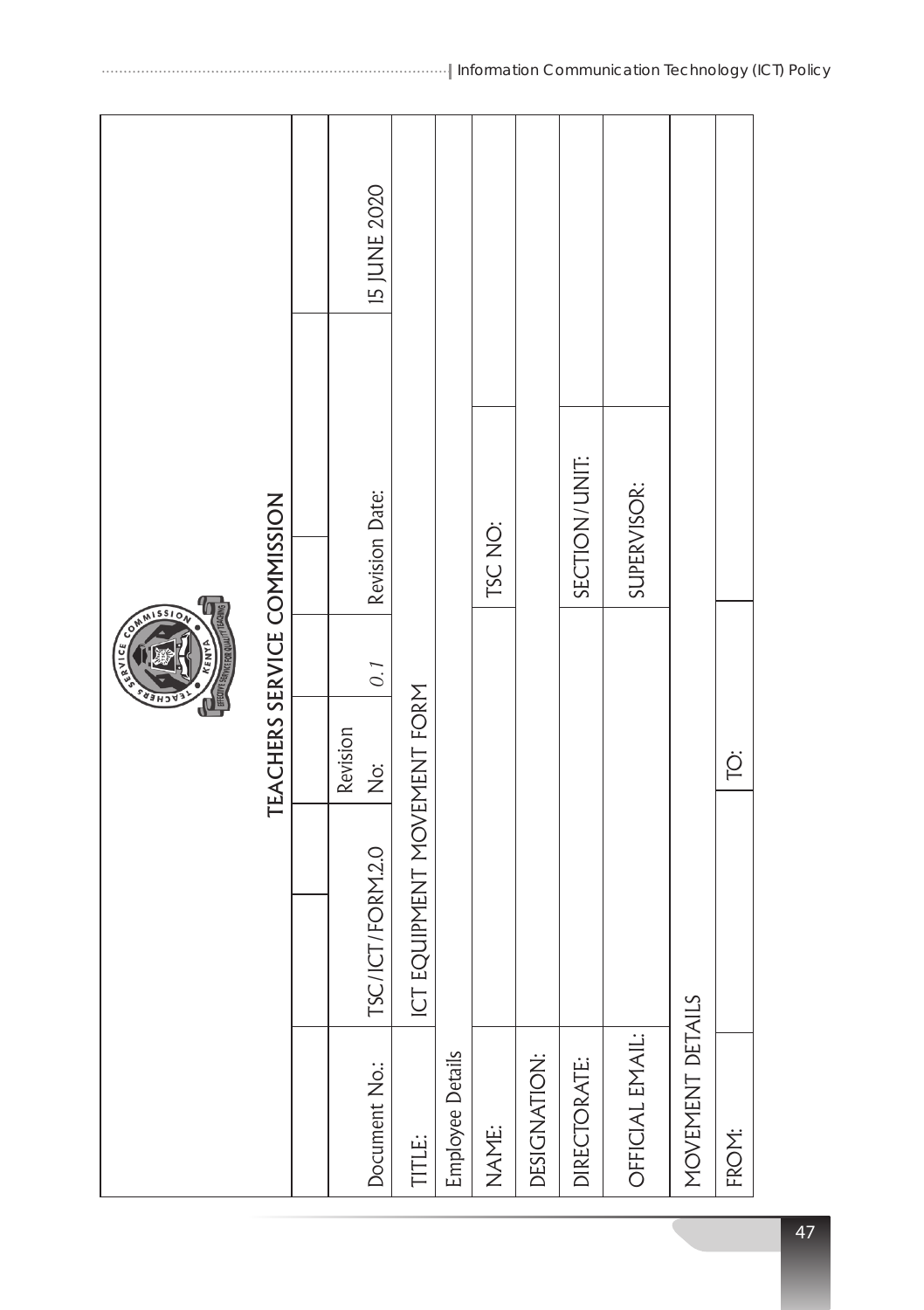| REASON:                        |             |            |               |     |
|--------------------------------|-------------|------------|---------------|-----|
|                                |             |            |               |     |
|                                |             |            |               |     |
| <b>ITEM</b>                    | MAKE/ MODEL | SERIAL NO. | ASSET TAG NO. | QTY |
|                                |             |            |               |     |
|                                |             |            |               |     |
|                                |             |            |               |     |
|                                |             |            |               |     |
|                                |             |            |               |     |
|                                |             |            |               |     |
|                                |             |            |               |     |
|                                |             |            |               |     |
| Employee Signature:            |             |            | Date:         |     |
|                                |             |            |               |     |
| Authorised issuing ICT Officer |             |            |               |     |
|                                |             |            |               |     |
| Name:                          |             | Sign:      | Date:         |     |

TEACHERS SERVICE COMMISSION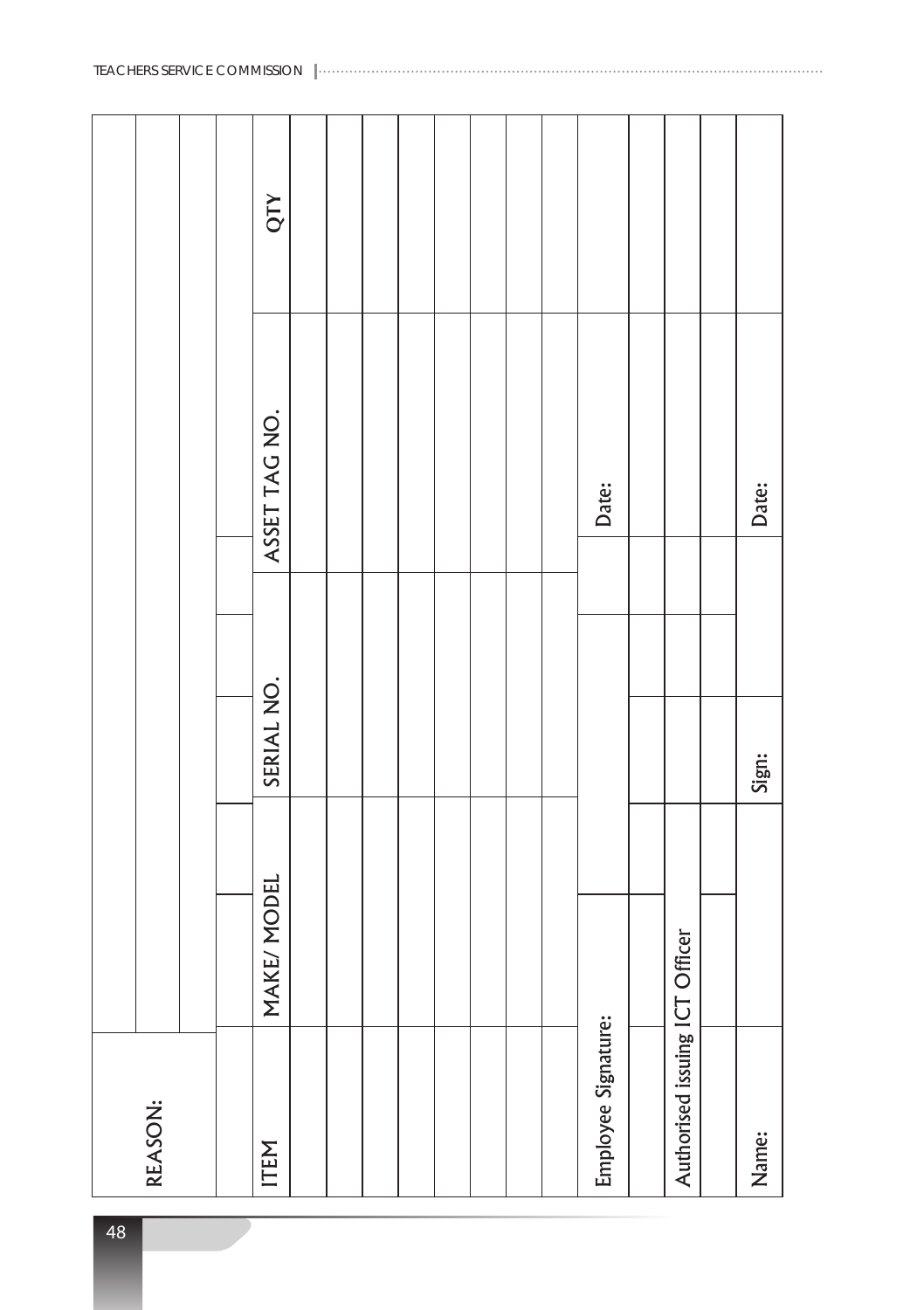|                         |                                                    | <b>CHERS</b>                | MISSIO         |                       |                     |  |
|-------------------------|----------------------------------------------------|-----------------------------|----------------|-----------------------|---------------------|--|
|                         |                                                    | TEACHERS SERVICE COMMISSION |                |                       |                     |  |
| Document No.:           | TSC/ICT/FORM.3.0                                   | Revision No:                | $\overline{C}$ | <b>Revision Date:</b> | <b>IS JUNE 2020</b> |  |
| Title:                  | ICT SYSTEM ACCESS REQUEST FORM                     |                             |                |                       |                     |  |
| <b>Employee Details</b> |                                                    |                             |                |                       |                     |  |
| REQUESTER NAME:         |                                                    |                             |                | TSC NO:               |                     |  |
| DIRECTORATE:            |                                                    |                             |                | SECTION/UNIT:         |                     |  |
| OFFICIAL EMAIL:         |                                                    |                             |                | <b>DESIGNATION:</b>   |                     |  |
| SIGNATURE:              |                                                    |                             |                | DATE:                 |                     |  |
|                         | System Requested for Access (tick as appropriate): |                             |                |                       |                     |  |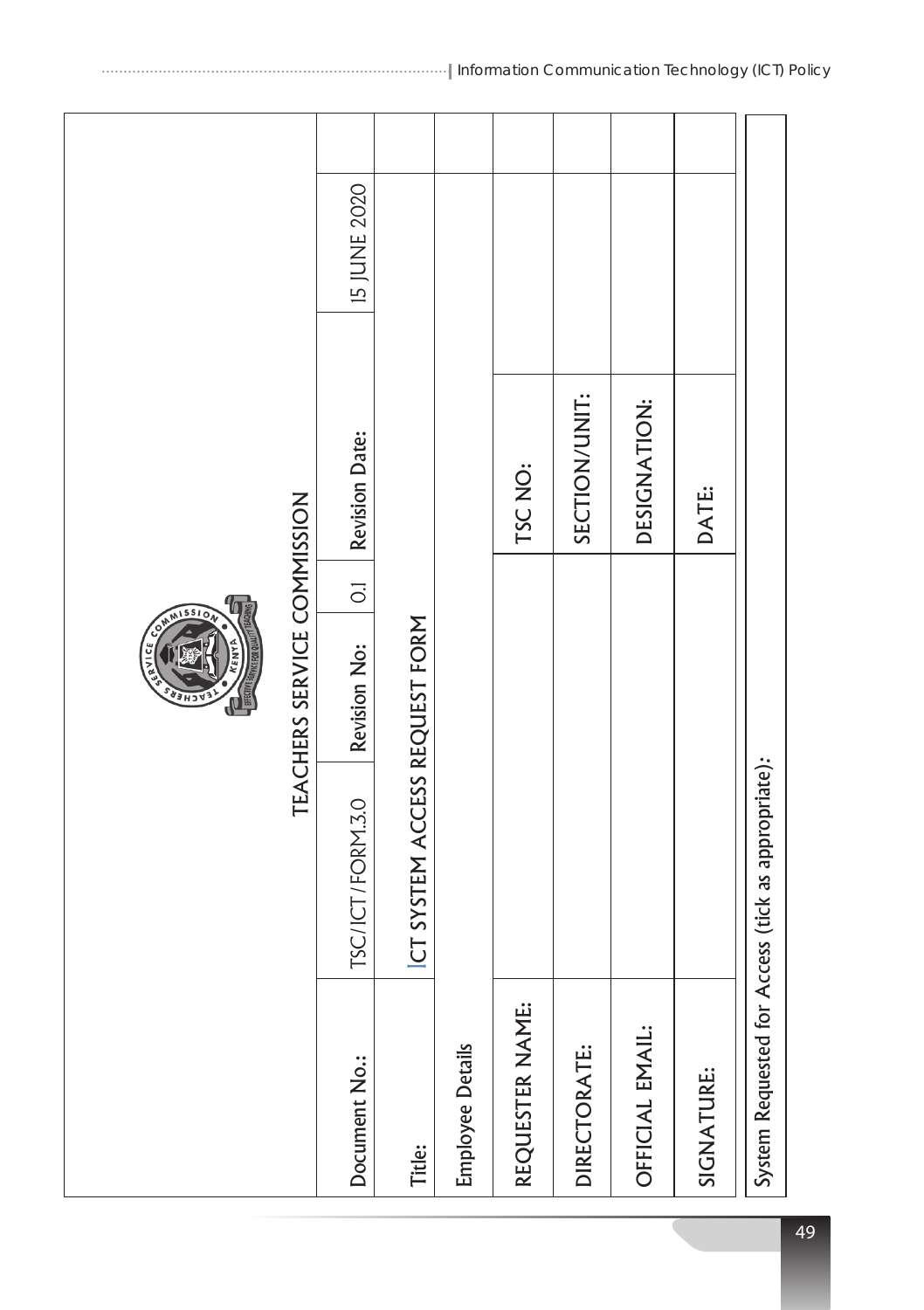| 50 | No SYSTEM              | $\geq$ |                                      | CREATED BY | SIGN |  |
|----|------------------------|--------|--------------------------------------|------------|------|--|
|    | Active Directory       |        |                                      |            |      |  |
|    | CRM                    |        |                                      |            |      |  |
|    | <b>EDMS</b>            |        |                                      |            |      |  |
|    | Email                  |        |                                      |            |      |  |
|    | Help Desk              |        |                                      |            |      |  |
|    | HRMIS                  |        |                                      |            |      |  |
|    | IDEA                   |        |                                      |            |      |  |
|    | <b>IFMIS</b>           |        |                                      |            |      |  |
|    | Knowledge Base         |        |                                      |            |      |  |
|    | Services               |        |                                      |            |      |  |
|    | Teachers Online        |        |                                      |            |      |  |
|    | Team-Mate              |        |                                      |            |      |  |
|    | TPAD                   |        |                                      |            |      |  |
|    | $T-Pay$                |        |                                      |            |      |  |
|    | Pydio                  |        |                                      |            |      |  |
|    | Other(Specify)         |        |                                      |            |      |  |
|    | Request Type: New user |        | Change / Modify user Deactivate user |            |      |  |

TEACHERS SERVICE COMMISSION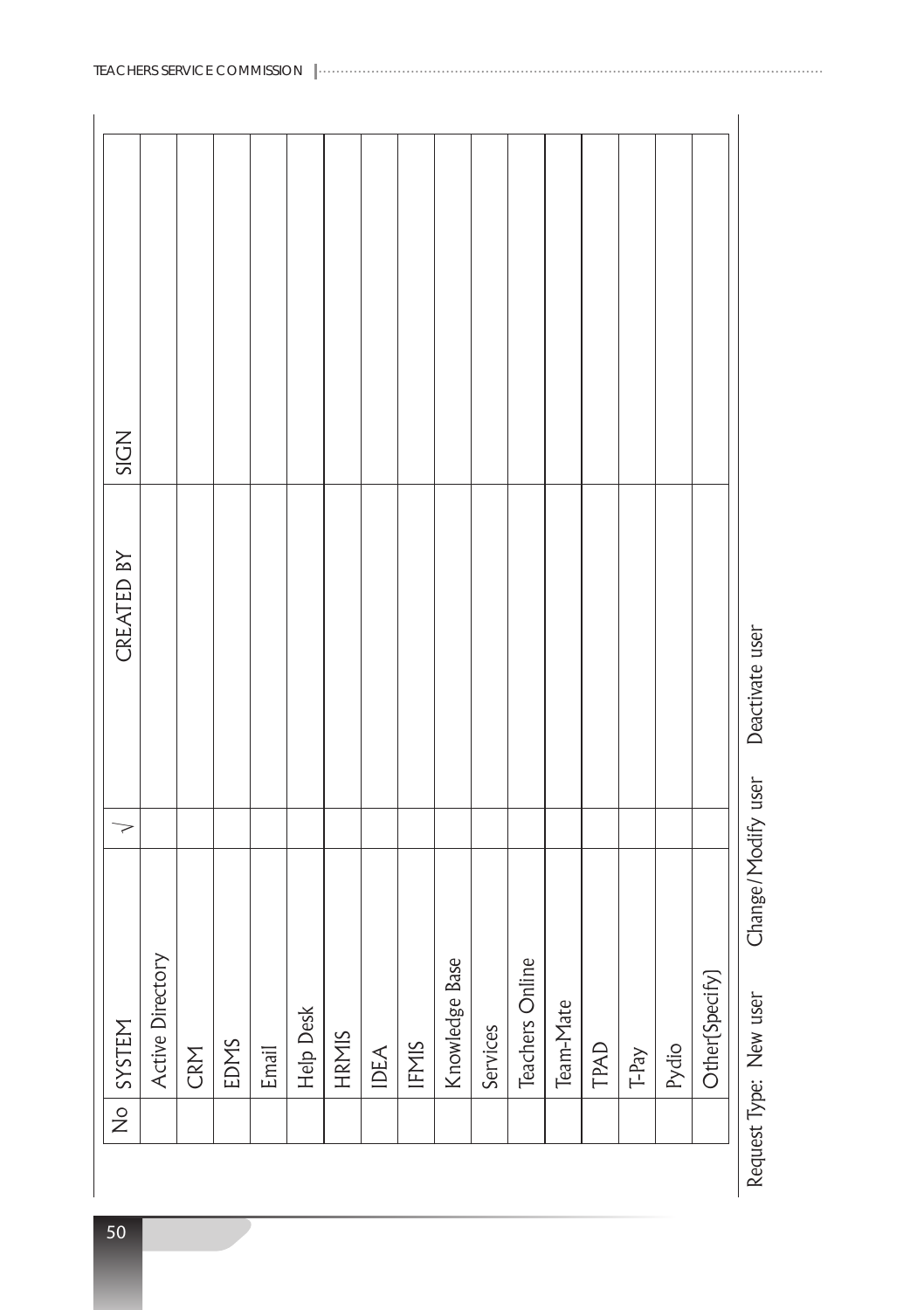III. HOD Approval: III. HOD Approval:

| Systems Approved [How many] [ |  |
|-------------------------------|--|
|                               |  |
|                               |  |
| IV. ICT Approval:             |  |
|                               |  |
|                               |  |
|                               |  |

C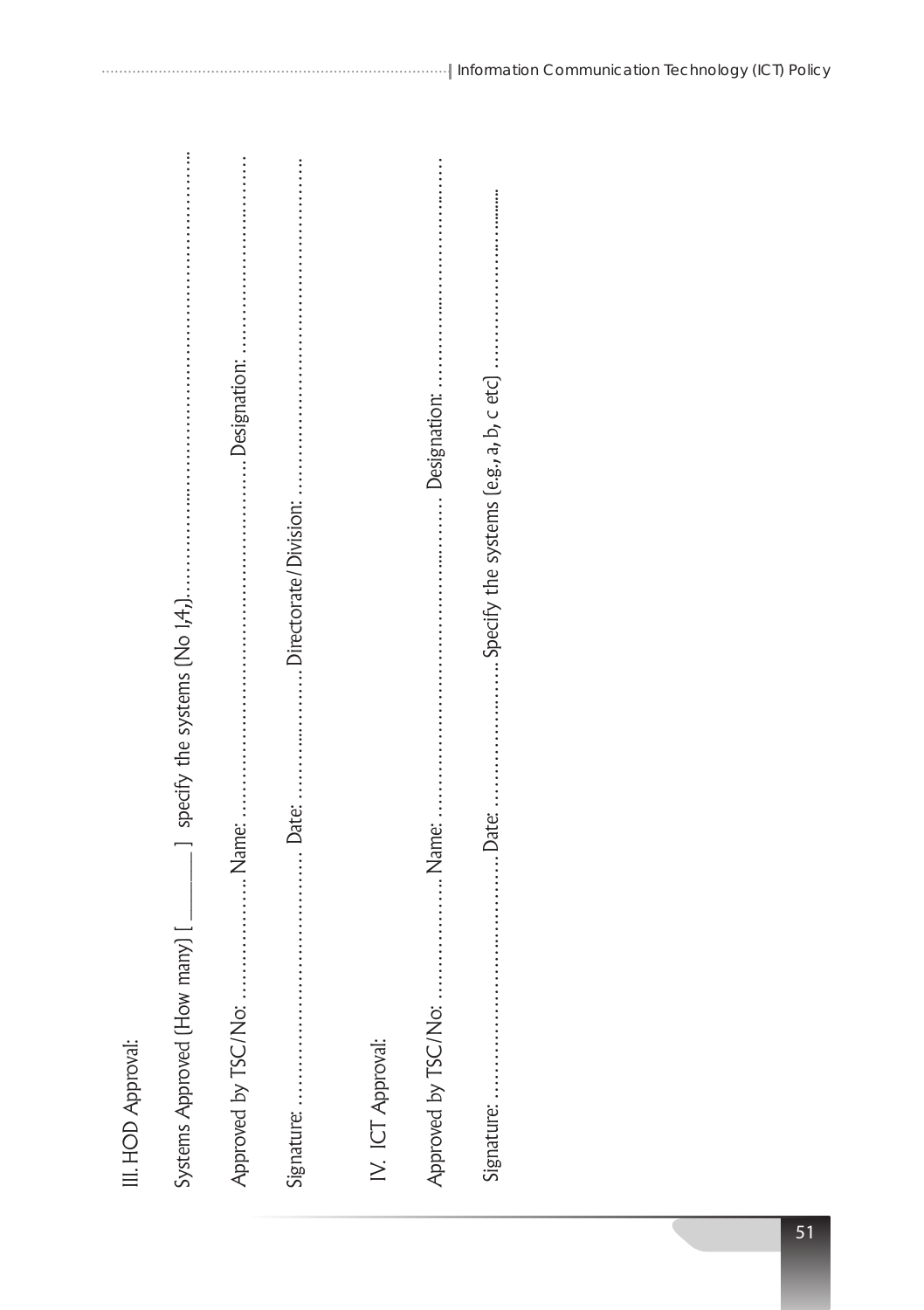|                             |                             | Revision Date:   IS JUNE<br>Revision Date:   2020 |                                       |                  |                    |               |                     |                   |                |
|-----------------------------|-----------------------------|---------------------------------------------------|---------------------------------------|------------------|--------------------|---------------|---------------------|-------------------|----------------|
|                             |                             |                                                   |                                       |                  |                    |               |                     |                   |                |
| RVICE<br>ENY<br><b>ABRA</b> | TEACHERS SERVICE COMMISSION |                                                   |                                       |                  | TSC NO:            | SECTION/UNIT: | <b>DESIGNATION:</b> | DATE:             |                |
|                             |                             |                                                   |                                       |                  |                    |               |                     |                   |                |
|                             |                             | $\overline{\circ}$                                |                                       | Employee Details |                    |               |                     |                   |                |
|                             |                             | Revision No:                                      | Title: ICT SYSTEM CHANGE REQUEST FORM |                  |                    |               |                     |                   | Change Request |
|                             |                             |                                                   |                                       |                  |                    |               |                     |                   |                |
|                             |                             | TSC/ICT/<br>Document No.: FORM4.0                 |                                       |                  | requester<br>Name: | DIRECTORATE:  | OFFICIAL            | <b>SIGNATURE:</b> |                |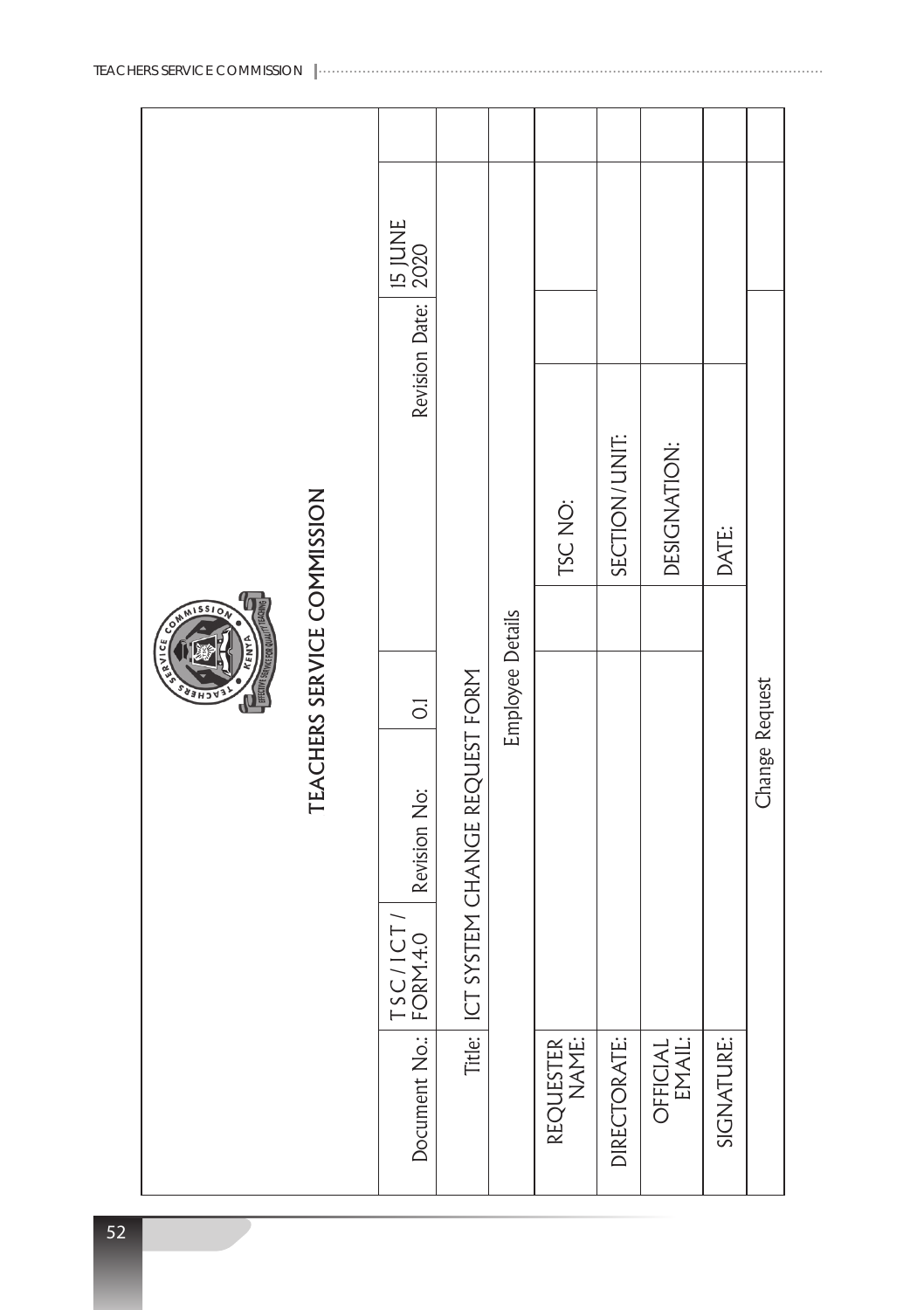| Environment(s) Impacted:<br>Resource requirements: (personnel, HW,<br>SW) |
|---------------------------------------------------------------------------|
|                                                                           |
|                                                                           |

C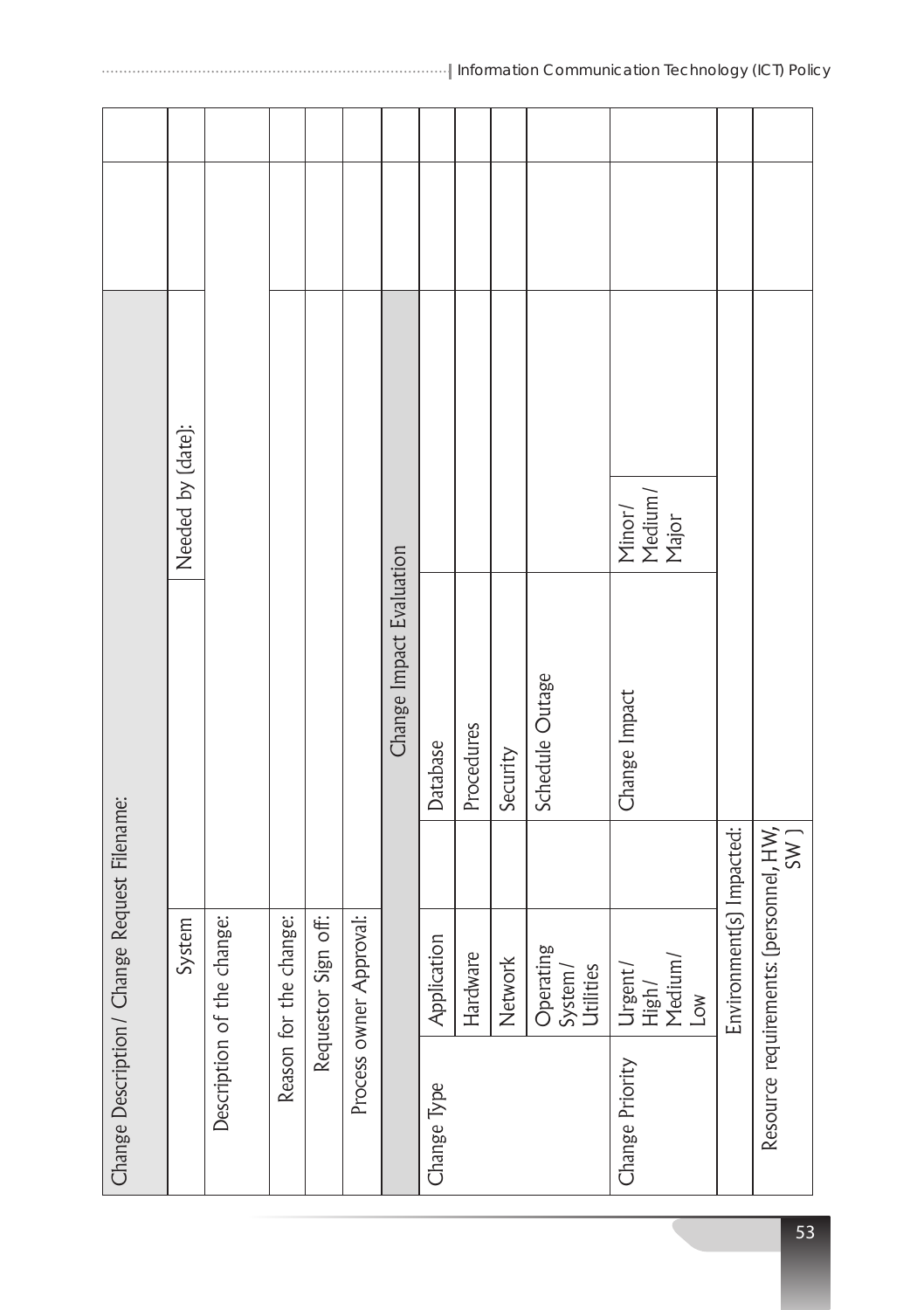| Director ICT Sign off:<br>Change scheduled for (date):<br>Implementation assigned to:<br>Comments:<br>Implementation test results:<br>Change Request Status<br>Staging test results: | Accepted: | Change Approval or Rejection<br>Change Implementation<br>Rejected: |       |  |
|--------------------------------------------------------------------------------------------------------------------------------------------------------------------------------------|-----------|--------------------------------------------------------------------|-------|--|
| Date of Implementation                                                                                                                                                               |           |                                                                    |       |  |
| Implementer Sign Off                                                                                                                                                                 |           |                                                                    | Date: |  |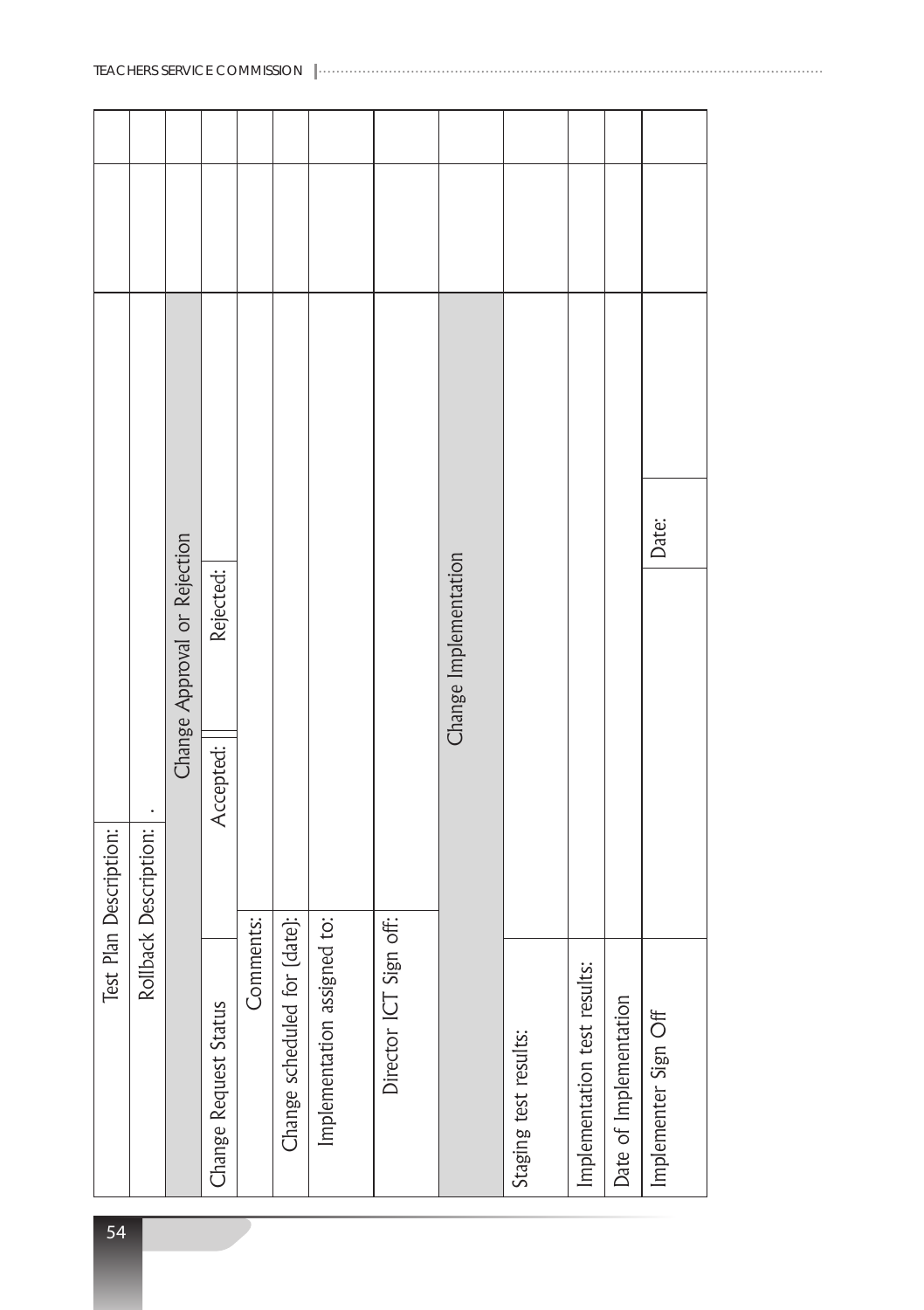# TEACHERS SERVICE COMMISSION **TEACHERS SERVICE COMMISSION**

|                    | Document No.:   TSC/ICT/FORM.5.0   Revision No:     |                                              | $\overline{5}$ |                                                                                                                    | Revision Date:   15 JUNE 2020 |  |
|--------------------|-----------------------------------------------------|----------------------------------------------|----------------|--------------------------------------------------------------------------------------------------------------------|-------------------------------|--|
|                    |                                                     |                                              |                |                                                                                                                    |                               |  |
|                    | Title:   ICT LOST-DAMAGED EQUIPEMENT REPORTING FORM |                                              |                |                                                                                                                    |                               |  |
|                    |                                                     | Employee Details                             |                |                                                                                                                    |                               |  |
| REPORTER'S NAME:   |                                                     |                                              |                | TSC NO:                                                                                                            |                               |  |
| DIRECTORATE:       |                                                     |                                              |                | SECTION/UNIT:                                                                                                      |                               |  |
| OFFICIAL EMAIL:    |                                                     |                                              |                | DESIGNATION:                                                                                                       |                               |  |
| <b>SIGNATURE:</b>  |                                                     |                                              |                | DATE:                                                                                                              |                               |  |
|                    |                                                     |                                              |                |                                                                                                                    |                               |  |
| Type of Equipment: |                                                     |                                              |                | Equipment status (must check one)<br>$\sqrt[4]{\text{ Lost}}$ $\sqrt[4]{\text{Damaged}}$ $\sqrt[4]{\text{Stolen}}$ |                               |  |
| Incident Date:     |                                                     |                                              |                | Needs Replacement?* V Yes V No                                                                                     |                               |  |
|                    |                                                     | If stolen/Lost, Date reported to the Police: |                |                                                                                                                    |                               |  |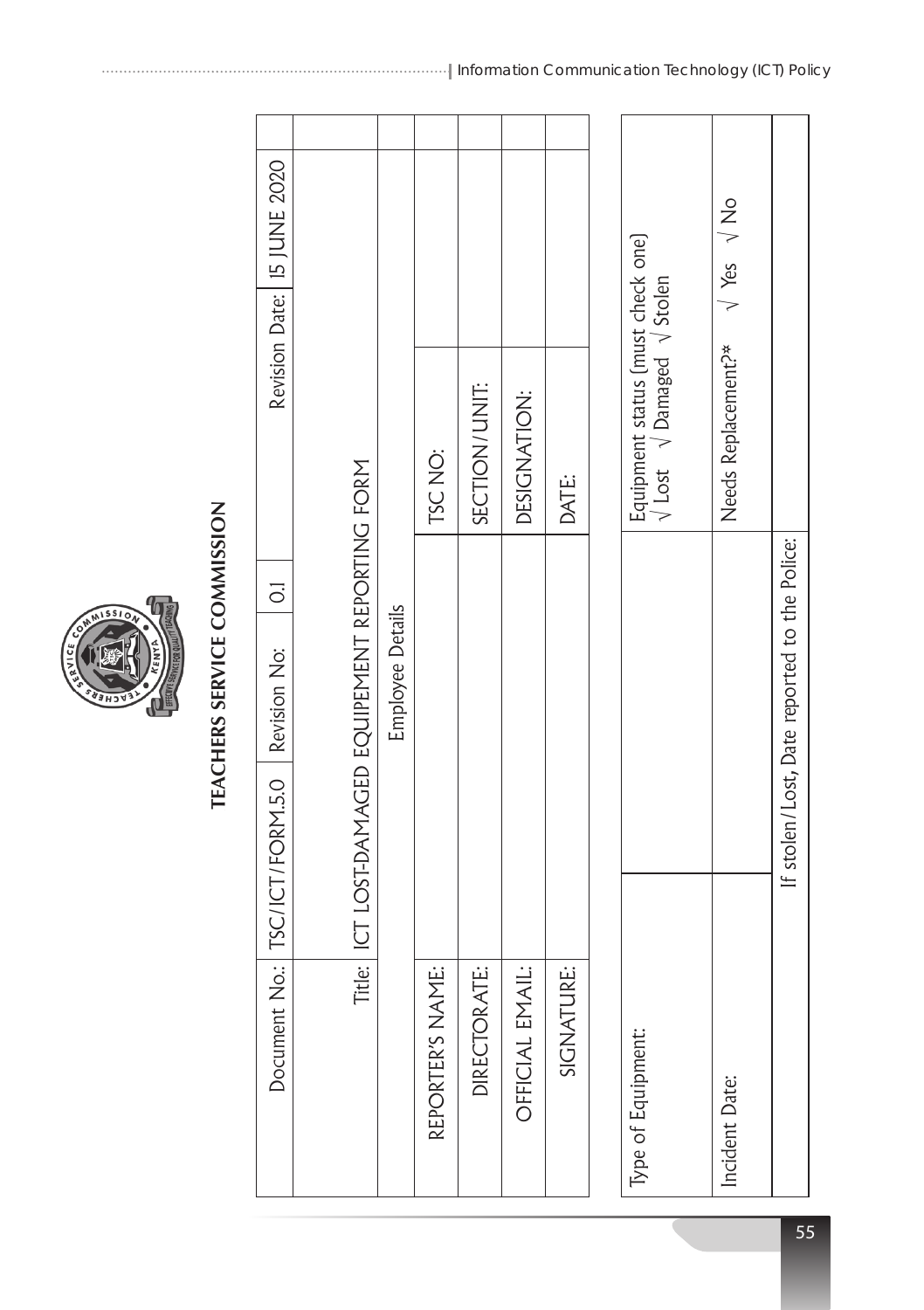| Date<br>Signature<br>Approx.<br>Equipment<br>Number:<br>Cost:<br>Serial<br>Name<br>Equipment Information - check with ICT information<br>Equipment Specifications details:<br>ADD SERVICE MGT:<br>Repair Cost Estimate<br>Type / Make / Model:<br>Designation | If stolen/Lost, Police Report Reference No.:<br>Police Station reported:<br>Description of Incident (write briefly what happened to the equipment) |  |
|---------------------------------------------------------------------------------------------------------------------------------------------------------------------------------------------------------------------------------------------------------------|----------------------------------------------------------------------------------------------------------------------------------------------------|--|
|                                                                                                                                                                                                                                                               |                                                                                                                                                    |  |
|                                                                                                                                                                                                                                                               |                                                                                                                                                    |  |
|                                                                                                                                                                                                                                                               |                                                                                                                                                    |  |
|                                                                                                                                                                                                                                                               |                                                                                                                                                    |  |
|                                                                                                                                                                                                                                                               |                                                                                                                                                    |  |
|                                                                                                                                                                                                                                                               |                                                                                                                                                    |  |

TO IC I alle illing a police report. All stolen and lost equipment must be reported to the police. Submit this form Copy to send to Commission Secretary and SCMS Copy to send to Commission Secretary and SCMS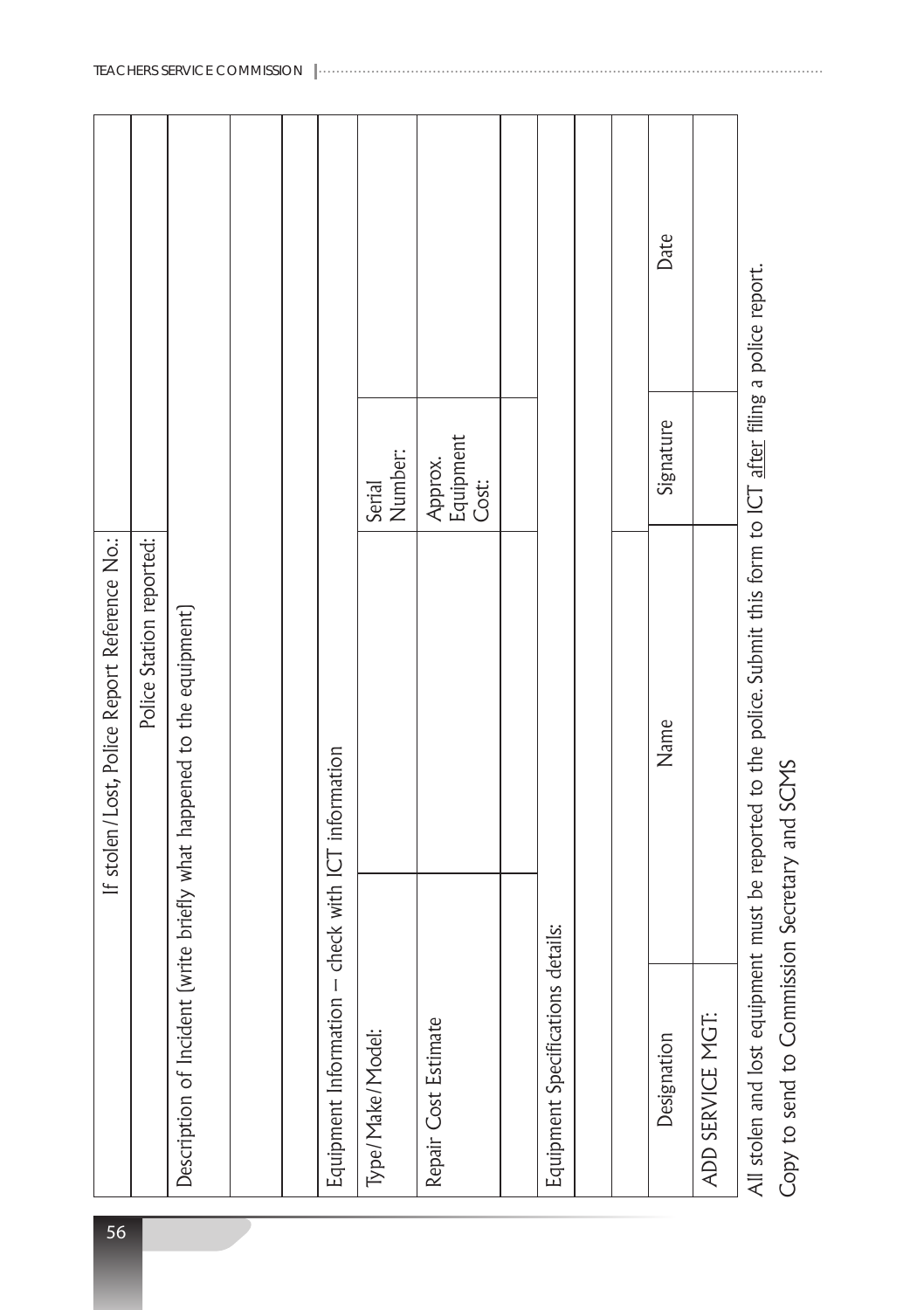is Authorised. is Authorised.

C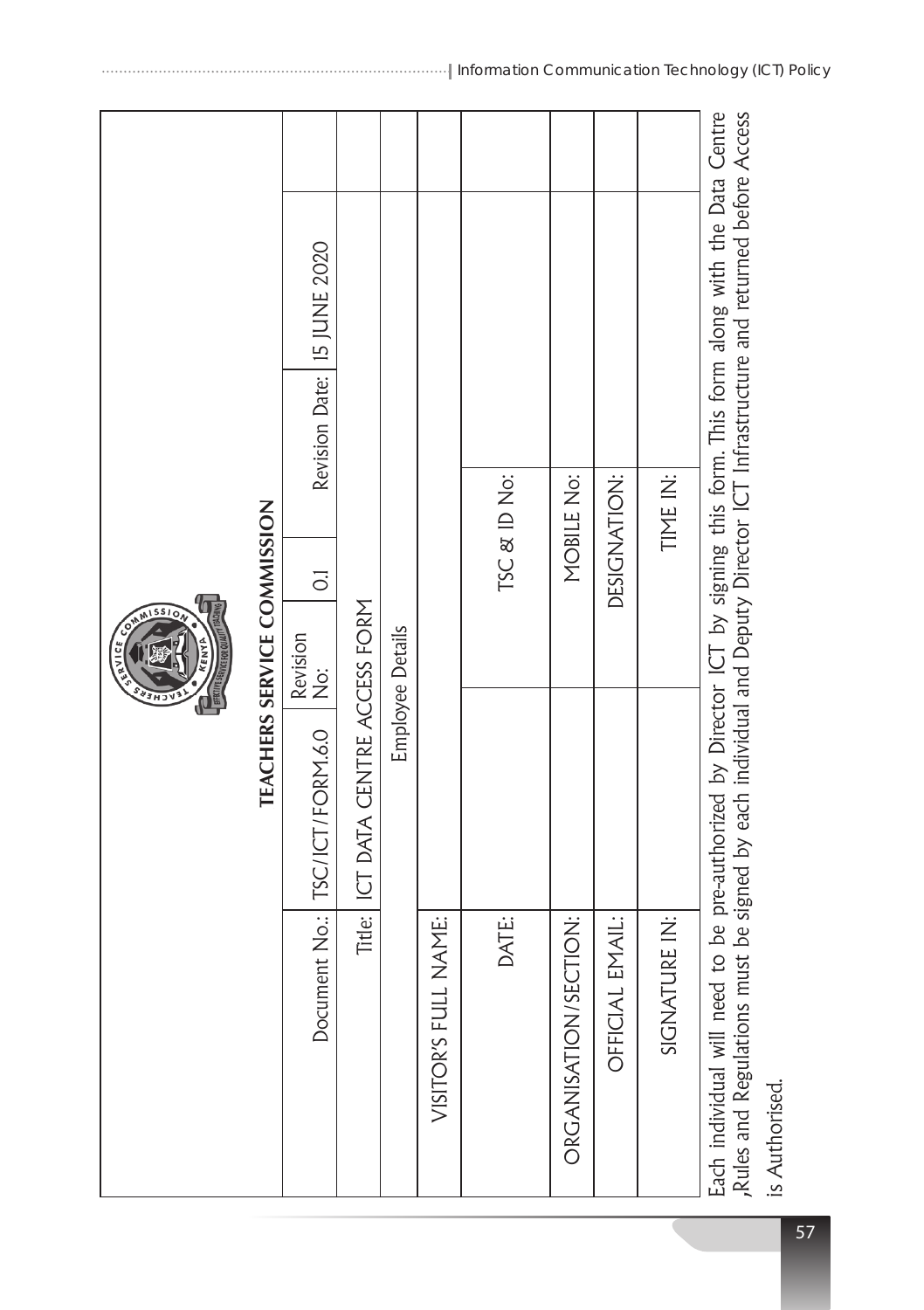|                   |                                                                                    |                           |                   |         |                          |            |         | TIME OUT:                   |  |
|-------------------|------------------------------------------------------------------------------------|---------------------------|-------------------|---------|--------------------------|------------|---------|-----------------------------|--|
|                   |                                                                                    | ACCOMPANYING ICT OFFICER: | <b>SIGNATURE:</b> | DATE:   | APPROVED BY DIRECTOR ICT | SIGNATURE: | DATE:   |                             |  |
|                   | ICT Officer must collect each visitor's identification document before proceeding. |                           |                   |         |                          |            |         |                             |  |
| REASON FOR ACCESS |                                                                                    |                           | NAME:             | TSC NO: |                          | NAME:      | TSC NO: | VISITORS'<br>SIGNATURE OUT: |  |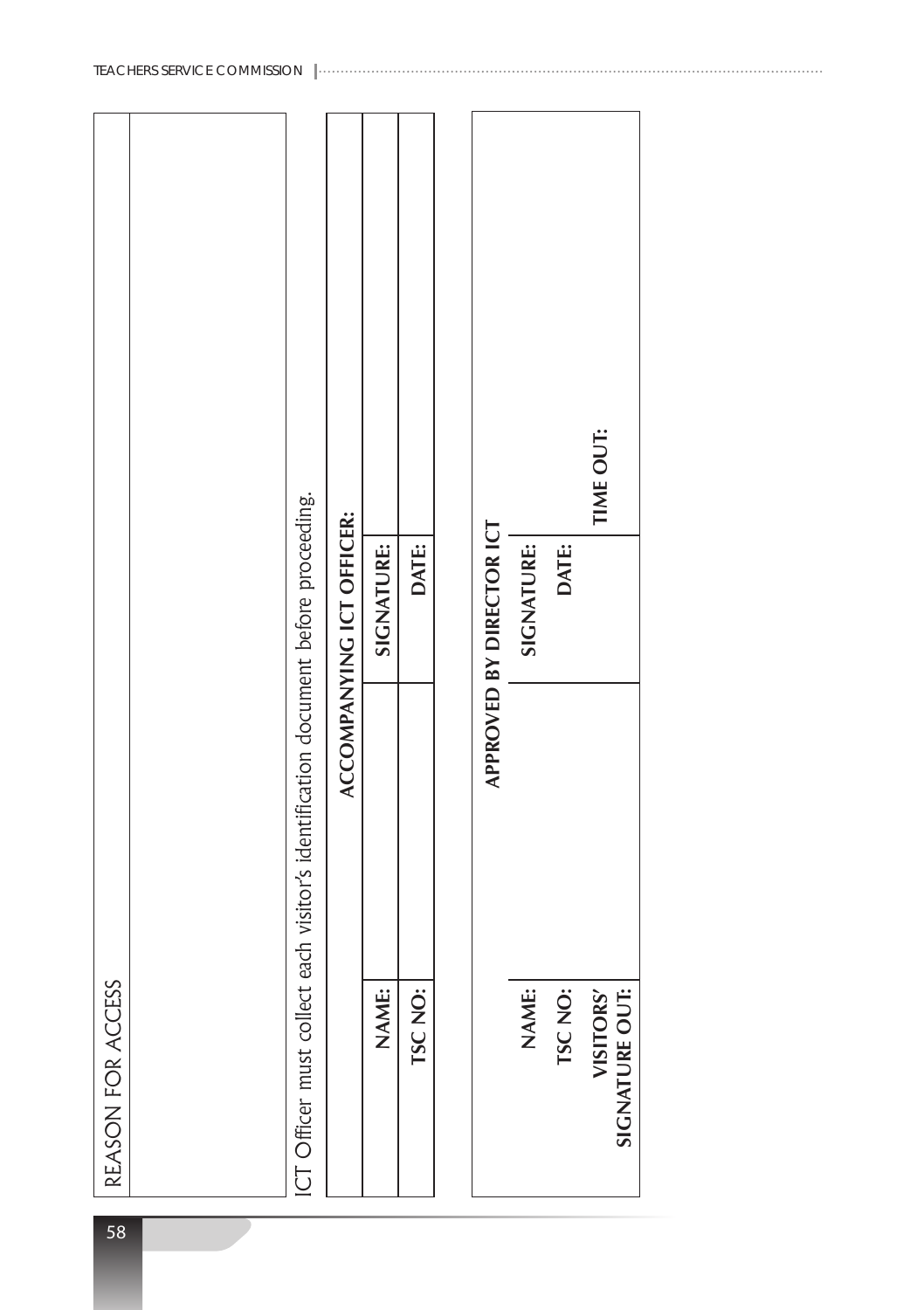## **TEACHERS SERVICE DATA CENTRE RULES AND REGULATIONS**

- 1. All TSC employees, Service Providers and their representatives, employees, contractors, agents, invitees, and users of TSCs' facilities and all TSC contractors, vendors, invitees, or agents ("Authorised Persons") are subject to these Rules and Regulations in connection with their use or access to the TSC Data Centre or ICT Cabinets.
- 2. All equipment installation activities must be pre-approved by TSC. Any Authorised Service Provider Person installing any type of equipment into their equipment within the Data Centre must first check in with Deputy Director ICT – Network and Infrastructure and provide the necessary information about the equipment and the installation prior to commencing any installation activities.
- 3. All power and power distribution must be provided and installed by TSC personnel. In the event that an Authorised Person wishes to provide their own power distribution, TSC electrician must be present during the installation.
- 4. Connecting one power strip into another, also referred to as 'Daisy-Chaining' is not permitted under any circumstances. Daisy-Chaining not only presents a firehazard but also presents the potential to overload a power circuit resulting in a loss of power to a power strip, receptacle or complete bus.
- 5. TSC expects all Authorised Persons to adhere to the 80/20 rule regarding power consumption. This requires that typical power usage is not to exceed 80% of total power available per power circuit.
- 6. An Authorised Person is not permitted to and shall not approach, handle, use, inspect or examine any equipment, cabinets, cage space, local deployment workstation or floor space, other than their own or one which they are supposed to be working on.
- 7. An Authorised Person's access to or use of the Data Centre and the TSC building shall at all times comply with the rules and regulations promulgated by TSC from time to time.
- 8. An Authorised Person is not permitted to and shall not at any time disclose the information about any TSC equipment.
- 9. The TSC building shall be kept neat and orderly at all times. Authorised Persons shall remove all of their trash and debris upon departure from the building. TSC shall have the right to remove and discard any trash and debris left in the TSC building in violation of the foregoing, and to charge the Authorised Person for such trash removal.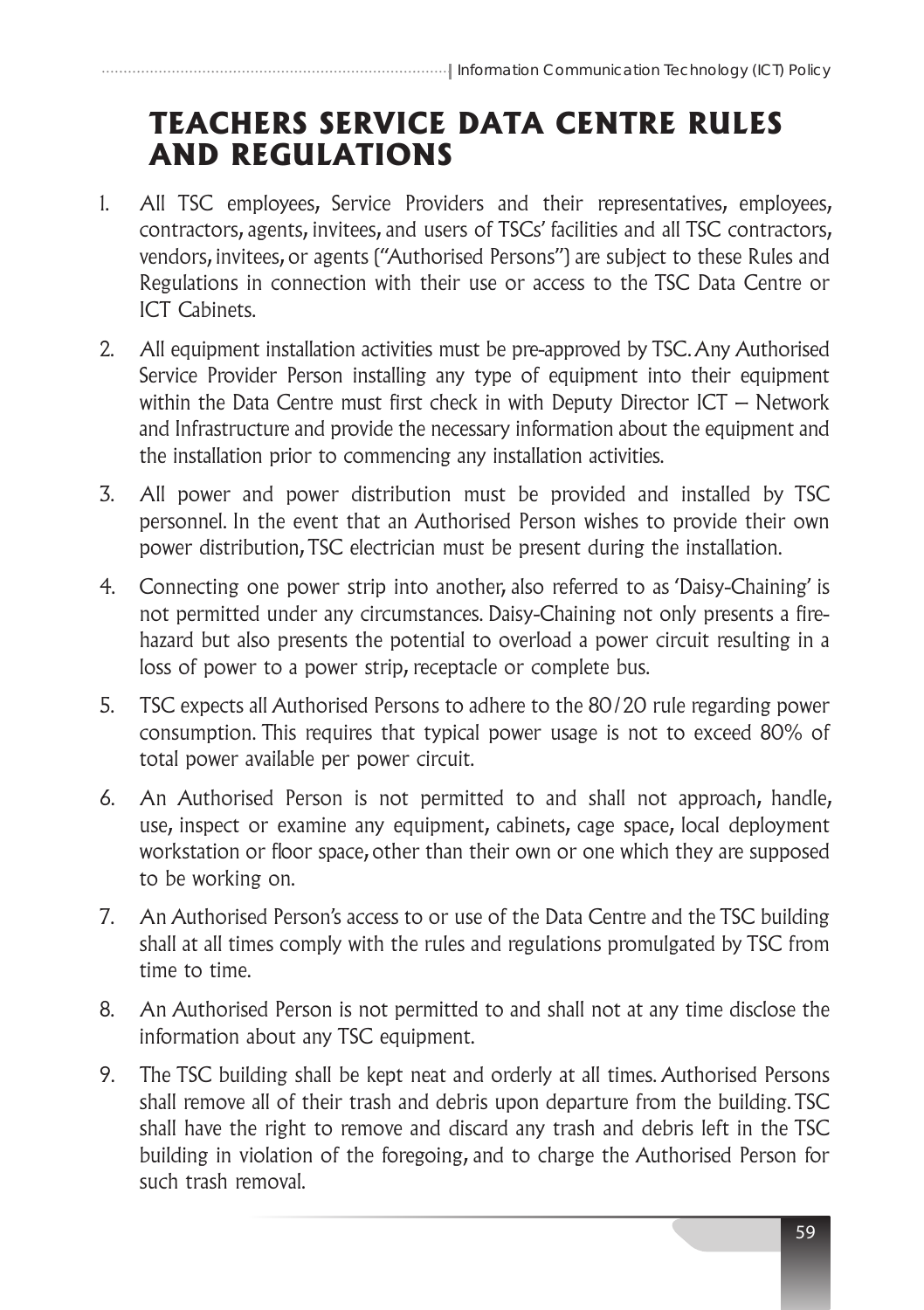TEACHERS SERVICE COMMISSION |

- 10. Flammable items (i.e.; cardboard and paper) are not to be stored within any collocated space throughout the datacentre. These items filch humidity from the air, present a fire hazard and introduce dust contaminants into the air.
- 11. At the conclusion of any work in the Data Centre, the Authorised Persons shall ensure all cables are routed and dressed neatly in cabinets and all doors are closed and locked and the equipment or area is left in a closed, orderly, and secure manner. The Authorised Persons may bring into the Data Centre tools and portable test equipment, approved by TSC, provided that the Authorised Persons are responsible for and remove or secure the same upon their departure from the Data Centre. Any Authorised Person utilising the Local Deployment Workstations will be responsible for securing all of their own equipment, documents and supplies.
- 12. Any and all equipment, including Customer Equipment, operated within a Data Centre must be configured and operate at all times in compliance with the applicable manufacturer's specifications, including, without limitation, any specifications as to power consumption and/or clearance requirements.
- 13. In the event that a hardware failure of any equipment results in an audible alarm being emitted from the equipment, the Service Provider will be asked to resolve such alarm within 14 days of being notified of its existence. Alarms of this type are disruptive to other Authorised Persons accessing the data centre facilities and also impair the ability of Technical Operations staff to identify other audible alarms on other equipment or data centre infrastructure during facility walkthroughs.
- 14. No sign, advertisement, notice or object shall be displayed by a Service Provider, Contractor, Supplier or Visitor in or on the exterior of the Data Centre walls, doors, ceilings, racks, cabinets or cages without TSC's prior approval.
- 15. No Authorised Person shall bring into or keep upon the Data Centre premises any hazardous, combustible, explosive, or otherwise dangerous fluid, chemical or substance at any time.
- 16. No acids, vapors or other materials shall be discharged or permitted to be discharged into the waste lines, vents or flues of the Data Centre.
- 17. Authorised Persons may not bring or use any of the following in the Data Centre; Tobacco Products, Explosives, Weapons, Chemicals, Illegal drugs, Electromagnetic devices, Radioactive materials, Photographic or recording equipment of any kind.
- 18. Food and beverages may be allowed in the office areas of the Data Centre with TSC's prior permission. No food and/or drink will be allowed under any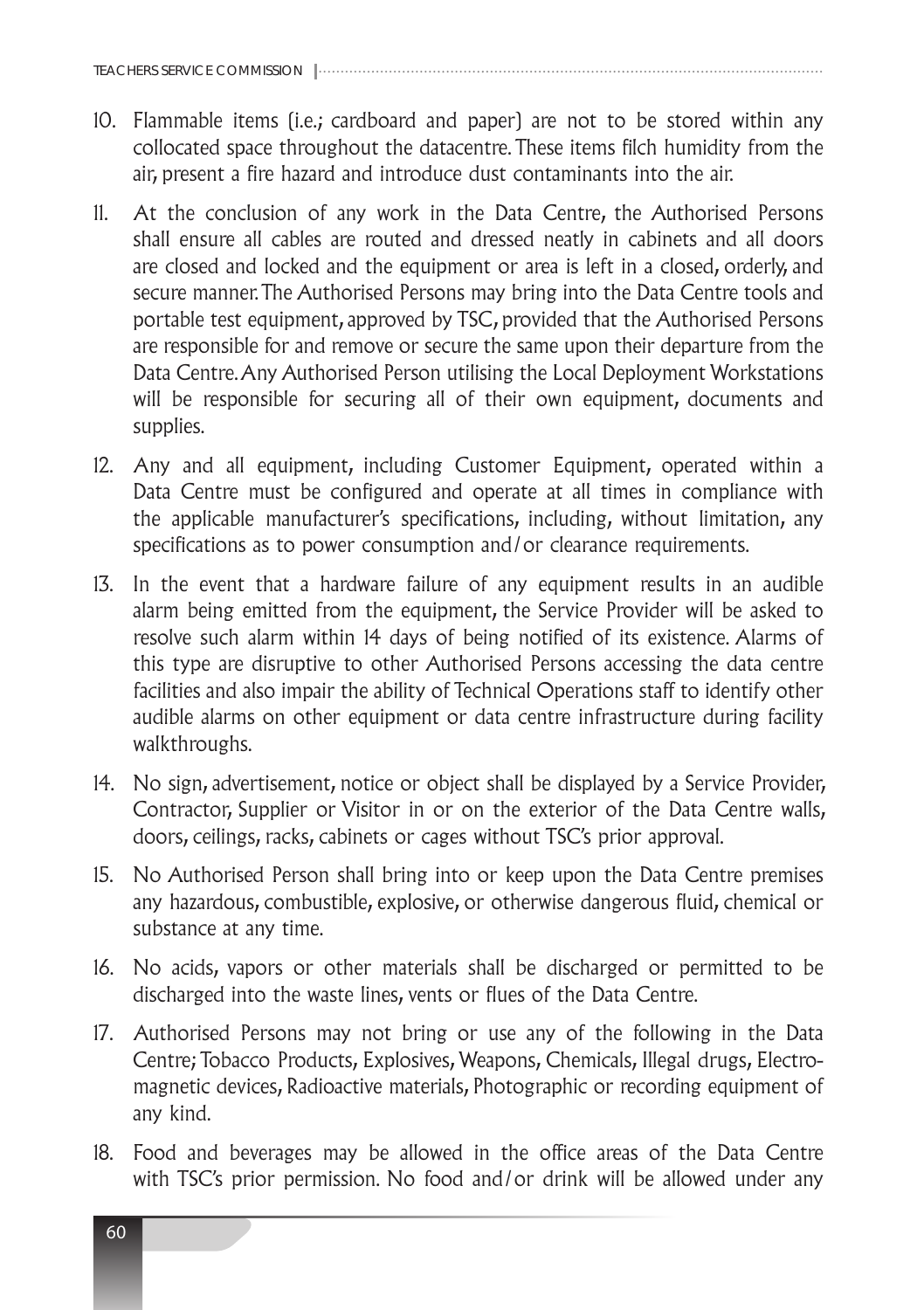circumstances in any of the data centre space, ICT cabinets or in the main distribution frames. Any breach of this Policy will result in immediate loss of access privileges.

- 19. TSC reserves the right to inspect all objects to be brought into or taken out of the Data Centre and to exclude from the Data Centre all objects which violate any of these Rules and Regulations. TSC may require any person entering or leaving the Data Centre with any package to document the contents of the package.
- 20. All provided connections to and from Service Provider Equipment will be clearly labelled. It is imperative that these labels remain intact so that TSC personnel can easily identify and troubleshoot any of the services it provides.
- 21. Periodically, TSC will conduct routine, non-emergency scheduled maintenance of its Data Centre and Services. TSC shall notify Service Providers a minimum of two business days in advance of said maintenance window.

## **ACCESS CONTROL**

- 1. Only those individuals specifically identified by an authorised employee of the Service Provider or Contractor may access the Data Centre ("Permitted Individuals").
- 2. All Authorised Persons are required to log in upon entry, provide a National ID or other government issued photo identification and are then issued their TSC badge for access into and throughout the Data Centre. TSC will retain the Authorized Person's identification in exchange for the badge while the Authorised Person is in the Data Centre. The badge must be returned before the Authorised Person leaves the Data Centre.
- 3. "Tailgating" is prohibited. Tailgating is defined as the act of following a badged individual through access-controlled doors without following proper registration and authorisation procedures. TSC considers it the responsibility of badge carriers to ensure unauthorised individuals do not follow them through accesscontrolled doors.
- 4. Authorised Persons shall not access any portion of the Data Centre (except those they are working on), including without limitation, the building roof, electrical or communications closets, the Data Centre ceiling or floor, without prior consent from TSC.
- 5. All entries into the Data Center shall be accompanied by a TSC ICT personnel.